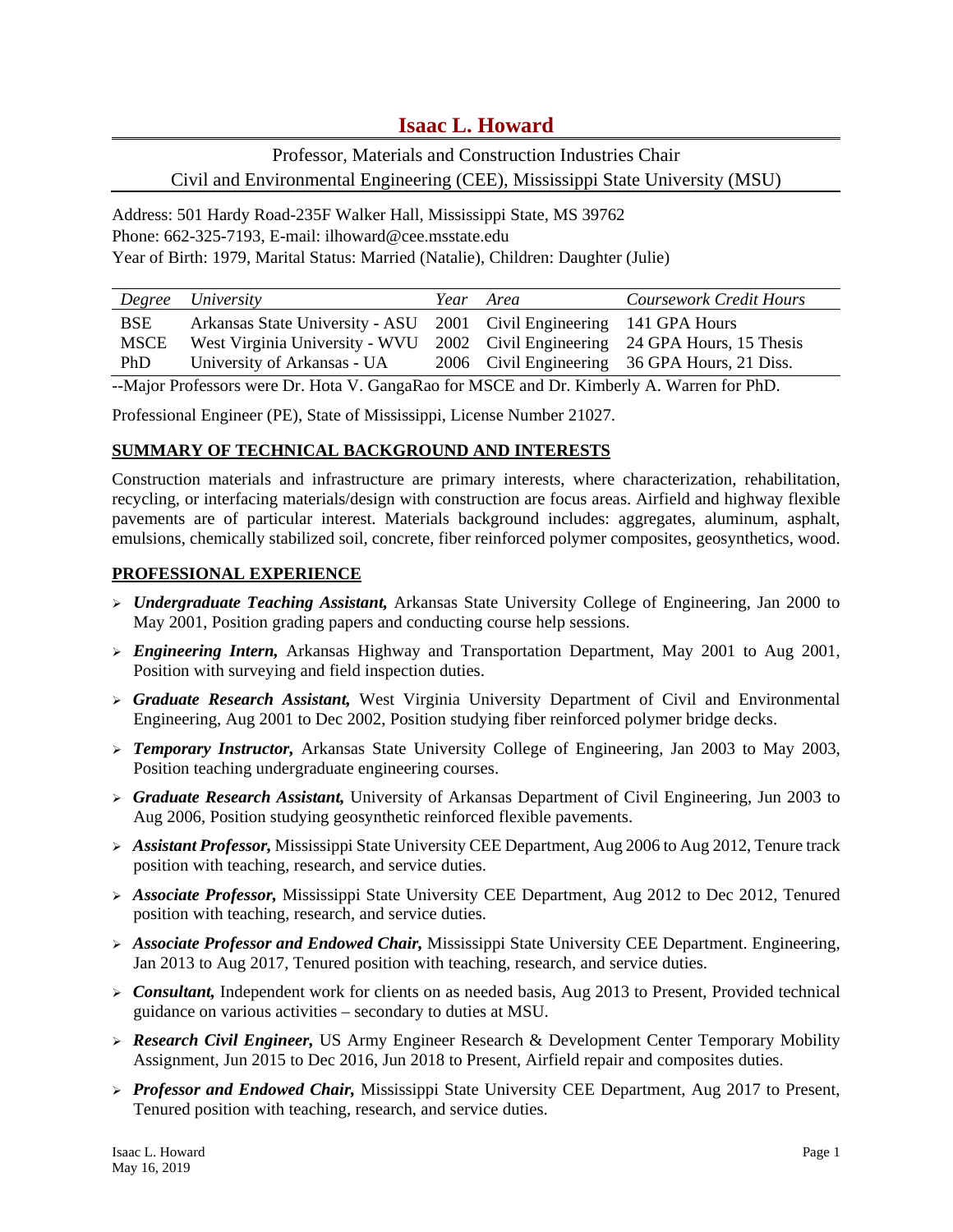### **DOCUMENTS WRITTEN**

#### **Refereed Journal Articles**

- **1.** Warren, K.A, Howard, I.L. (2007). "Sensor Selection, Installation, and Survivability in a Geosynthetic-Reinforced Flexible Pavement," *Geosynthetics International,* 14(5), 298-315.
- **2.** Howard, I.L., Warren, K.A. (2008). "Innovative Data Acquisition for Heavily Instrumented Flexible Pavements," *Journal of Computing in Civil Engineering,* 22(3), 206-215.
- **3.** Shmulsky, R., Saucier, C.L., Howard, I.L. (2008). "Composite Effect of Bolt Laminated Sweetgum and Mixed Hardwood Billets," *Journal of Bridge Engineering,* 13(5), 547-549.
- **4.** Howard, I.L. (2008). "Practical Approaches for Evaluating Bending and Torsion of Fiber Reinforced Polymer Components Using Instrumented Testing," *Journal of Applied Science and Engineering Technology*, 2, 24-30.
- **5.** Howard, I.L., Warren, K.A. (2008). "Investigation of Thin Flexible Pavement Response Between Traffic and the Falling Weight Deflectometer (FWD)," *International Journal of Geotechnical Engineering,* 2(4), 329-341.
- **6.** Howard, I.L., Warren, K.A. (2009). "Finite-Element Modeling of Instrumented Flexible Pavements under Stationary Transient Loading," *Journal of Transportation Engineering,* 135(2), 53-61.
- **7.** Howard, I.L., GangaRao, H.V. (2009). "Testing and Evaluation of Adhesive Bonded Fiber Reinforced Polymer Bridge Decks," *Journal of Advanced Materials,* 41(2), 28-46.
- **8.** Howard, I.L., James, R.S. (2009). "Bottom-Up Fatigue Cracking of Low-Volume Flexible Pavement Analysis from Instrumented Testing," *Transportation Research Record: Journal of the Transportation Research Board,* 2094, 43-52.
- **9.** Warren, K.A., Christopher, B., Howard, I.L. (2010). "Geosynthetic Strain Gage Installation Procedures and Alternative Strain Measurement Methods for Roadway Applications," *Geosynthetics International,*  17(6), 403-430.
- **10.** Howard, I.L. (2011). "Preservation of Low-Volume Flexible Pavement Structural Capacity by Use of Seal Treatments," *Transportation Research Record: Journal of the Transportation Research Board,*  2204, 45-53.
- **11.** Rushing, T.W., Howard, I.L. (2011). "Matting Solutions for Low-Volume Roads," *Transportation Research Record: Journal of the Transportation Research Board,* 2204, 92-101.
- **12.** Jordan, W.S., Howard, I.L. (2011). "Applicability of Modified Vialit Adhesion Test for Seal Treatment Specifications," *Journal of Civil Engineering and Architecture,* 5(3), 215-223.
- **13.** Howard, I.L., Shuler, S., Jordan, W.S., Hemsley, J.M., McGlumphy, K. (2011). "Correlation of Moisture Loss and Strength Gain in Chip Seals," *Transportation Research Record: Journal of the Transportation Research Board*, 2207, 49-57.
- **14.** Howard, I.L., Warren, K.A. (2011). "Finite Element Analysis of Instrumented Thin Flexible Pavement to Quantify Variability," *International Journal of Pavement Research and Technology,* 4(6), 337-346.
- **15.** Doyle, J.D., Mejias-Santiago, M., Brown, E.R., Howard, I.L. (2011). "Performance of High RAP-WMA Surface Mixtures," *Journal of the Association of Asphalt Paving Technologists,* 80, 419-457.
- **16.** Doyle, J.D., Howard, I.L., Robinson, W.J. (2012). "Prediction of Absorbed, Inert, and Effective Bituminous Quantities in Reclaimed Asphalt Pavement," *Journal of Materials in Civil Engineering*, 24(1), 102-112.
- **17.** Stroble, M.F., Howard, I.L., Shmulsky, R. (2012). "Wood Construction Platform Design Using Instrumentation," *Wood Material Science and Engineering,* 7(1), 13-24.
- **18.** Bell, H.P., Howard, I.L., Freeman, R.B., Brown, E.R. (2012). "Evaluation of Remaining Fatigue Life Model for Hot-Mix Asphalt Airfield Pavements," *International Journal of Pavement Engineering,* 13(4), 281-296.
- **19.** Howard, I.L., Doyle, J.D., Barham, J.M. (2012). "Uniformity, Repeatability, and Permanent Deformation Resistance of Slabs Produced With the Linear Asphalt Compactor," *Advances in Civil Engineering Materials,* 1(1), 1-17.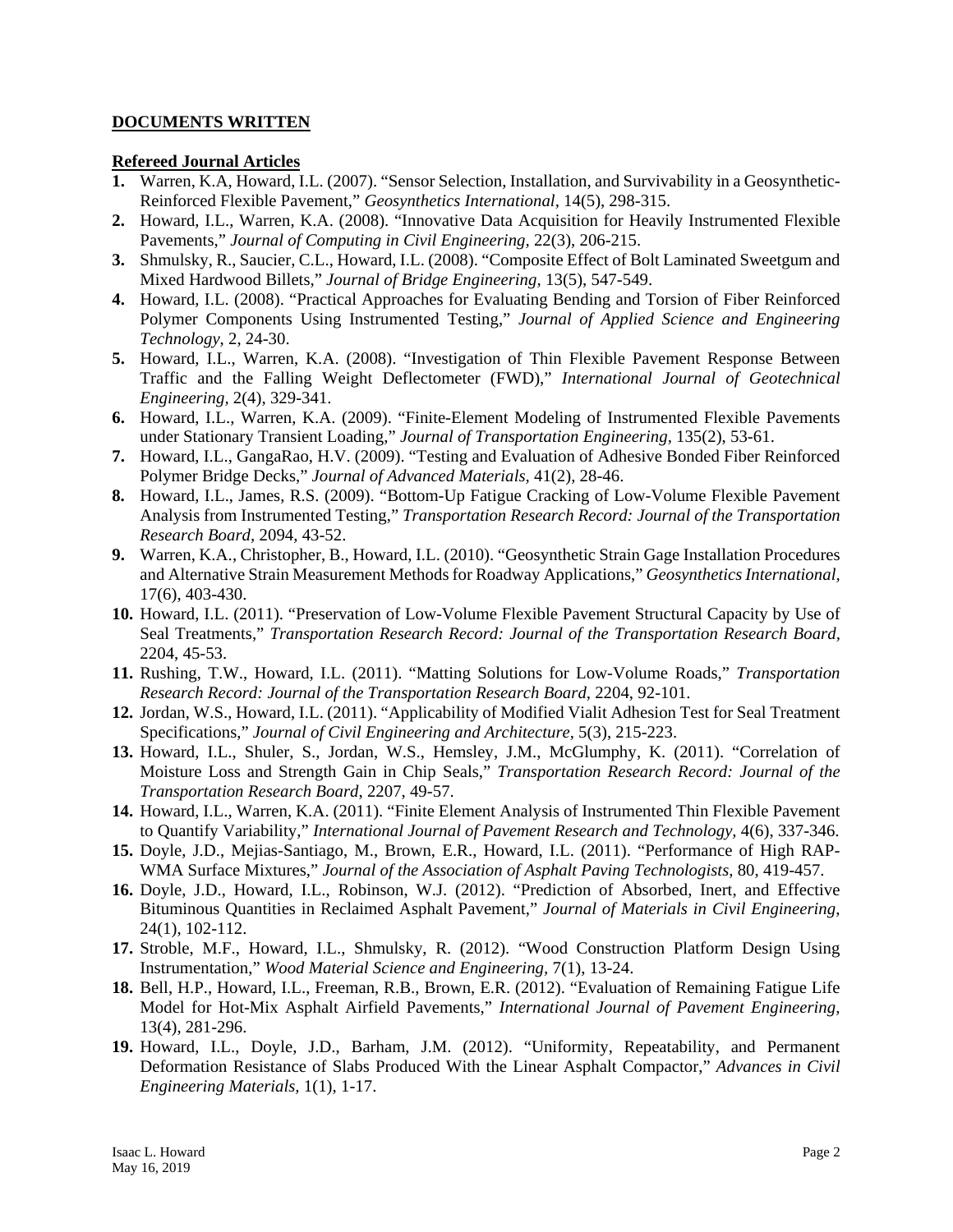- **20.** Baumgardner, G.L., Hemsley, J.M., Jordan, W., Howard, I.L. (2012). "Laboratory Evaluation of Asphalt Mixtures Containing Dry Added Ground Tire Rubber and a Processing Aid," *Journal of the Association of Asphalt Paving Technologists,* 81, 507-539.
- **21.** Carruth, W.D., Howard, I.L. (2013). "Use of Portland Cement and Polymer Fibers to Stabilize Very High Moisture Content Fine-Grained Soils," *Advances in Civil Engineering Materials,* 2(1), 1-24.
- **22.** Doyle, J.D., Howard, I.L. (2013). "Thermal Cracking Potential of High RAP-WMA Evaluated With Bending Beam Rheometer Mixture Beam Test," *Journal of Testing and Evaluation,* 41(2), 236-246.
- **23.** Braham, A., Howard, I.L., Barham, J. (2013). "Exploration of a Performance Test for Emulsion Treated Asphalt Surfaces," *Journal of Testing and Evaluation,* 41(2), 269-277.
- **24.** Howard, I.L., Doyle, J.D., Cox, B.C. (2013). "Merits of Reclaimed Asphalt Pavement-Dominated Warm Mixed Flexible Pavement Base Layers," *Road Materials and Pavement Design,* Special Issue from  $88<sup>th</sup>$  Association of Asphalt Paving Technologists' Annual Meeting, 14(S2), 106-128.
- **25.** Doyle, J.D., Howard, I.L. (2013). "Rutting and Moisture Damage Resistance of High Reclaimed Asphalt Pavement Warm Mixed Asphalt: Loaded Wheel Tracking vs. Conventional Methods," *Road Materials and Pavement Design, Special Issue from 88<sup>th</sup> Association of Asphalt Paving Technologists'* Annual Meeting, 14(S2), 148-172.
- **26.** Cost, V.T., Howard, I.L., Shannon, J. (2013). "Improving Concrete Sustainability and Performance with Use of Portland-Limestone Cement Synergies," *Transportation Research Record: Journal of the Transportation Research Board*, 2342, 26-34.
- **27.** Howard, I.L., Baumgardner, G.L., Jordan, W.S., Menapace, A.M., Mogawer, W.S., Hemsley, J.M. (2013). "Haul Time Effects on Unmodified, Foamed, and Additive-Modified Binders Used in Hot-Mix Asphalt," *Transportation Research Record: Journal of the Transportation Research Board*, 2347, 88- 95.
- **28.** Doyle, J.D., Howard, I.L., Alvarado, A. (2013). "Virgin and Aged Binder Interaction Measured on Mixture Bars via Repeated Creep in the Dynamic Shear Rheometer," *International Journal of Pavement Research and Technology,* 6(6), 721-729.
- **29.** Howard, I.L., Doyle, J.D., Hemsley, J.M., Baumgardner, G.L., Cooley, L.A. (2014). "Emergency Paving Using Hot-Mixed Asphalt Incorporating Warm Mix Technology," *International Journal of Pavement Engineering*, 15(3), 202-214.
- **30.** Doyle, J.D., Howard, I.L., Gartrell, C.A., Anderton, G.L., Newman, J.K., Berney, E.S. (2014). "Full-Scale Instrumented Testing and Three-Dimensional Modeling of Airfield Matting Systems," *International Journal of Geomechanics*, 14(2), 161-170.
- **31.** Howard, I.L., Carruth, W.D. (2014). "Dewatering and Stabilizing Fine-Grained Soils with Very High Moisture Content," *Advances in Civil Engineering Materials*, 3(1), 220-237.
- **32.** Howard, I.L., Doyle, J.D. (2014). "Investigating the Consistency of Asphalt Density Measurement Methods Over a Wide Range of Air Voids," *Journal of Testing and Evaluation,* 42(3), 749-760.
- **33.** Baumgardner, G.L., Hardee, J.R., Negulescu, I.I., Williams, E.R., Howard, I.L., St John, R.C. (2014). "Quantitative Analysis of Functional Polymer in Recycled Tyre Rubber used in Modified Asphalt Binders," *Road Materials and Pavement Design*, Special Issue from 89<sup>th</sup> Association of Asphalt Paving Technologists' Annual Meeting, 15(S1), 263-278.
- **34.** Howard, I.L. (2014). "Measurement of Asphalt Concrete Temperatures During Transport with the Use of an Instrumented Probe System," *Transportation Research Record: Journal of the Transportation Research Board,* 2408, 78-85.
- **35.** Cox, B.C., Howard, I.L. (2014). "Vacuum Sealing-Based Volumetric Density Measurement Approach for Cold In-Place Recycling," *Transportation Research Record: Journal of the Transportation Research Board,* 2444, 11-19.
- **36.** Rushing, T.W., Howard, I.L. (2015). "Prediction of Soil Deformation Beneath Temporary Airfield Matting Systems Based on Full-Scale Testing," *Journal of Terramechanics*, Vol. 58, April Issue, 1-9.
- **37.** Howard, I.L., Carruth, W.D. (2015). "Chemical Stabilization of VHMS for Disaster Recovery Applications," *Journal of Materials in Civil Engineering,* 27(7), 04014200.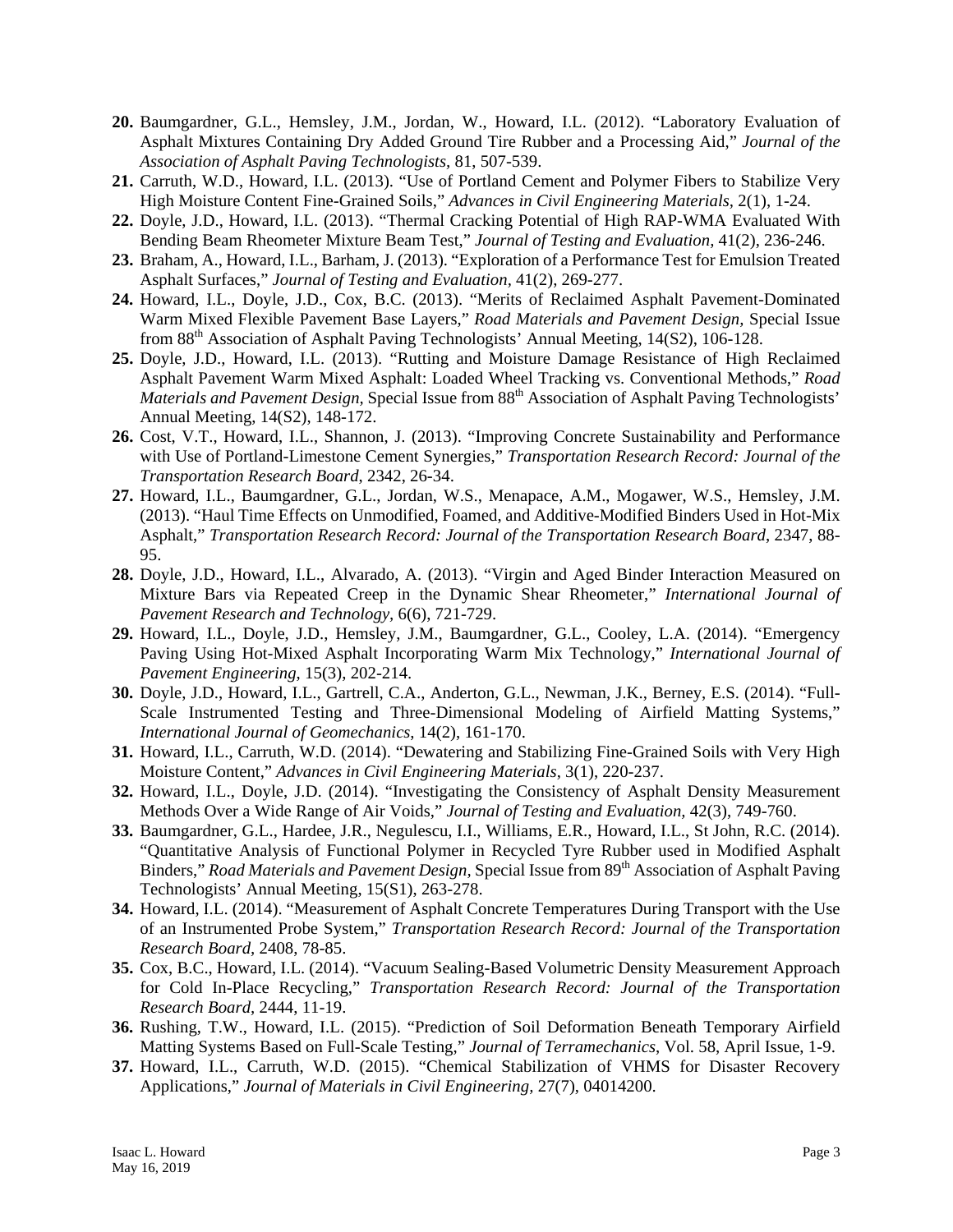- **38.** Braham, A., Howard, I.L., Barham, J, Cox, B.C. (2015). "Characterising Emulsion Effects on Aged Asphalt Concrete Surfaces Using Bending Beam Rheometer Mixture Beams," *International Journal of Pavement Engineering,* 16(7), 620-631.
- **39.** James, R.S., Cooley, L.A., Ahlrich, R.C., Prowell, B.D., Howard, I.L. (2015). "Development of Design Gyration Levels for Airfield Asphalt Pavement," *Advances in Civil Engineering Materials,* 4(1), 61- 79.
- **40.** Cox, B.C., Howard, I.L., Jordan, W.S. (2015). "Recommendations for Seal Treatment Rejuvenation Specifications Based on Bending Beam Rheometer Testing of Mixture Beams," *Transportation Research Record: Journal of the Transportation Research Board,* 2473, 23-32.
- **41.** Howard, I.L., Alvarado, A., Floyd, W.C. (2015). "Development of Equipment and Protocols to Test Laboratory or Field Applied Chip Seals on Compacted Asphalt Concrete," *International Journal of Pavement Research and Technology,* 8(5), 295-304.
- **42.** Sullivan, W.G., Howard, I.L., Anderson, B.K. (2015). "Development of Equipment for Compacting Soil-Cement into Plastic Molds for Design and Quality Control Purposes," *Transportation Research Record: Journal of the Transportation Research Board,* 2511, 102-111.
- **43.** Cox, B.C., Howard, I.L., Williams, K.L., Cooley, L.A. (2015). "Asphalt Concrete Field Compactibility Models Focusing on Aggregate Properties and Moisture," *Transportation Research Record: Journal of the Transportation Research Board,* 2509, 18-28.
- **44.** Howard, I.L., Carruth, W.D., Cost, V.T. (2015). "Improving Early Age Strength of Very High Moisture Content Fine Grained Soil via Specialty Ground Portland Cement," *Advances in Civil Engineering Materials,* 4(1), 218-236.
- **45.** Williams, K.L., Cox, B.C., Howard, I.L., Cooley, L.A. (2015). "Models of Asphalt Concrete Field Compactibility with Focus on Lift Thickness," *Transportation Research Record: Journal of the Transportation Research Board,* 2504, 135-147.
- **46.** Howard, I.L., Shannon, J., Cost, V.T., Stovall, M. (2015). "Davis Wade Stadium Expansion and Renovation: Performance of Concrete Produced with Portland-Limestone Cement, Fly Ash, and Slag Cement, *Journal of Materials in Civil Engineering,* 27(12), 04015044.
- **47.** Doyle, J.D., Howard, I.L. (2016). "Characterization of Dense-Graded Asphalt With the Cantabro Test," *Journal of Testing and Evaluation,* 44(1), 77-88.
- **48.** Vahedifard, F., Robinson, J.D., Mason, G.L., Howard, I.L., Priddy, J.D. (2016). "Mobility Algorithm Evaluation using a Consolidated Database Developed for Wheeled Vehicles Operating on Dry Sands," *Journal of Terramechanics,* Vol. 63, February Issue, 13-22.
- **49.** Howard, I.L., Sullivan, W.G., Anderson, B.K. (2016). "Soil-Cement Laboratory Mixture Design That Interfaces with Pavement Design and Construction Quality Control," *Transportation Research Record: Journal of the Transportation Research Board,* 2580, 1-9.
- **50.** Cox, B.C., Howard, I.L., Campbell, C.S. (2016). "Cold In-Place Recycling Moisture-Related Design and Construction Considerations for Single or Multiple Component Binder Systems," *Transportation Research Record: Journal of the Transportation Research Board,* 2575, 27-38.
- **51.** Vahedifard, F., Howard, I.L., Badran, W.H., Carruth, W.D., Hamlehdari, M., Jordan, B.D. (2016). "Strength Indices of High-moisture Soils using Handheld Gauges," *Ground Improvement,* 169(GI3), 167-181.
- **52.** Mason, G.L., Vahedifard, F., Robinson, J.D., Howard, I.L., McKinley, G.B., Priddy, J.D. (2016). "Improved Sinkage Algorithms for Powered and Unpowered Wheeled Vehicles Operating on Sand," *Journal of Terramechanics,* 67, October Issue, 25-36.
- **53.** Garcia, L., Howard, I.L. (2016). "Full-Scale Instrumented Testing of Multiple Airfield Matting Systems on Soft Soil to Characterize Permanent Deformation, *Transportation Geotechnics,* 9, 80-95.
- **54.** Howard, I.L., Cox, B.C. (2016). "Multiyear Laboratory and Field Performance Assessment of High-Traffic US-49 Full-Depth Reclamation," *Transportation Research Record: Journal of the Transportation Research Board,* 2573, 86-97.
- **55.** Cox, B.C., Howard, I.L. (2016). "Cold In-Place Recycling Characterization for Single-Component or Multiple-Component Binder Systems," *Journal of Materials in Civil Engineering,* 28(11), 04016118.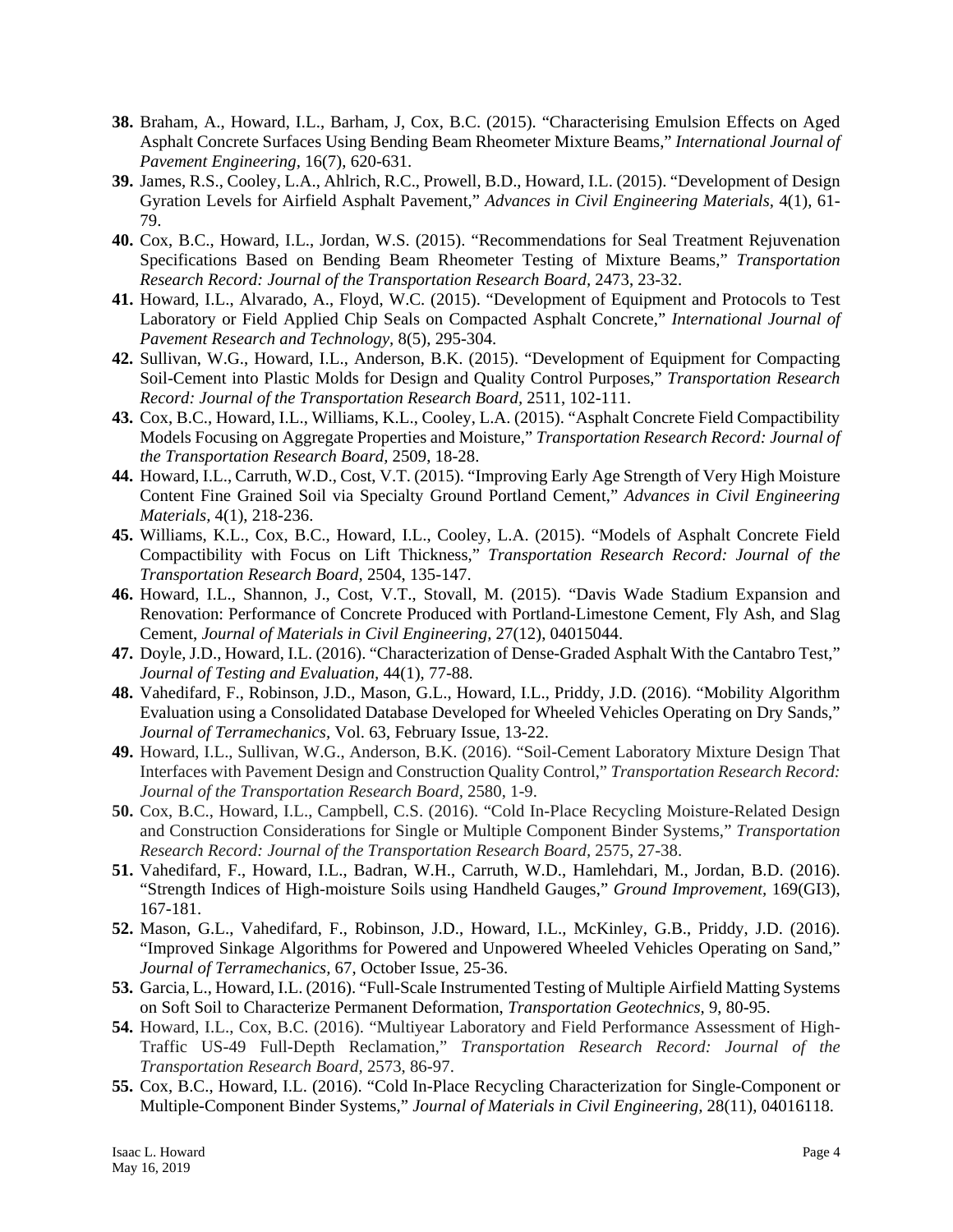- **56.** Rushing, T.W., Howard, I.L., Jordan, J.B., Allison, P.G. (2016). "Laboratory Characterization of Fatigue Performance of AM2 Aluminum Airfield Matting," *Journal of Materials in Civil Engineering,* 28(11), 04016134.
- **57.** Vahedifard, F., Williams, J.M., Mason, G.L., Howard, I.L., Priddy, J.D. (2017). "Development of a Multi-Year Database to Assess Off-Road Mobility Algorithms in Fine-Grained Soils," *International Journal of Vehicle Performance,* 3(1), 3-18.
- **58.** Shannon, J., Howard, I.L., Cost, V.T. (2017). "Potential of Portland-Limestone Cement to Improve Performance of Concrete Made With High Slag Cement and Fly Ash Replacement Rates," *Journal of Testing and Evaluation,* 45(3), 872-889.
- **59.** Rushing, T.W., Howard, I.L. (2017). "Analysis of AM2 Airfield Matting Performance Under Six-Wheel Boeing C-17 Gear Loading," *Journal of Testing and Evaluation,* 45(6), 2243-2258.
- **60.** Shannon, J., Howard, I.L., Cost, V.T., Crawley, W. (2017). "Synergistic Potential of Fly Ash in Concrete Featuring Portland-Limestone Cement," *ACI Materials Journal,* 114(2), 295-306.
- **61.** Bazne, M.O.A., Howard, I.L., Vahedifard, F. (2017). "Stabilized Very High-Moisture Dredged Soil: Relative Behavior of Portland-Limestone Cement and Ordinary Portland Cement," *Journal of Materials in Civil Engineering,* 29(9), 04017110.
- **62.** Smith, B.T., Moore, R.A., Howard, I.L. (2017). "Density Observations from a Full-Scale, Untrafficked Test Section with Guidance for Dryback Methods," *Transportation Research Record: Journal of the Transportation Research Board,* 2630, 134-146.
- **63.** Cox, B.C., Smith, B.T., Howard, I.L., James, R.S. (2017). "State of Knowledge for Cantabro Testing of Dense Graded Asphalt," *Journal of Materials in Civil Engineering,* 29(10), 04017174.
- **64.** Sullivan, W.G., Howard, I.L. (2017). "Piloted Quality Control Techniques Using the Plastic Mold Compaction Device for Cement Stabilized Materials," *Advances in Civil Engineering Materials,* 6(1), 385-402.
- **65.** Howard, I.L., Bilberry, A.C. (2017). "Stabilizing Very High Moisture Content Fine Grained Soils with Calcium Sulfoaluminate Cements," *Advances in Civil Engineering Materials,* 6(1), 412-428.
- **66.** Howard, I.L. (2018). "Full-Scale Emergency Paving Demonstration of Hot-Mixed and Warm-Compacted Asphalt," *Journal of Transportation Engineering, Part B: Pavements,* 144(1), 04017020.
- **67.** Bazne, M.O.A., Vahedifard, F., Howard, I.L. (2018). "Effects of Light Cement Stabilization on Properties of Fine-Grained Dredged Soils," *Geotechnical Testing Journal,* 41(2), 280-291.
- **68.** Smith, B.T., Howard, I.L. (2018). "Short- and Longer-Term Effects of Short-Term Aging on Asphalt Mixture Properties," *Journal of Materials in Civil Engineering,* 30(3), 04018005.
- **69.** Baumgardner, G.L., Hemsley, J.M., Jordan, W.S., D'Angelo, J.A., Howard, I.L. (2018). "Characterization of Dense-Graded Asphalt Containing Virgin, Postconsumer, or Blended Polymer Systems," *Advances in Civil Engineering Materials,* 7(1), 113-131.
- **70.** Howard, I.L., Cox, B.C., Alvarado, A., Jordan, W.S. (2018). "Material Selection and Traffic Opening Guidance for Chip or Scrub Seals," *Road Materials and Pavement Design,* 19(7), 1651-1673.
- **71.** Sullivan, W.G., Howard, I.L., Cost, T., Shannon, J. (2018). "Early Age Thermal Measurements of Soil-Cement Mixtures for Quality Control During Paving," *Journal of Testing and Evaluation,* 46(5), 1957- 1971.
- **72.** Howard, I.L., Vahedifard, F., Williams, J.M., Timpson, C. (2018). "Geotextile Tubes and Beneficial Reuse of Dredged Soil: Applications Near Ports and Harbours," *Ground Improvement,* 171(4), 244- 257.
- **73.** Smith, B.T., Howard, I.L., Vahedifard, F. (2018). "Lightly Cemented Dredged Sediments for Sustainable Reuse," *Environmental Geotechnics,* 5(6), 324-335.
- **74.** Bazuhair, R.W., Pittman, C.V., Howard, I.L., Jordan, W.S., Hemsley, J.M., Baumgardner, G.L. (2018). "Conditioning and Testing Protocol Combinations to Detect Asphalt Mixture Damage," *Transportation Research Record: Journal of the Transportation Research Board,* 2672(28), 10-21.
- **75.** Smith, B.T., Howard, I.L., Jordan, W.S., Daranga, C., Baumgardner, G.L. (2018). "Comparing Pressure Aging Vessel Time to Field Aging of Binder as a Function of Pavement Depth and Time," *Transportation Research Record: Journal of the Transportation Research Board,* 2672(28), 223-234.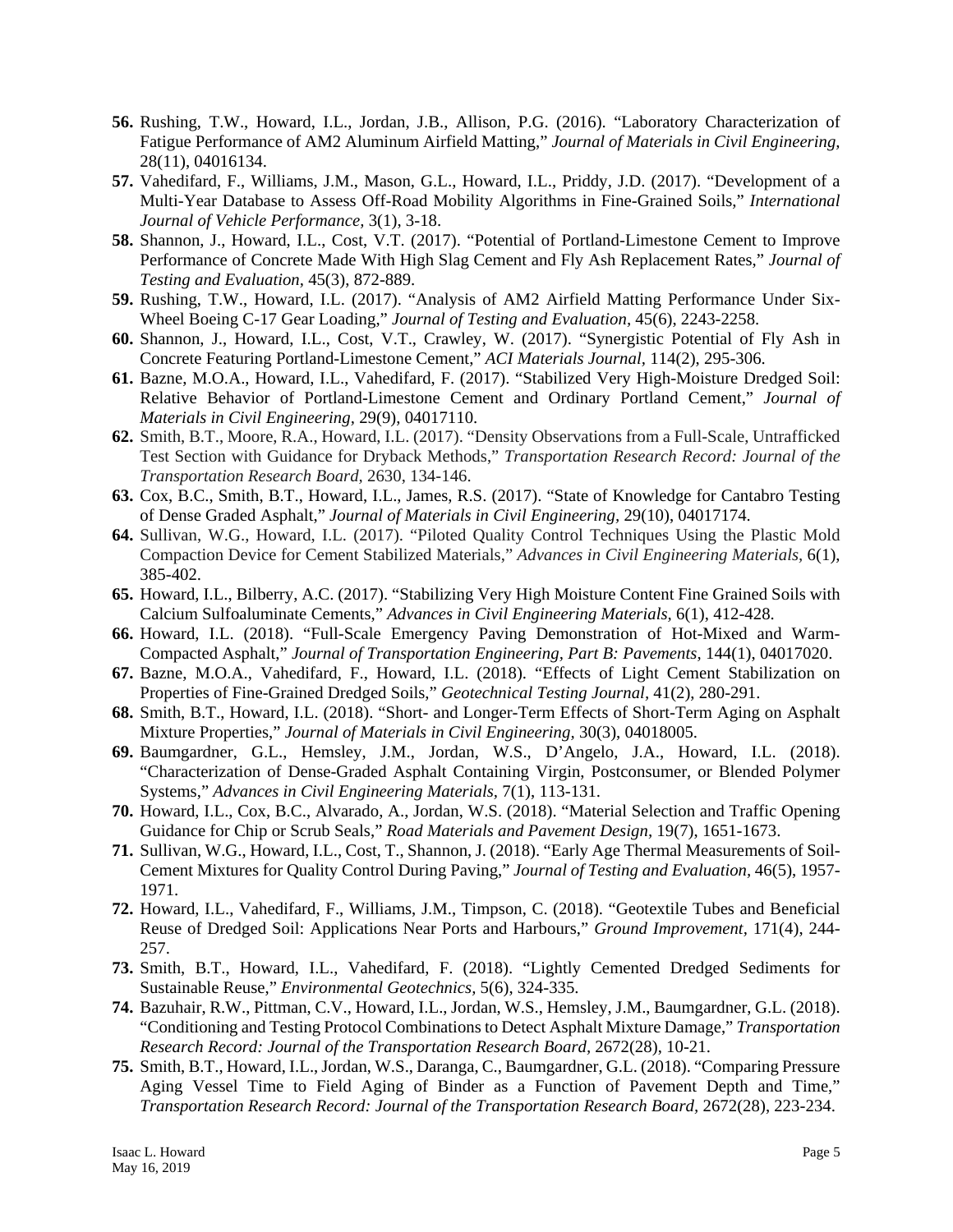- **76.** Cox, B.C., Howard, I.L. (2018). "Evaluation of Marshall Stability Design Principles: Applied to Cold In-Place Recycling," *Transportation Research Record: Journal of the Transportation Research Board,* 2672(28), 211-222.
- **77.** Cox, B.C., Howard, I.L., Hopkins, C.A. (2018). "Universal Method to Measure Water Infiltration into Asphalt Pavements Independent of Pavement Preservation Surface Treatment," *Transportation Research Record: Journal of the Transportation Research Board,* 2672(12), 40-50.
- **78.** Robinson, W.J., Tingle, J.S., Norwood, G.J., Howard, I.L. (2018). "Assessment of Equivalent Thickness Design Principles for Geosynthetic Reinforced Pavements by Way of Accelerated Testing," *Transportation Research Record: Journal of the Transportation Research Board,* 2672(40), 132-142.
- **79.** Smith, B.T., Howard, I.L. (2019). "Comparing Laboratory Conditioning Protocols to Longer-Term Aging of Asphalt Mixtures in the Southeast United States," *Journal of Materials in Civil Engineering,*  31(1), 04018346.
- **80.** Whitlow, R.D., Haskins, R., McComas, S.L., Crane, C.K., Howard, I.L., McKenna, M.H. (2019). "Remote Bridge Monitoring Using Infrasound," *Journal of Bridge Engineering,* 24(5), 04019023.
- **81.** Williams, J.M., Vahedifard, F., Howard, I.L., Borazjani, A., Mason, G.L., Priddy, J.D. (2019). "Mobility Guidance for Tracked Vehicles on Fine-Grained Soil from Historical Full-Scale Test Data in DROVE 2.0," *Journal of Terramechanics,* 84, August Issue, 1-12.
- **82.** Hansen, B.S., Shannon, J., Howard, I.L. (2019). "Improved Understanding of Concrete Compressive Strength Utilizing Cement Paste Testing," *Advances in Civil Engineering Materials,* 8(1), 267-284.
- **83.** Anderson, B.K., Cox, B.C., Howard, I.L. (Print Year Forthcoming). "Gradation Variability Assessment of Thick-Layer Cement-Stabilized Full-Depth Reclamation," *Construction Materials,* doi: 10.1680/jcoma.16.00070, In Press.
- **84.** Hansen, B., Howard, I.L. (Print Year Forthcoming). "Measuring Aggregate and Binder Interaction Via Mixture Tests Before and After Field Aging," *Construction Materials,* In Press, doi: 10.1680/jcoma.17.00070.
- **85.** Robinson, W.J., Mahaffay, B.J., Howard, I.L., Norwood, G.J. (Print Year Forthcoming). "Cyclic Plate Testing of Geosynthetic-Reinforced Airfield Pavements," *Ground Improvement,* In Press, doi: 10.1680/jgrim.18.00106.
- **86.** Sullivan, W.G., Howard, I.L. (Print Year Forthcoming). "Case Study of Interstate 269 Corridor Through Mississippi Focusing on Chemically Stabilized Pavement Layers," *Transportation Research Record: Journal of the Transportation Research Board,* In Press, doi: 10.1177/0361198119836773.
- **87.** Brown, J.L., Howard, I.L., Varner, R. (Print Year Forthcoming). "Concrete Compressive Strength Variation Due to Cement Source Change," *Construction Materials,* doi: 10.1680/jcoma.18.00067, In Press.

#### **Refereed Journal Technical Notes (\*) or Case Study Papers (\*\*)**

- **1.** Doyle, J.D., Howard, I.L. (2012). "Factors Affecting the Measurement of Effective Specific Gravity for Reclaimed Asphalt Pavement," *International Journal of Pavement Research and Technology*, 5(2), 128-131\*.
- **2.** Hughes, S.A., Shaw, J.M., Howard, I.L. (2012). "Earthen Levee Shear Stress Estimates for Combined Wave Overtopping and Surge Overflow," *Journal of Waterway, Port, Coastal, and Ocean Engineering,*  138(3), 267-273\*.
- **3.** Cox, B.C., Howard, I.L., Middleton, A. (2016). "Case Study of High-Traffic In-Place Recycling on U.S. Highway 49: Multiyear Performance Assessment," *Journal of Transportation Engineering,* 142(12), 05016008\*\*.
- **4.** Cox, B.C., Howard, I.L. (2018). "Time-Dependent Water Infiltration Resistance of Thin-Lift Asphalt Overlay Longitudinal Joints," *Journal of Transportation Engineering, Part B: Pavements,* 144(3), 06018003\*.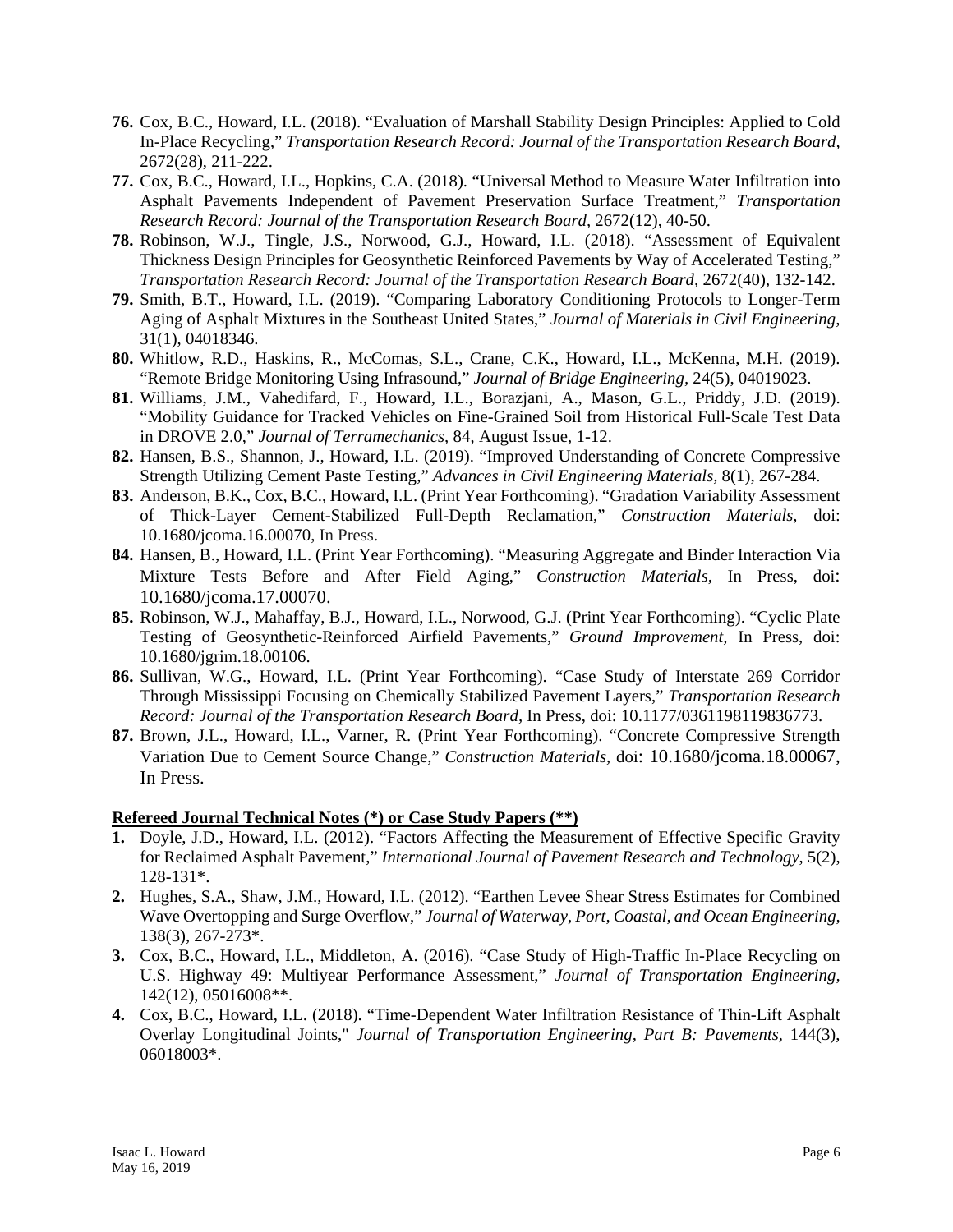### **Peer Reviewed Conference Proceedings**

- **1.** Howard, I., Warren, K. (2005). "Improved Data Acquisition For Instrumented Flexible Pavements Reinforced With Geosynthetics," *Proc. of the 2005 International Conference on Computing in Civil Engineering*, July 12-15, Cancun, Mexico.
- **2.** Howard, I., Warren, K. (2006). "Finite Element Modeling Approach for Flexible Pavements with Geosynthetics," *Proc. of GeoCongress 2006*, Feb 26-Mar 1, Atlanta, GA.
- **3.** Warren, K., Howard, I.L., Brooks, J. (2006). "Use of Digital Photography to Analyze Foil Strain Gages on Geosynthetics," *Proc. of GeoCongress 2006*, Feb 26-Mar 1, Atlanta, GA.
- **4.** Warren, K., Brooks, J., Howard, I.L. (2006). "Foil Strain Gage Attachment Techniques for Geotextile and Geogrid," *Proc. of GeoCongress 2006*, Feb 26-Mar 1, Atlanta, GA.
- **5.** Howard, I.L., Saucier, C.L., Shmulsky, R. (2008). "Testing of Instrumented Construction Mats and Billets," *Proc. of GeoCongress 2008 (GSP 179)*, Mar 9-12, New Orleans, LA, pp. 340-347.
- **6.** Howard, I.L., Warren, K.A. (2008). "Performance Analysis of Heavily Instrumented Flexible Pavement," *Proc. of GeoCongress 2008 (GSP 179)*, Mar 9-12, New Orleans, LA, pp. 348-355.
- **7.** Howard, I.L., Warren, K.A. (2008). "Preliminary Analysis Comparing Measured Responses of FWD and Traffic Data," *Proc. of GeoCongress 2008 (GSP 179)*, Mar 9-12, New Orleans, LA, pp. 380-387.
- **8.** Warren, K., Christopher, B., Howard, I. (2008). "Techniques Used to Measure Strain on Geosynthetics in Dynamic Applications," *Proc. of GeoCongress 2008 (GSP 179)*, Mar 9-12, New Orleans, LA, pp. 541-548.
- **9.** Howard, I.L., Warren, K.A, Lord, C.R. (2008). "Statistical Analysis of Unbound Subgrade Pressure Measurements," *Proc. of GeoCongress 2008 (GSP 179)*, Mar 9-12, New Orleans, LA, pp. 990-997.
- **10.** Cooley, L.A., Howard, I.L., Baumgardner, G., and Ross, M. (2008). "Case History on Surface Initiated Cracks on Urban Thoroughfare Pavements," *Proc. of the Sixth RILEM International Conference on Cracking in Pavements,* June 16-18, Chicago, IL, pp. 843-852.
- **11.** Carruth, W.D., Howard, I.L. (2011). "Evaluation of Unconfined Compression Area Correction Methods for Cementitious and Fiber Stabilized Fine Grained Soils," *Proc. of Geo-Frontiers 2011 (GSP 211)*, Mar 13-16, Dallas, TX, pp. 2564-2573.
- **12.** Howard, I.L., Badran, W.H. (2011). "Comparison of Hand Held Gage and Unconfined Compression Results in Low Strength Cementitious Stabilized Materials," *Proc. of Geo-Frontiers 2011 (GSP 211)*, Mar 13-16, Dallas, TX, pp. 2574-2583.
- **13.** Doyle, J.D., Howard, I.L. (2011). "Laboratory Assessment of Skid Resistance for High RAP Content Warm Mixed Asphalt," *Proc. of Geo-Frontiers 2011 (GSP 211)*, Mar 13-16, Dallas, TX, pp. 4515- 4524.
- **14.** Doyle, J.D., Howard, I.L. (2011). "Evaluation of the Cantabro Durability Test for Dense Graded Asphalt," *Proc. of Geo-Frontiers 2011 (GSP 211)*, Mar 13-16, Dallas, TX, pp. 4563-4572.
- **15.** Mejias-Santiago, M., Doyle, J., Howard, I.L., Brown, R. (2011). "Moisture Damage Potential for Warm Mix Asphalt Containing Reclaimed Asphalt Pavement," *Proc. of 2nd International Warm-Mix Conference,* Oct 11-13, St. Louis, MO, Paper WM43, pp 16.
- **16.** Sullivan, W.G., Cost, T., Howard, I.L. (2012). "Measurement of Cementitiously Stabilized Soil Slurry Thermal Profiles," *Proc. of GeoCongress 2012 (GSP 225)*, Mar 25-29, Oakland, CA, pp. 958-967.
- **17.** Bilberry, A.C., Howard, I.L., Gullett, P.M. (2012). "Finite Element Analysis of Rapidly Deployable Armoring System to Mitigate Levee Erosion During Overtopping," *Proc. of GeoCongress 2012 (GSP 225)*, Mar 25-29, Oakland, CA, pp. 720-729.
- **18.** Howard, I.L., Trainer, E, Yee, T.W. (2012). "Alternative Geotextile Tube Fill Materials for Marine Applications," *Proc. of GeoCongress 2012 (GSP 225)*, Mar 25-29, Oakland, CA, pp. 3891-3900.
- **19.** Bilberry, A.C., Howard, I.L. (2013). "Full-Scale Shallow Anchor Testing in High Moisture Content Fine-Grained Levee Soils," *Proc. of GeoCongress 2013 (GSP 231)*, Mar 3-7, San Diego, CA, pp. 1726- 1735.
- **20.** Bilberry, A.C., Pinkard, C.F., Howard, I.L. (2013). "Case Study of Rapid Levee Armoring During 2011 Mississippi River Flood and Potential Future Applications," *Proc. of GeoCongress 2013 (GSP 231)*, Mar 3-7, San Diego, CA, pp. 1922-1931.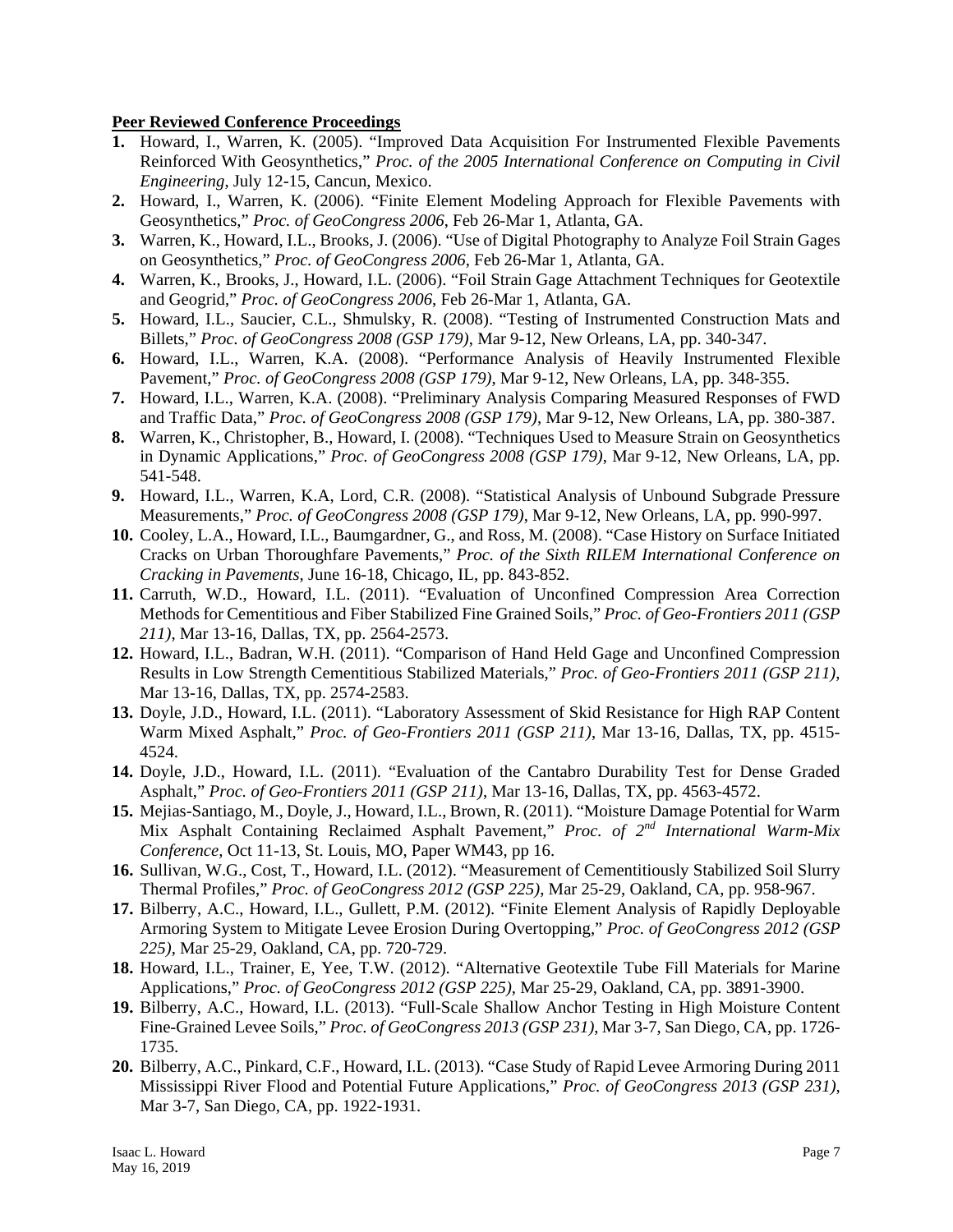- **21.** Doyle, J.D., Robinson, W.J., Howard, I.L. (2013). "Benefits and Applications of Utilizing Agency Asphalt Mixture Design Historical Records," *Proc. of the Second Green Streets, Highways, and Development Conference,* Nov 3-6, Austin, TX, pp. 45-54.
- **22.** Howard, I.L., Doyle, J.D. (2013). "Rutting and Moisture Damage Wheel Tracking Comparison of Laboratory and Field Compacted Asphalt Concrete," *Proc. of the Second Green Streets, Highways, and Development Conference,* Nov 3-6, Austin, TX, pp. 106-116.
- **23.** Howard, I.L., Cost, T. (2014). "Curing Temperature Effects on Soils Stabilized With Portland Cement Having Different Sulfate Contents," *Proc. of GeoCongress 2014 (GSP 234),* Feb 23-26, Atlanta, GA, pp. 2159-2168.
- **24.** Carruth, W.D., Howard, I.L., Sullivan, W.G. (2014). "Effects of Brackish, Salt, and Fresh Water on Very High Moisture Content Cement Stabilized Fine Grained Soil," *Proc. of GeoCongress 2014 (GSP 234),* Feb 23-26, Atlanta, GA, pp. 2169-2178.
- **25.** Sullivan, W.G., Howard, I.L., Carruth, W.D. (2014). "Effects of Soil Processing on Cementitiously Stabilized Soil Slurries," *Proc. of GeoCongress 2014 (GSP 234),* Feb 23-26, Atlanta, GA, pp. 2179- 2188.
- **26.** Cox, B.C., Howard, I.L., Battey, R. (2015). "In-Place Recycling Moisture-Density Relationships for High-Traffic Applications," *Proc. of the International Foundations Congress and Equipment Expo 2015 (GSP 256)*, Mar 17-21, San Antonio, TX, pp. 349-358.
- **27.** Cox, B.C., Howard, I.L. (2015). "Merits of Asphalt Concrete Durability and Performance Tests When Applied to Cold In-Place Recycling," *Proc. of the International Foundations Congress and Equipment Expo 2015 (GSP 256)*, Mar 17-21, San Antonio, TX, pp. 369-379.
- **28.** Bazne, M.O.A., Vahedifard, F., Howard, I.L. (2015). "Beneficial Reuse of Fine Grained Soils for Port, River, and Shoreline Applications," *Proc. of the International Foundations Congress and Equipment Expo 2015 (GSP 256)*, Mar 17-21, San Antonio, TX, pp. 2717-2727.
- **29.** Howard, I.L. (2015). "Engagement of Practitioners to Produce Balanced and Fundamentally Well Grounded Civil Engineers," *Proc.* of *2015 ASEE Annual Conference and Exposition*, June 14-17, Seattle, WA, Paper ID 13450, doi: 10.18260/p.23941.
- **30.** Howard, I.L., Smith, B.T. (2015). "Hands on Development of Communication Skills Within an Undergraduate Construction Materials Laboratory," *Proc.* of *2015 ASEE Annual Conference and Exposition*, June 14-17, Seattle, WA, Paper ID 13826, doi: 10.18260/p.24169.
- **31.** Cost, V.T., Wilson, W., Shannon, J., Howard, I.L. (2015). "Unexpected Concrete Performance Benefits of Sustainable Binder Combinations Using Portland-Limestone Cement," *Proc. of the Fifth International Conference on Construction Materials: Performance, Innovations and Structural Implications (ConMat'15)*, Aug 19-21, Whistler, Canada, 1430-1441.
- **32.** Vahedifard, F., Robinson, J.D., Mason, G.L., Howard, I.L., Priddy, J.D. (2015). "A Data Mining Study for Analyzing Performance of Wheeled Vehicles Operating on Dry Sand," *Proc. of the 13th ISTVS European Conference,* Oct 21-23, Rome, Italy, 460-473.
- **33.** Howard, I.L., Vahedifard, F., Bazne, M.O.A. (2016). "Integrating Lightly Cemented Very High Moisture Content Fine Grained Soils Into a Vegetated Landscape," *Proc. of Geo-Chicago 2016 (GSP 273)*, Aug 14-18, Chicago, IL, pp. 522-531.
- **34.** Bazne, M.O.A., Vahedifard, F., Howard, I.L, Smith, B.T. (2016). "Engineering Properties of Lightly Cemented Dredged Soil," *Proc. of Geo-Chicago 2016 (GSP 273)*, Aug 14-18, Chicago, IL, pp. 422- 431.
- **35.** Vahedifard, F., Williams, J.M., Mason, G.L., Howard, I.L., Priddy, J.D. (2016). "An Introduction to DROVE: Database Records for Off-Road Vehicle Environments, *Proc. of the 8th ISTVS Americas Regional Conference,* September 12-14, Troy, MI, pp. 12.
- **36.** Howard, I.L., Sullivan, W.G. (2017). "Stabilizing Very High Moisture Content Fine Grained Soils: Early Age Strength and Later Age Property Correlations," *Proc. of Geotechnical Frontiers 2017 (GSP 280),* Mar 12-15, Orlando, FL, 881-890.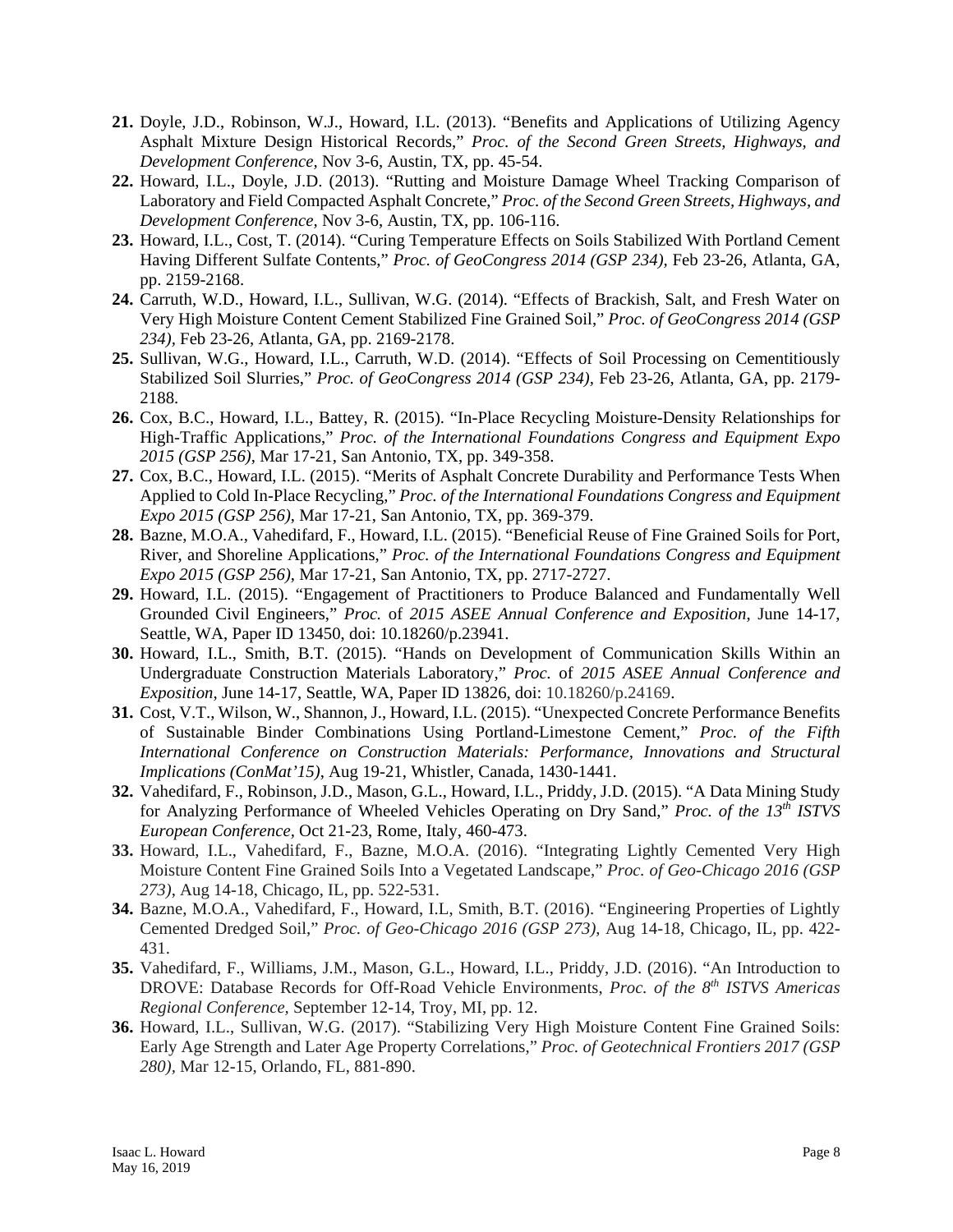- **37.** Howard, I.L., Anderson, B.K. (2017). "Time Dependent Properties of Very High Moisture Content Fine Grained Soils Stabilized with Portland and Slag Cement," *Proc. of Geotechnical Frontiers 2017 (GSP 280),* Mar 12-15, Orlando, FL, 891-899.
- **38.** Carey, A.S., Knizley, A., Howard, I.L. (2018). "Bridging Disciplines while Fueling Engineering and Management Skills: A Case Study in Transitioning from Undergraduate Research to Graduate Study," *Proc. of the 2018 ASEE Southeastern Section Conference,* pp. 8.
- **39.** Synovec, T.M., Howard, I.L., Priddy, L.P. (2019). "Case Study of Military Airfields Emphasizing Asset Management, Rehabilitation, and Implementation of New Technologies," *Proc. of Geo-Congress 2019 - Eighth International Conference on Case Histories in Geotechnical Engineering (GSP 310),* March 24 to 27, Philadelphia, PA, 368-381.

### **Peer Reviewed Transportation Research Board (TRB) Annual Meeting Papers**

*Citations below are papers whose content is not contained in essentially the same manner in the list of refereed journal manuscripts provided earlier. Additional papers besides those cited below appear in the TRB Annual Meeting Compendium of Papers (Washington, D.C.) that are also published with essentially the same content in a journal manuscript listed earlier (e.g. Transportation Research Record).* 

- **1.** Howard, I.L., Warren, K.A. (2007). "Full-scale Data Acquisition Programming and Implementation for Instrumented Low Volume Flexible Pavement," *TRB 86th Annual Meeting*, Jan 21-25, Paper 07-1875.
- **2.** Howard, I.L., Warren, K.A., Eamon, C., Lord, C.R. (2008). "Variability Analysis of Low Volume Instrumented Thin Flexible Pavements," *TRB 87th Annual Meeting*, Jan 13-17, Paper 08-1592.
- **3.** Howard, I.L., Hemsley, J.M., Baumgardner, G.L., and Jordan, W.S. (2009). "Chip and Scrub Seal Binder Evaluation By Frosted Marble Aggregate Retention Test," *TRB 88th Annual Meeting*, Jan 11- 15, Paper 09-1662.
- **4.** Doyle, J.D., Howard, I.L. (2010). "Compactability and Bitumen Utilization of 100% Warm Mixed RAP," *TRB 89th Annual Meeting*, Jan 10-14, Paper 10-0279.
- **5.** Howard, I.L., Doyle, J.D., Hemsley, J.M., Baumgardner, G.L., Cooley, L.A. (2011). "Use of Hot Mixed-Warm Compacted Asphalt In Construction," *TRB 90th Annual Meeting*, Jan 23-27, Paper 11- 3522.
- **6.** Braham, A., Howard, I.L., Barham, J. (2013). "Effects of Emulsion Type on Bending Beam Rheometer Field Aged Asphalt Concrete Beams," *TRB 92nd Annual Meeting*, Jan 13-17, Paper 13-4384.
- **7.** Alvarado, A., Howard, I.L. (2014). "Investigation into the Compatibility of Chip Seal Aggregates and Emulsions," *TRB 93rd Annual Meeting,* Jan 12-16, Paper 14-1164.
- **8.** Howard, I.L., Doyle, J.D. (2015). "Durability Indices via Cantabro Testing for Unaged, Laboratory Conditioned, and One Year Outdoor Aged Asphalt Concrete," *TRB 94th Annual Meeting,* Jan 11-15, Paper 15-1366.
- **9.** Cox, B.C., Howard, I.L. (2015). "Laboratory and Field Aging Effects on Emulsion-Treated Bending Beam Rheometer Mixture Beams," *TRB 94th Annual Meeting,* Jan 11-15, Paper 15-1573.
- **10.** Shannon, J., Howard, I.L., Cost, V.T., Wilson, W.M. (2015). "Benefits of Portland-Limestone Cement for Concrete With Rounded Gravel Aggregates and Higher Fly Ash Replacement Rates," *TRB 94th Annual Meeting,* Jan 11-15, Paper 15-4049.
- **11.** Cox, B.C., Howard, I.L. (2017). "Points of Consideration for Obtaining Cold In-Place Recycling Theoretical Maximum Specific Gravity," *TRB 96th Annual Meeting,* Jan 8-12, Paper 17-01082.

### **Research Reports**

- **1.** Warren, K.A., Howard I.L. (2007). *Low Volume Flexible Pavement Roads Reinforced With Geosynthetics*. Report AHTD TRC-0406*,* Arkansas Highway and Transportation Dept., pp. 242.
- **2.** Howard, I.L, Stroble, M.F. (2008). *Prototype and Full Scale Instrumented Testing of Wood Construction Platforms.* Report CMRC-08-1, Construction Materials Research Center, pp. 114.
- **3.** Howard, I.L., Baumgardner, G. (2009). *US Highway 84 Chip Seal Field Trials and Laboratory Test Results.* Report FHWA/MS-DOT-RD-09-202-VI, Mississippi Department of Transportation, pp. 22.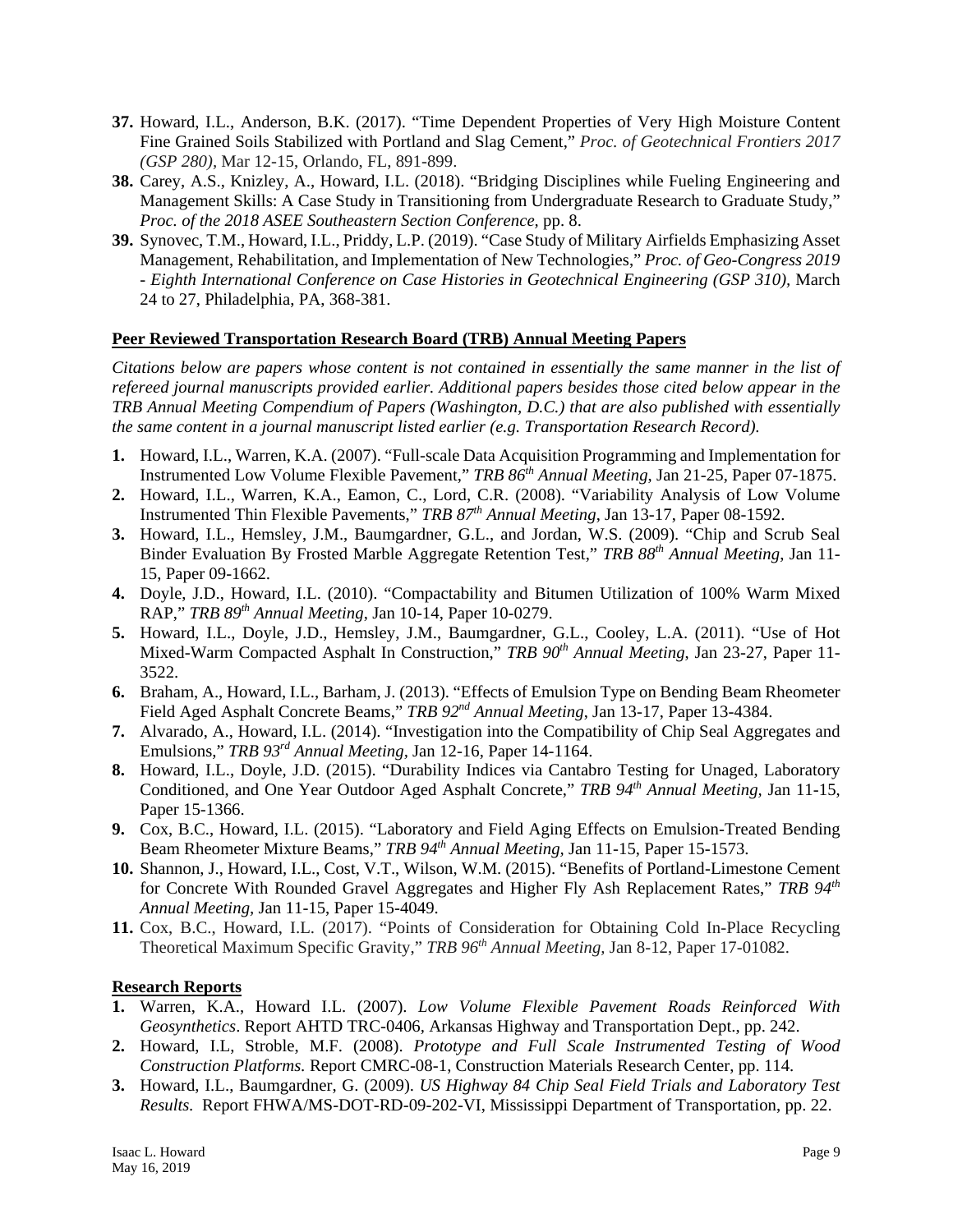- **4.** Howard, I.L., Cooley, L.A., Doyle, J.D. (2009). *Laboratory Testing and Economic Analysis of High RAP Warm Mixed Asphalt.* Report FHWA/MS-DOT-RD-09-200, Mississippi Department of Transportation, pp. 104.
- **5.** Saucier, C.L., Howard, I.L., Tom, J.G. (2009). *Levee Breach Geometries and Algorithms to Simulate Breach Closure.* SERRI Report 70015-001, US Department of Homeland Security Science and Technology Directorate, pp. 154.
- **6.** Howard, I.L., Smith, M., Saucier, C.L., White, T.D. (2009). *2008 Geotextile Tubes Workshop.* SERRI Report 70015-002, US Dept. of Homeland Security Science and Technology Directorate, pp. 367.
- **7.** Howard, I.L. (2009). *Chip and Scrub Seal Field Test Results for Hwy 17 and Hwy 35.* Report FHWA/MS-DOT-RD-09-202-Vol II, Mississippi Department of Transportation, pp. 118.
- **8.** Howard, I.L., Cooley, L.A., Doyle, J.D., Hemsley, J.M., James, R.S., Baumgardner, G.L. (2010). *Rapid Pavement Repair Guidance in Response to Hurricane Damage.* SERRI Report 70015-004, US Dept. of Homeland Security Science and Technology Directorate, pp. 151.
- **9.** Howard, I.L., Carruth, W.D., Rawlins, J.W., Ferguson, R. (2010). *Dewatering Soil for Use as an Emergency Construction Material for Disaster Recovery.* SERRI Report 70015-007, US Department of Homeland Security Science and Technology Directorate, pp. 69.
- **10.** Doyle, J.D., Howard, I.L. (2010). *Laboratory Investigation of High RAP Content Pavement Surface Layers.* Report FHWA/MS-DOT-RD-10-212, Mississippi Department of Transportation, pp. 310.
- **11.** Howard, I.L., Trainer, E. (2011). *Use of Geotextile and Geomembrane Tubes to Construct Temporary Walls in a Flooded Area.* SERRI Report 70015-003, US Department of Homeland Security Science and Technology Directorate, pp. 99.
- **12.** Hughes, S.A., Sharp, J.A., Shaw, J.M., Howard, I.L., McAnally, W.H. (2011). *Physical Testing and Hydraulic Simulation of Wave Overtopping of Earthen Levees.* SERRI Report 70015-009, US Dept. of Homeland Security Science and Technology Directorate, pp. 144.
- **13.** Williams, K.L., Howard, I.L., Cooley, L.A. (2011). *The Effects of Coarse Aggregate Cleanliness and Moisture Content on Asphalt Concrete Compactability and Moisture Susceptibility.* Report FHWA/MS-DOT-RD-11-208, Mississippi Department of Transportation, pp. 158.
- **14.** Howard, I.L. (2012). *Guidance for Using Cementitiously Stabilized Emergency Construction Materials.* SERRI Report 70015-008, US Department of Homeland Security Science and Technology Directorate, pp. 39.
- **15.** Mejias-Santiago, M., Doyle, J.D., Howard, I.L., Brown, E.R. (2012). *Evaluation of Warm-Mix Asphalt Technologies for Use on Airfield Pavements.* Report ERDC/GSL TR-12-3, US Army Engineer Research and Development Center, Vicksburg, MS, pp. 85.
- **16.** Howard, I.L., Carruth, W.D., Sullivan, W.G., Bilberry, A.C., Cost, T., Badran, W.H., Jordan, B.D. (2012). *Development of an Emergency Construction Material for Disaster Recovery.* SERRI Report 70015-006, US Dept. of Homeland Security Science and Technology Directorate, pp. 300.
- **17.** Bilberry, A.C., Howard, I.L., Gullett, P.M. (2012). *Temporary Earthen Levee Protection from Overtopping Using a Rapidly Deployable Armoring System.* SERRI Report 70015-010, US Dept. of Homeland Security Science and Technology Directorate, pp. 88.
- **18.** Gullett, P.M., Dickey, M-M., Howard, I.L. (2012). *Numerical Modeling of Bridges Subjected to Storm Surge for Mitigation of Hurricane Damage.* SERRI Report 70015-005, US Dept. of Homeland Security Science and Technology Directorate, pp. 82.
- **19.** Howard, I.L., Payne, B.A., Bogue, M., Glusenkamp, S., Baumgardner, G.L., Hemsley, J.M. (2012). *Full Scale Testing of Hot-Mixed Warm-Compacted Asphalt for Emergency Paving.* SERRI Report 70015-011, US Dept. of Homeland Security Science and Technology Directorate, pp. 125.
- **20.** Howard, I.L. (2012). *Summary Report for SERRI Project Titled Increasing Community Disaster Resilience Through Targeted Strengthening of Critical Infrastructure.* SERRI Report 70015-000, US Dept. of Homeland Security Science and Technology Directorate, pp. 14.
- **21.** Howard, I.L., Sullivan, W.G., Anderson, B.K., Shannon, J., Cost, T. (2013). *Design and Construction Control Guidance for Chemically Stabilized Pavement Base Layers.* Report FHWA/MS-DOT-RD-13- 206, Mississippi Department of Transportation, pp. 162.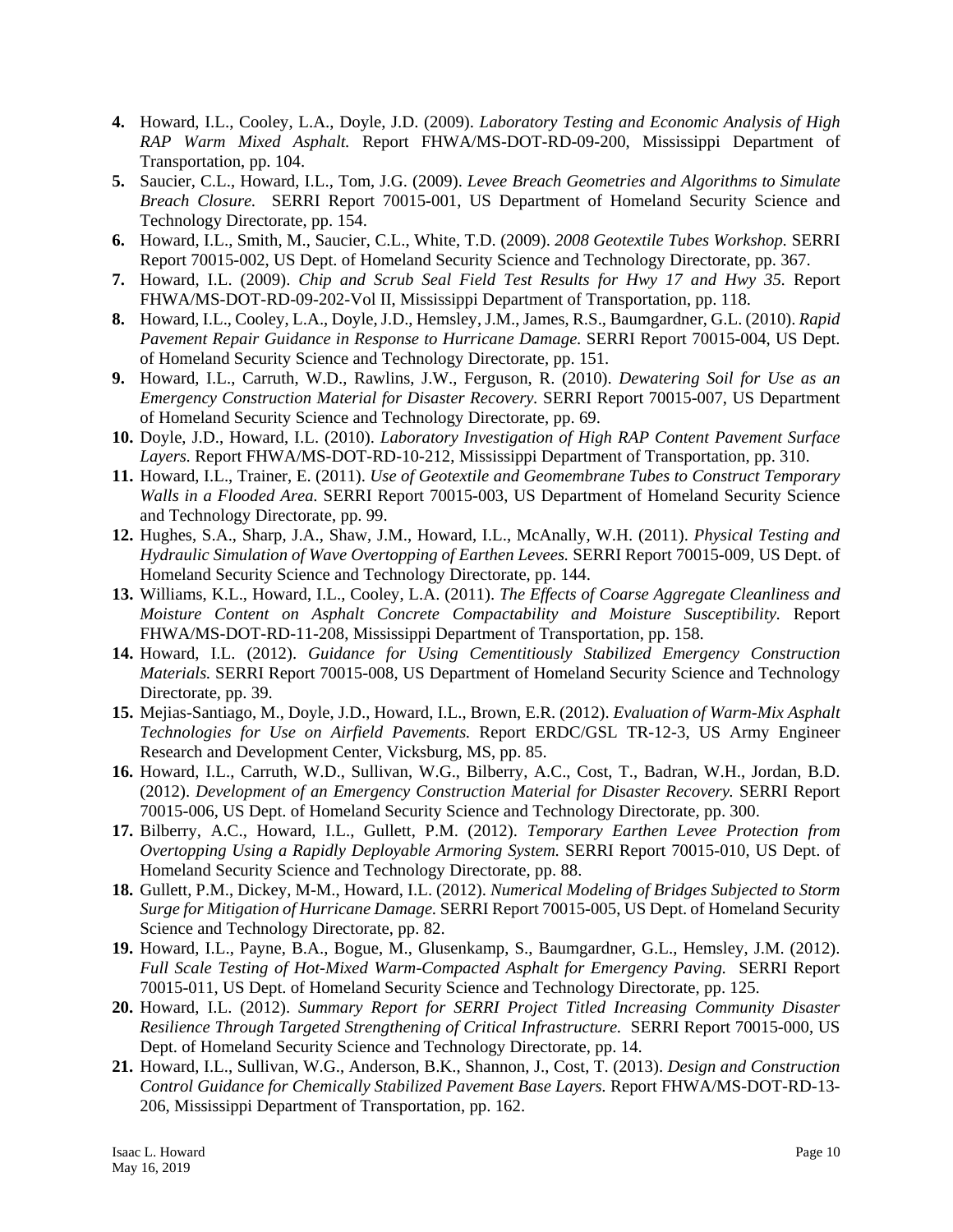- **22.** Howard, I.L., Jordan, W.S., Barham, J.M., Alvarado, A., Cox, B.C. (2013). *Performance Oriented Guidance for Mississippi Chip Seals-Volume I.* Report FHWA/MS-DOT-RD-13-211-Volume I, Mississippi Department of Transportation, pp. 170.
- **23.** Howard, I.L., Alvarado, A., Floyd, W.C. (2013). *Performance Oriented Guidance for Mississippi Chip Seals-Volume II.* Report FHWA/MS-DOT-RD-13-211-Volume II, Mississippi Department of Transportation, pp. 66.
- **24.** Howard, I.L., Cox, B.C., Anderson, B.K. (2015). *Laboratory and Field Investigation of US Highway 49 Portland Cement Stabilized Full Depth Reclamation.* Report FHWA/MS-DOT-RD-15-250-Volume 1, Mississippi Department of Transportation, pp. 52.
- **25.** Cox, B.C., Howard, I.L. (2015). *Cold In-Place Recycling Characterization Framework and Design Guidance for Single or Multiple Component Binder Systems.* Report FHWA/MS-DOT-RD-15-250- Volume 2, Mississippi Department of Transportation, pp. 184.
- **26.** Cox, B.C., Howard, I.L., Ivy, J. (2015). *Evaluation of Approaches to Improve Longitudinal Joints in Mississippi Overlay Projects.* Report FHWA/MS-DOT-RD-15-250-Volume 3, Mississippi Department of Transportation, pp. 159.
- **27.** Vahedifard, F., Howard, I.L., Bazne, M., Smith, B.T., Barksdale, M.A. (2015). *Sustainably Enhancing Intermodal Freight Operation of Ports using Geotextile Tubes.* Report NCITEC 2013-05, National Center for Intermodal Transportation for Economic Competitiveness – US Department of Transportation, pp. 122.
- **28.** Carruth, W.D., Howard, I.L. (2016). *Evaluation of Flowable Fill Surface Performance.* Report ERDC/GSL TR-16-33, US Army Corps of Engineers Engineer Research and Development Center, Vicksburg, MS, pp. 75.
- **29.** Edwards, L., Carruth, W.D., Tingle, J.S., Howard, I.L. (2018). *Rapid-Setting Flowable Fill Performance in Cold Weather for Airfield Damage Repair.* Report ERDC/GSL TR-18-26, US Army Corps of Engineers Engineer Research and Development Center, Vicksburg, MS, pp. 60.
- **30.** Howard, I.L., Carey, A., Burcham, M., Scott, D.A., Shannon, J.D., Moser, R.D., Horstemeyer, M.F. (2018). *Mechanical Behavior of Cor-Tuf Ultra-High-Performance Concrete Considering Aggregate and Paste Effects.* Report ERDC/GSL TR-18-31, US Army Corps of Engineers Engineer Research and Development Center, Vicksburg, MS, pp. 74.
- **31.** Howard, I.L., Hansen, B.S., Smith, B.T. (2018). *Columbus Mississippi Field Aging and Laboratory Conditioning Study: Air Force Base and Single Aggregate Source Reference Asphalt Mixtures.* Report FHWA/MS-DOT-RD-18-266/270-Volume 1, Mississippi Department of Transportation, pp. 35.
- **32.** Smith, B.T., Howard, I.L., Moore, R.A. (2018). *Columbus Mississippi Field Aging and Laboratory Conditioning Study: Plant Mixed and Field Compacted Asphalt Test Sections.* Report FHWA/MS-DOT-RD-18-266/270-Volume 2, Mississippi Department of Transportation, pp. 122.
- **33.** Howard, I.L., Bazuhair, R.W., Pittman, C.V., Smith, B.T. (2018). *Columbus Mississippi Field Aging and Laboratory Conditioning Study: Plant Mixed and Laboratory Compacted Asphalt Mixtures.* Report FHWA/MS-DOT-RD-18-266/270-Volume 3, Mississippi Department of Transportation, pp. 144.

### **Other Documents**

- **1.** Howard, I. (2002). *Development of Lightweight FRP Bridge Deck Designs and Evaluations*. M.S. Thesis, West Virginia University, pp. 167.
- **2.** Warren, K.A.**,** Howard, I.L., Brooks, J.A. (2005). "Preliminary Construction and Instrumentation Plan for Geosynthetic Reinforced Flexible Pavement Test Section," *Proc. of Geo-Frontiers 2005 (GRI-18)*, Jan 24-26, Austin, TX, pp. 6.
- **3.** Warren, K.A., Brooks, J.A., Howard, I.L. (2005). "Survivability of Foil Strain Gages Mounted on Geosynthetics Under Full-Scale Construction Loads," *Proc. of Geo-Frontiers 2005 (GRI-18)*, Jan 24- 26, Austin, TX, pp. 6.
- **4.** Howard, I.L., Warren, K. (2005). "Practical Construction Details Used to Build an Instrumented Flexible Pavement with Geosynthetics," *Proc. of the NAGS 2005/GRI-19 Joint Conference*, Dec 14- 16, Las Vegas, NV, GSA Tech ID 532, pp. 8.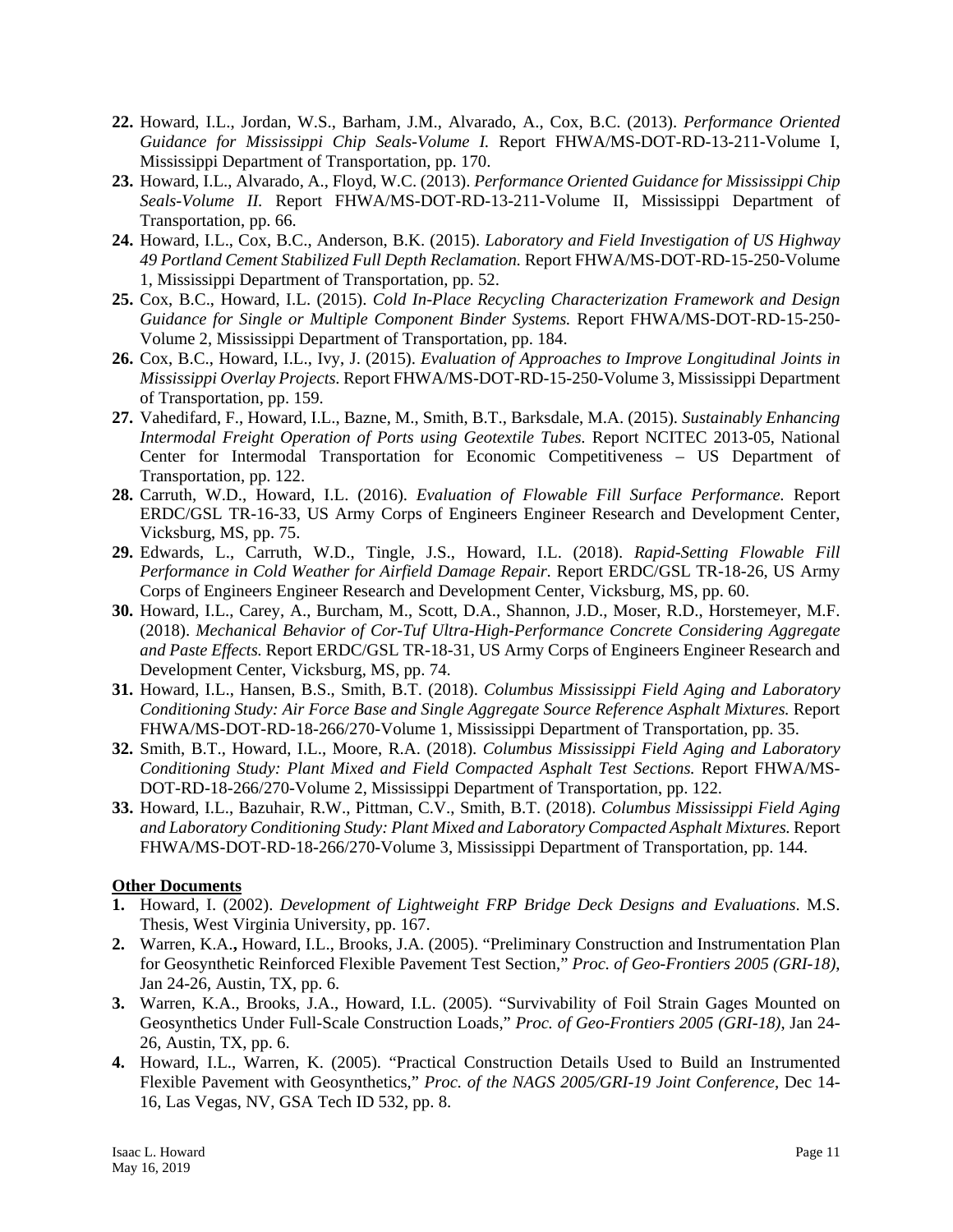- **5.** Howard, I. (2006). "Full-Scale Field Study and Finite Element Modeling of a Flexible Pavement Containing Geosynthetics," *Geotechnical News*, Thesis Abstract, 24(2), 73.
- **6.** Howard, I. (2006). *Full-Scale Field Study and Finite Element Modeling of a Flexible Pavement Containing Geosynthetic*s. Ph.D. Dissertation, University of Arkansas, pp. 369.
- **7.** Doyle, J.D., Howard, I.L. (2011). *Linear Asphalt Compactor Operator's Manual.* Manual Number CMRC M 10-1, Version 1 (Jan 2010), Version 2 (Mar 2011), Construction Materials Research Center, pp. 16.
- **8.** Howard, I.L., Doyle, J.D., White, T.D., Ivy, J., Booth, O. (2010). *PURWheel Laboratory Wheel Tracker Operator's Manual.* Manual Number CMRC M 10-2, Version 1, Construction Materials Research Center, pp. 65.
- **9.** Howard, I.L., Doyle, J.D. (2010). "Economics of Mississippi RAP," *The Profiler-Mississippi Department of Transportation Research Division,* Fall 2010, pp. 4.
- **10.** Howard, I.L., Barham, J.M. (2010). *Analysis of Hwy 25 Reclamite Treatment.* White Paper Number CMRC WP 10-1, Construction Materials Research Center, pp. 3.
- **11.** Baumgardner, G.L., Rowe, G.M., Howard, I.L. (2012). *Rheology Based Specifications for Asphalt Binders used in Roofing.* White Paper Number CMRC WP 12-1, Construction Materials Research Center, pp. 7.
- **12.** Howard, I.L., Shuler, S., Jordan, W., Hemsley, J.M., McGlumphy, K. (2012). "Correlation of Moisture Loss and Strength Gain in Chip Seals," *Pavement Preservation Journal*, 5(4), 40-41.
- **13.** Baumgardner, G.L., Hemsley, J.M., Jordan, W.S., Howard, I.L. (2012). *Asphalt Transport and Placement: Mixture Compactability.* White Paper Number CMRC WP 12-2, Construction Materials Research Center, pp. 4.
- **14.** Cost, V.T., Knight, G., Wilson, W., Shannon, J., Howard, I.L. (2013). "Performance of Typical Concrete Mixtures for Transportation Structures as Influenced by Portland-Limestone Cements from Five Sources," *Proc. of 2013 International Concrete Sustainability Conference,* San Francisco, CA, pp. 11.
- **15.** Cox, B.C., Howard, I.L. (2013). *Cold In-Place Recycling and Full-Depth Reclamation Literature Review*. White Paper Number CMRC WP 13-1, Construction Materials Research Center, pp. 24.
- **16.** Howard, I.L. (2013). *Development of an Instrumented Probe System to Measure Asphalt Concrete Temperatures During Transport.* White Paper Number CMRC WP 13-2, Construction Materials Research Center, pp. 6.
- **17.** Cost, V.T., Matschei, T., Shannon, J., Howard, I.L. (2014). "Extending the Use of Fly Ash and Slag Cement in Concrete Through the use of Portland-Limestone Cement," *Proc. of 2014 International Concrete Sustainability Conference,* May 12-15, Boston, MA, pp. 15.
- **18.** Howard, I.L., Baumgardner, G.L., Monismith, C.L. (2016), "Asphalt Mix Cracking State of the Art: Materials, Design, and Testing," *Journal of the Association of Asphalt Paving Technologists,* Invited Paper, Vol. 85, 777-805.
- **19.** Williams, J.M., Vahedifard, F., Mason, G.L., Howard, I.L., Borazjani, A., Priddy, J.D. (2017). "Expansion and Application of Database Records for Off-Road Vehicle Environments (DROVE)," *Proc. of the AVT-265 Research Specialists Meeting on Integrated Virtual NATO Vehicle Development*, Vilnius, Lithuania, May 15-17, Paper 13, pp. 10.
- **20.** Cox, B.C., Middleton, A., Pittman, C.V., Howard, I.L. (2018). "A Viable Method Successful Uses of the Mississippi Permeameter to Date," *Roads & Bridges Web Exclusive,* Posted Nov 29, 2018. http://web.archive.org/web/20181203143227/https://www.roadsbridges.com/viable-method (Accessed 12/3/18).
- **21.** Howard, I.L., Bazuhair, R. (2019). "Taking Age Into Account: Field Study Watches How Asphalt Ages in Southern U.S. Climate," *Roads & Bridges Magazine,* 57(4), 48-51.
- **22.** Robinson, J., Ramsey, M., Pittman, C.V., Booth, R., Howard, I.L. (2019). *Mississippi's Transportation Infrastructure: Paving Everyone's Road to Success.* White Paper Number CMRC WP 19-1, Construction Materials Research Center, pp. 17.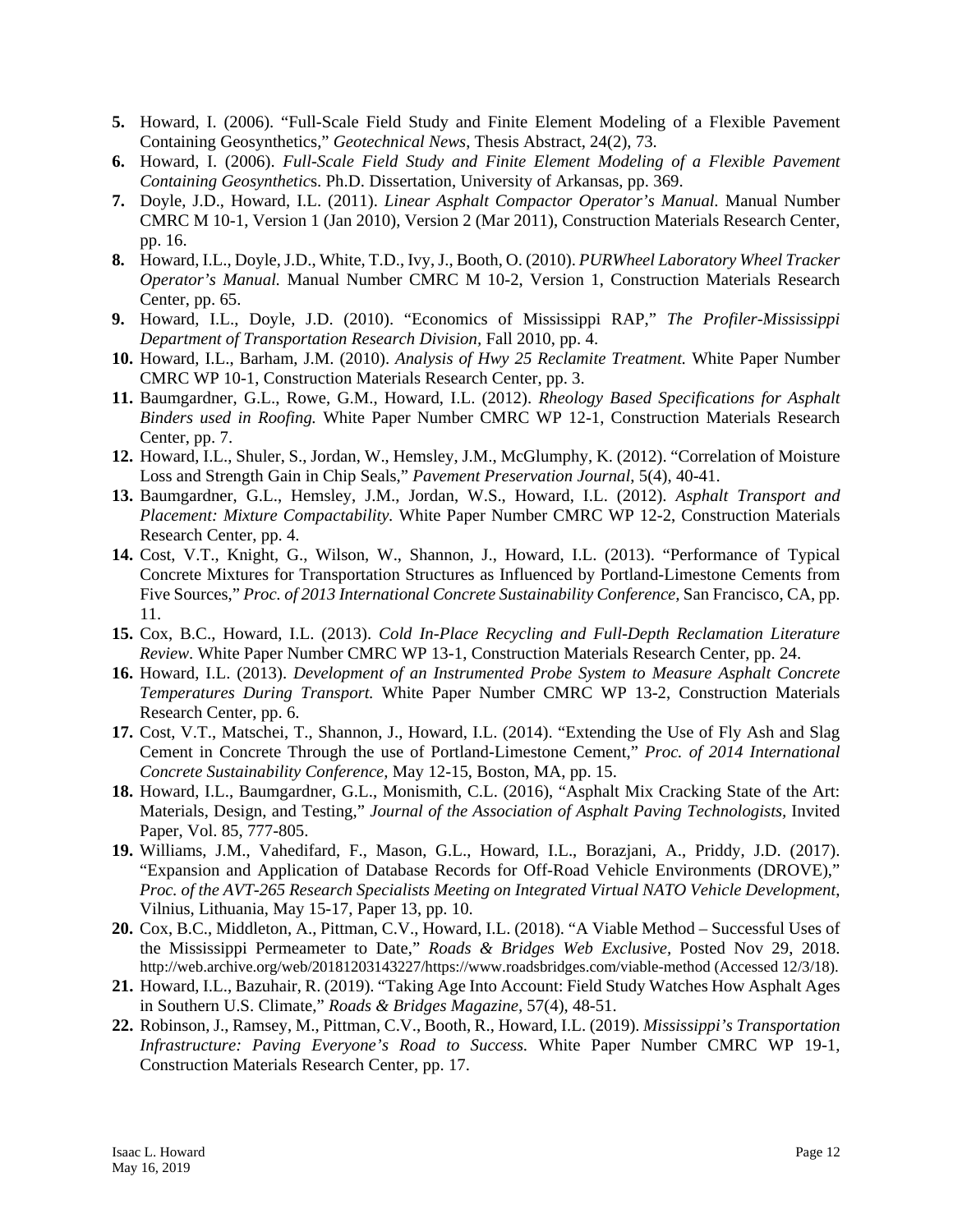### **PRESENTATIONS**

*--Presentations listed were given by Isaac L. Howard; colleagues co-presented where noted.*

## **Podium Presentations of Peer Reviewed Papers**

- **1.** Improved Data Acquisition For Instrumented Flexible Pavements Reinforced With Geosynthetics (2005). *2005 International Conference on Computing in Civil Engineering.*
- **2.** How Well Does The Falling Weight Deflectometer Simulate Traffic Loads for Thin Low Volume Pavements? (2008). *Transportation Research Board 87th Annual Meeting.*
- **3.** Testing of Instrumented Construction Mats and Billets (2008). *GeoCongress 2008.*
- **4.** Performance Analysis of Heavily Instrumented Flexible Pavement (2008). *GeoCongress 2008.*
- **5.** Preliminary Analysis Comparing Measured Responses of FWD and Traffic Data (2008). *GeoCongress 2008.*
- **6.** Statistical Analysis of Unbound Subgrade Pressure Measurements (2008). *GeoCongress 2008.*
- **7.** Bottom-Up Fatigue Cracking of Low-Volume Flexible Pavement Analysis from Instrumented Testing (2009). *Transportation Research Board 88th Annual Meeting.*
- **8.** Comparison of Hand Held Gage and Unconfined Compression Results in Low Strength Cementitious Stabilized Materials (2011). *Geo-Frontiers 2011.*
- **9.** Preservation of Low-Volume Flexible Pavement Structural Capacity by Use of Seal Treatments (2011). *10th International Conference on Low-Volume Roads.*
- **10.** Haul Time Effects on Unmodified, Foamed, and Additive Modified Binders used in Hot Mixed Asphalt (2013). *Transportation Research Board 92nd Annual Meeting.*
- **11.** Full-Scale Shallow Anchor Testing in High Moisture Content Fine-Grained Levee Soils (2013). *GeoCongress 2013*.
- **12.** Case Study of Rapid Levee Armoring During 2011 Mississippi River Flood and Potential Future Applications (2013). *GeoCongress 2013.*
- **13.** Merits of RAP Dominated Warm Mixed Flexible Pavement Base Layers (2013). Association of Asphalt Paving Technologists 88<sup>th</sup> Annual Meeting.
- **14.** Measurement of Asphalt Concrete Temperatures During Transport Using an Instrumented Probe System (2014). *Transportation Research Board 93rd Annual Meeting.*
- **15.** Asphalt Concrete Field Compactibility Models Focusing on Aggregate Properties and Moisture (2015). *Transportation Research Board 94th Annual Meeting.*
- **16.** Beneficial Reuse of Fine Grained Soils for Port, River, and Shoreline Applications (2015). *International Foundations Congress and Equipment Expo 2015.*
- **17.** Engagement of Practitioners to Produce Balanced and Fundamentally Well Grounded Civil Engineers (2015). *2015 ASEE Annual Conference and Exposition.*
- **18.** Hands on Development of Communication Skills Within an Undergraduate Construction Materials Laboratory (2015). *2015 ASEE Annual Conference and Exposition.*
- **19.** Recommendations for Seal Treatment Rejuvenation Specifications Based on Bending Beam Rheometer Testing of Mixture Beams (2015). *11th International Conference on Low-Volume Roads.*
- **20.** Multiyear Laboratory and Field Performance Assessment of High-Traffic U.S. Highway 49 Full-Depth Reclamation (2016). *Transportation Research Board 95th Annual Meeting.*
- **21.** Stabilizing Very High Moisture Content Fine Grained Soils: Early Age Strength and Later Age Property Correlations (2017). *Geotechnical Frontiers 2017.*
- **22.** Time Dependent Properties of Very High Moisture Content Fine Grained Soils Stabilized with Portland and Slag Cement (2017). *Geotechnical Frontiers 2017.*
- **23.** Fifteen Years of Warm-Mix Asphalt in the United States: What are the Overall Implications of Varying Warm-Mix Technologies on High, Intermediate, and Low Temperature Behaviors? (2019). Association of Asphalt Paving Technologists 94<sup>th</sup> Annual Meeting.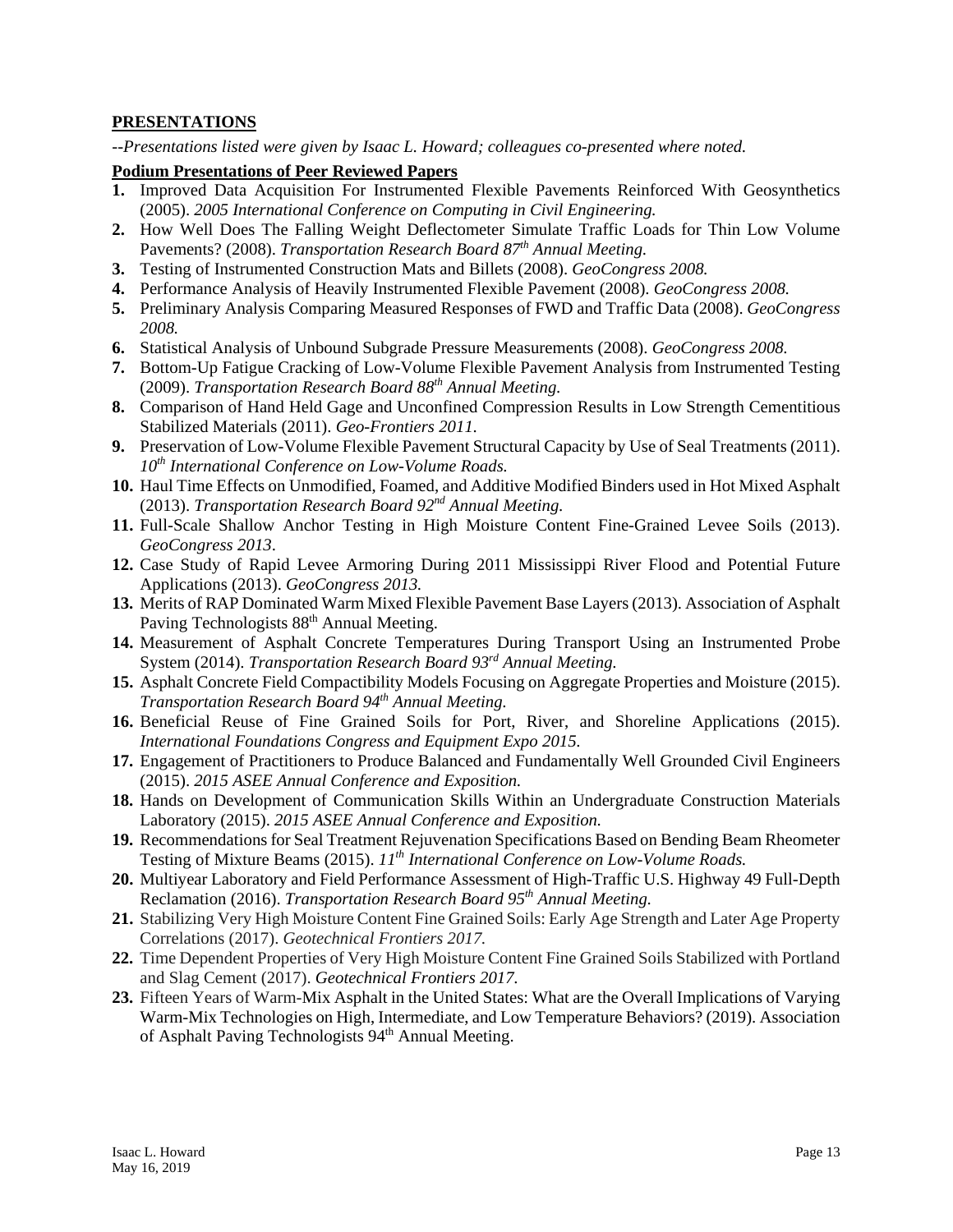### **Poster Presentations of Peer Reviewed Papers**

- **1.** Finite Element Modeling Approach for Flexible Pavements with Geosynthetics (2006). *GeoCongress 2006.*
- **2.** Use of Digital Photography to Analyze Foil Strain Gages on Geosynthetics (2006). *GeoCongress 2006.* Co-presenter, Warren, K.A.
- **3.** Full-scale Data Acquisition Programming and Implementation for Instrumented Low Volume Flexible Pavement (2007). *Transportation Research Board 86th Annual Meeting.*
- **4.** Variability Analysis of Low Volume Instrumented Thin Flexible Pavements (2008). *Transportation Research Board 87th Annual Meeting.*
- **5.** Chip and Scrub Seal Binder Evaluation by Frosted Marble Aggregate Retention Test (2009). *Transportation Research Board 88th Annual Meeting.* Co-presenters, Baumgardner, G.L., Hemsley, J.M., Jordan, W.S.
- **6.** Applicability of Modified Vialit Adhesion Test for Seal Treatment Specifications (2010). *Transportation Research Board 89th Annual Meeting.* Co-presenter, Jordan, W.S.
- **7.** Use of Hot Mixed-Warm Compacted Asphalt in Construction (2011). *Transportation Research Board 90th Annual Meeting.* Co-presenters, Baumgardner, G.L., Doyle, J.D., Hemsley, J.M.
- **8.** Correlation of Moisture Loss and Strength Gain in Chip Seals (2011). *Transportation Research Board 90th Annual Meeting.* Co-presenters, Hemsley, J.M., Jordan, W.S., McGlumphy, K, Shuler, S.
- **9.** Comparison of Available Density Measurement Methods Applicable for Design and Construction (2012). *Transportation Research Board 91st Annual Meeting.* Co-presenter, Doyle, J.D.
- **10.** Alternative Geotextile Tube Fill Materials for Marine Applications (2012). *GeoCongress 2012.* Copresenter, Trainer, E.
- **11.** Improving Concrete Sustainability and Performance using Portland-Limestone Cement (PLC) Synergies (2013). *Transportation Research Board 92nd Annual Meeting.* Co-presenters, Cost, V.T., Shannon, J.
- **12.** Investigation into the Compatibility of Chip Seal Aggregates and Emulsions (2014). *Transportation Research Board 93rd Annual Meeting.*
- **13.** Characterizing Dense-Graded Asphalt Concrete with the Cantabro Test (2014). *Transportation Research Board 93rd Annual Meeting.* Co-presenter, Doyle, J.D.
- **14.** Curing Temperature Effects on Soils Stabilized With Portland Cement Having Different Sulfate Contents (2014). *GeoCongress 2014*.
- **15.** Effects of Brackish, Salt, and Fresh Water on Very High Moisture Content Cement Stabilized Fine Grained Soil (2014). *GeoCongress 2014*. Co-presenter, Carruth, W.D.
- **16.** Effects of Soil Processing on Cementitiously Stabilized Soil Slurries (2014). *GeoCongress 2014.* Copresenter, Carruth, W.D.
- **17.** Durability Indices via Cantabro Testing for Unaged, Laboratory Conditioned, and One Year Outdoor Aged Asphalt Concrete (2015). *Transportation Research Board 94th Annual Meeting.*
- **18.** Laboratory and Field Aging Effects on Emulsion-Treated Bending Beam Rheometer Mixture Beams (2015). *Transportation Research Board 94th Annual Meeting.* Co-presenter, Cox, B.C.
- **19.** Benefits of Portland-Limestone Cement for Concrete with Rounded Gravel Aggregates and Higher Fly Ash Replacement Rates (2015). *Transportation Research Board 94th Annual Meeting.* Co-presenter, Cost, V.T.
- **20.** Merits of Asphalt Concrete Durability and Performance Tests When Applied to Cold In-Place Recycling (2015). *International Foundations Congress and Equipment Expo 2015.* Co-presenter, Cox, B.C.
- **21.** Cold In-Place Recycling Moisture-Related Design and Construction Considerations for Single or Multiple Component Binder Systems (2016). *Transportation Research Board 95th Annual Meeting.* Copresenter, Campbell, C.S.
- **22.** Polymer Modified Asphalt Binder Comparison: GTR, SBS, and Hybrids of GTR and SBS (2017). *Transportation Research Board 96th Annual Meeting.* Co-presenters, Baumgardner, G.L., Jordan, W.S., and Hemsley, J.M.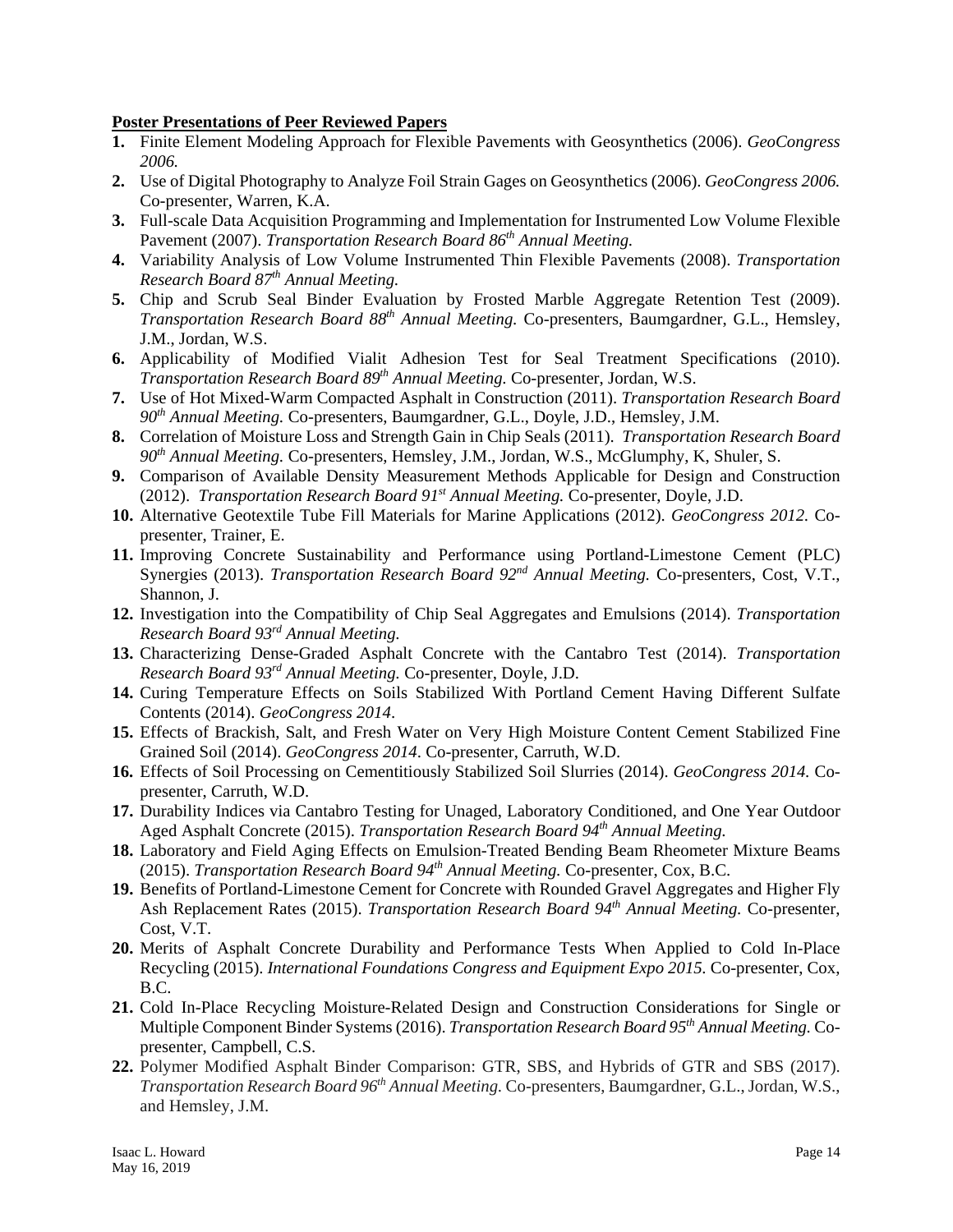- **23.** Conditioning and Testing Protocol Combinations to Detect Asphalt Mixture Damage (2018). *Transportation Research Board 97th Annual Meeting.* Co-presenters, Bazuhair, R., Pittman, C.V., Jordan, W.S., Hemsley, J.M., and Baumgardner, G.L.
- **24.** Matching Asphalt Mixture Longer Term Aging in the Southeast United States to Laboratory Conditioning Protocols (2018). *Transportation Research Board 97th Annual Meeting.* Co-presenter, Smith, B.T.
- **25.** Comparing Pressure Aging Vessel Time to Field Aging of Binder as a Function of Pavement Depth and Time (2018). *Transportation Research Board 97th Annual Meeting.* Co-presenters, Smith, B.T., Jordan, W.S., Daranga, C., Baumgardner, G.L.
- **26.** Evaluation of Marshall Stability Design Principles Applied to Cold In-Place Recycling (2018). *Transportation Research Board 97th Annual Meeting.* Co-presenter, Cox, B.C.
- **27.** Comparing Pressure Aging Vessel Time to Field Aging of Asphalt Binder in Compacted Mixtures (2019). *Transportation Research Board 98th Annual Meeting.* Co-presenters, Bazuhair, R., Daranga, C., Baumgardner, G.L.

### **Presentations at Events With Registered Attendees - No Associated Paper**

- **1.** *Composite Bridges of West Virginia.* 77<sup>th</sup> Annual Meeting of the West Virginia Academy of Science, April 20, 2002, Morgantown, WV, Invited Podium Presentation.
- **2.** *Full-Scale Field Study and Finite Element Modeling of a Flexible Pavement Containing Geosynthetics*. USUCGER-Doctoral Student Geotechnical Research in the Information Age Workshop, GeoCongress 2006, Feb 26, 2006, Atlanta, GA, Selected Podium Presentation.
- **3.** *Increased RAP Usage: Key Parameters for Mississippi.* Mississippi Quality Asphalt Conference, Feb 4-5, 2010, Ridgeland, MS, Co-presenter, Doyle, J.D., Invited Podium Presentation.
- 4. *Warm Compacted HMA*. 2<sup>nd</sup> Annual Mississippi Quality Asphalt Conference, April 4-5, 2011, Ridgeland, MS., Invited Podium Presentation
- **5.** *State of Practice in Soil Cement.* Mississippi Transportation Institute Conference 2011, Nov 1-3, 2011, Biloxi, MS, Selected Podium Presentation.
- **6.** *Warm Mix Asphalt Research at MSU.* 3rd Annual Mississippi Quality Asphalt Conference, Feb 7-8, 2012, Jackson, MS, Invited Podium Presentation.
- **7.** *Improving Response Effectiveness After Natural Disasters Using Warm Mix Asphalt Technology.* 4<sup>th</sup> Annual Transportation Workshop, Transportation & Economic Symposium: Transportation for Mississippi's Sustainable Economic Growth, Feb 21-22, 2012, Starkville, MS, Abstract and Selected Poster Presentation.
- **8.** *Use of Warm Mix Technology to Facilitate Long Haul Distances and Emergency Paving.* Mississippi Engineering Society 2012 Winter Meeting, March 11-13, 2012, Jackson, MS, Abstract and Invited Podium Presentation.
- **9.** *Improving Soil Cement Quality Using Thermal Measurements Testing.* 2012 ACI Mid-South Chapter Symposium, April 19, 2012, Ridgeland, MS, Co-presenter, Sullivan, W.G., Invited Podium Presentation.
- **10.** *Concrete Research at Mississippi State University.* Alabama-Mississippi 2012 Summer Convention, May 31-June 3, 2012 Destin, FL, Co-presenter, Shannon, J., Invited Podium Presentation.
- **11.** *WMA Research-SERRI.* Southeastern Asphalt User/Producer Group (SEAUPG) Annual Meeting & Exhibits, Nov 12-15, 2012, Hilton Head Island, SC, Invited Podium Presentation.
- **12.** *Use of Thermal Measurements in Soil Stabilization Quality Control.* Workshop on Thermal Methods for Prediction of Properties of Cementitious Systems-Sponsored by ASTM C094800, Dec 2, 2012, Atlanta, GA, Abstract and Selected Podium Presentation.
- **13.** *Portland-Limestone Cement Research for Davis-Wade Stadium Expansion.* 2013 ACI Mid-South Chapter Symposium, April 11, 2013, Ridgeland, MS, Co-presenter, Shannon, J., Invited Podium Presentation.
- 14. *Current & Future Research.* 5<sup>th</sup> Annual Mississippi Quality Asphalt Conference, Jan 16-17, 2014, Jackson, MS, Invited Podium Presentation.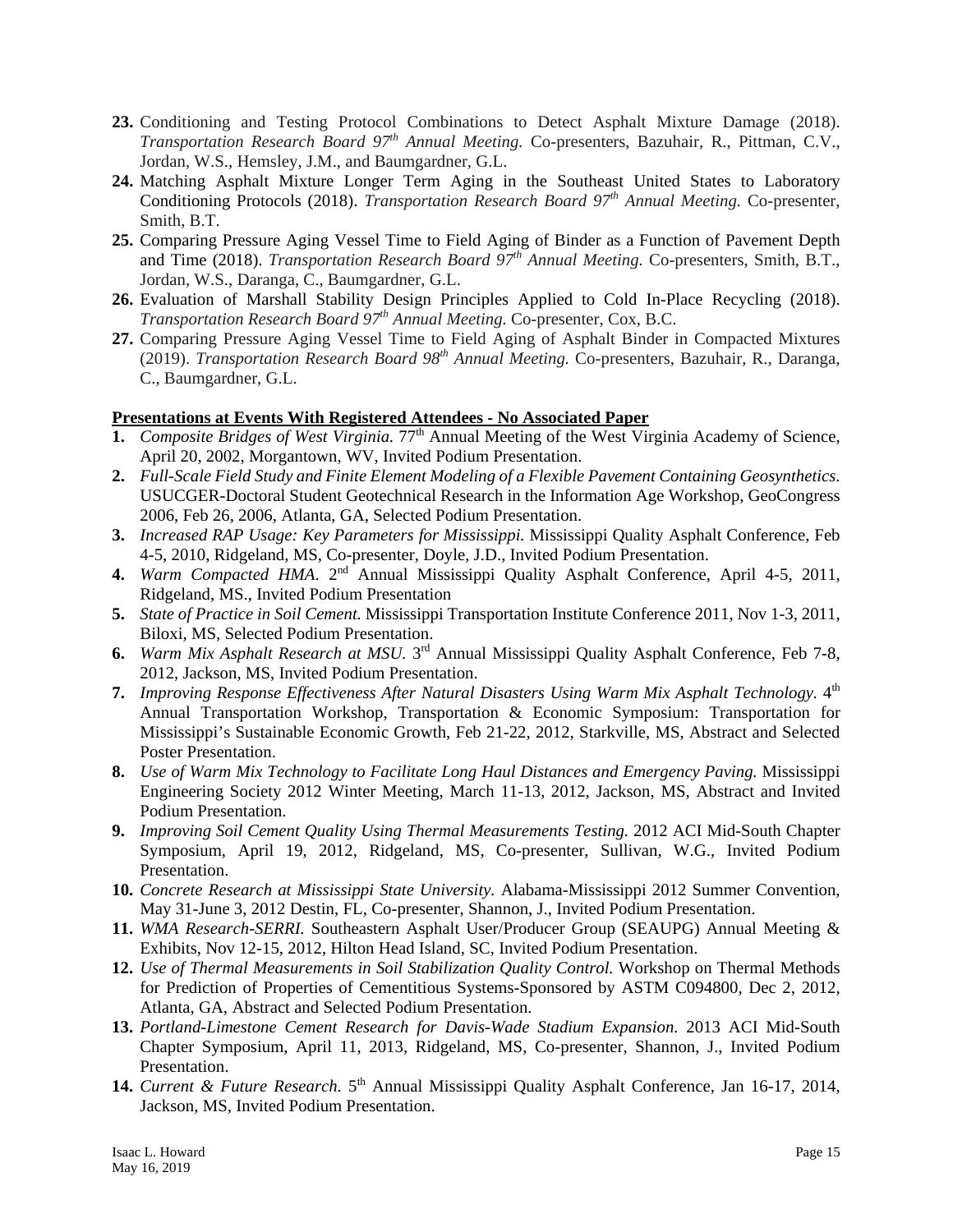- 15. *Characterizing Durability and Toughness Effects of Field Aging on Asphalt Concrete.* 40<sup>th</sup> DAWG Forum on Pavement Performance Data Analysis: in Conjunction with Transportation Research Board 93<sup>rd</sup> Annual Meeting, Jan 11, 2014, Washington, D.C., Abstract and Selected Podium Presentation.
- **16.** *MSU CMRC Update with a Recap of the Davis-Wade Stadium Expansion Project.* 2014 ACI Mid-South Chapter Symposium, May 20, 2014, Ridgeland, MS, Invited Podium Presentation.
- **17.** *Beneficial Reuse of Very High Moisture Soils by way of Geotextile Tubes and Low Cementitious Dosage Rates.* 2014 ASCE Mississippi Section Meeting, Sept 3-5, 2014, Vicksburg, MS, Abstract and Selected Podium Presentation.
- **18.** *Sustainability-Driven Developments in Concrete Materials and Related MSU Research*. 2014 ASCE Mississippi Section Meeting, Sept 3-5, 2014, Vicksburg, MS, Co-presenter, Cost, T., Abstract and Selected Podium Presentation.
- **19.** *Cantabro Testing for Mixture Durability*. Southeastern Asphalt User/Producer Group (SEAUPG) Annual Meeting & Exhibits, Nov 17-20, 2014, Nashville, TN, Invited Podium Presentation.
- **20.** *Monitoring Joint Performance for ThinLay Pavements*. Transportation Research Board 95th Annual Meeting, Jan 10-14, 2016, Washington, D.C., Invited Podium Presentation.
- 21. *Chip Seal & Scrub Seal Mixture Design & Performance Testing.* 7<sup>th</sup> Annual Mississippi Quality Asphalt Conference, Feb 02-03, 2016, Jackson, MS, Invited Podium Presentation.
- **22.** *Debating Cracking Performance Methods – Overview of Current Methods and State of Practice*. Leading Edge Workshop at the 91<sup>st</sup> Annual Meeting of the Association of Asphalt Paving Technologists (AAPT), Mar 13-16, 2016, Indianapolis, IN, Invited Podium Presentation.
- **23.** *PM Soil-Cement Compaction Device: Overview of Applications for Pavement Design & Construction Quality Assurance: Operational Aspects & Test Method Development.* 102nd AASHTO Subcommittee on Materials Meeting, July 31-Aug 05, 2016, Greenville, SC, Invited Podium Presentations.
- **24.** *Civil Infrastructure in the Face of Hurricanes and Flooding.* 2016 ASCE Mississippi Section Meeting, Oct 17-19, 2016, Biloxi, MS, Abstract and Selected Podium Presentation.
- **25.** *Some Beneficial Uses of Dredged Materials.* Mississippi Water Resources Association 2016 Education Conference – Port Symposium, Oct 19, 2016, Jackson, MS, Invited Podium Presentation.
- **26.** *Performance Oriented Guidance for Mississippi Chip Seals.* Asphalt Emulsion Manufacturers Association International Symposium on Asphalt Emulsion Technology (ISAET). Nov 1-4, 2016, Washington, D.C., Invited Podium Presentation.
- **27.** *Asphalt Mix Testing: Design, Construction & Performance Measurement Needs*. Southeastern Asphalt User/Producer Group (SEAUPG) Annual Meeting & Exhibits, Nov 15-17, 2016, Corpus Christi, TX, Invited Podium Presentation.
- **28.** *The Future of Asphalt Paving: Education, Technology Transfer, and Craft Training – A Practical Approach for Pavements.* 8th Annual Mississippi Quality Asphalt Conference, Feb 07-08, 2017, Starkville, MS, Invited Podium Presentation, Co-presenters, Allard, T., Booth, R., Byrd, C., Pittman, C., Sparks, A., Williams, J.
- 29. New Techniques for Controlling Mixed In-Place Soil Cement Road Base. 60<sup>th</sup> Annual Alabama Transportation Conference, Feb 09-10, 2017, Montgomery, AL, Invited Podium Presentation.
- **30.** *Multiyear Performance of High Traffic US 49 FDR Project.* 44<sup>th</sup> Annual Rocky Mountain Asphalt Conference & Equipment Show, Feb 22-24, 2017, Denver, CO, Invited Podium Presentation.
- **31.** *Soil-Cement Design and Construction Protocols for Mixed-in-Place Highway Projects.* American Concrete Institute (ACI) Convention and Exposition, Oct 15-19, 2017, Anaheim, CA, Invited Podium Presentation.
- **32.** *The Future of Asphalt Paving: Education, Technology Transfer, and Craft Training – A Practical Approach for Pavements (Year 2).* Mississippi Quality Asphalt Conference, Feb 06-07, 2018, Starkville, MS, Invited Podium Presentation, Co-presenters, Bazuhair, R., Booth, R., Finney, M., Hufft, A., Pittman, C.V.
- **33.** *Pavement Preservation – Mississippi DOT/Academic Perspective.* 93rd Annual Meeting of the Association of Asphalt Paving Technologists (AAPT), Mar 18-21, 2018, Jacksonville, FL, Invited Podium Presentation also Live Streamed through YouTube.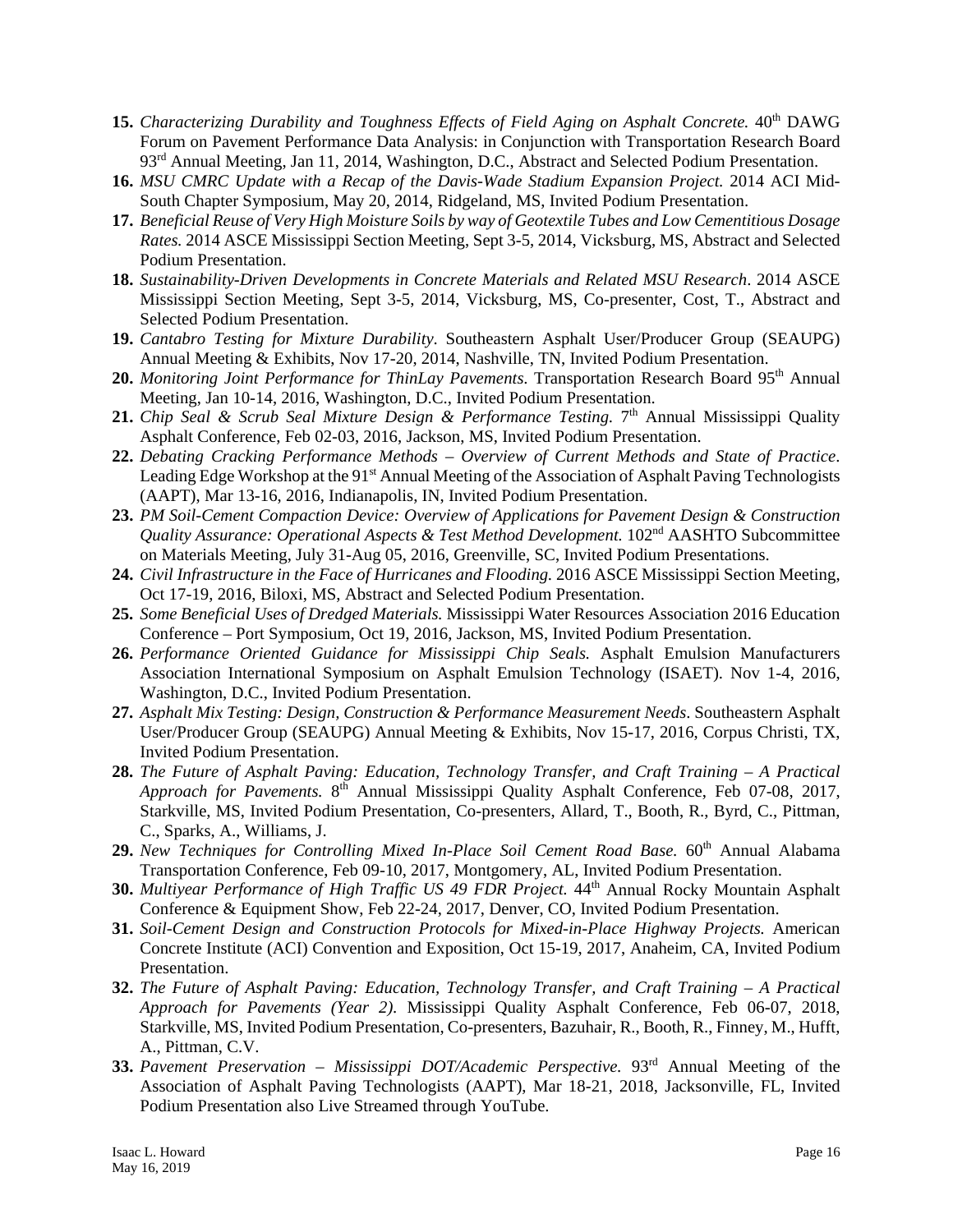- **34.** *Steps Toward an Improved Pavement Infrastructure in Mississippi.* 2018 ASCE Mississippi Section Meeting, Sept 5-7, 2018, Vicksburg, MS, Abstract and Selected Podium Presentation.
- **35.** *Transportation Infrastructure: Paving a Road to Success.* Transportation Research Board 98<sup>th</sup> Annual Meeting, Jan 13-17, 2019, Washington, D.C., Invited Podium Presentation.
- **36.** *Laboratory Mixture Conditioning Protocols Compared to Field Aging in Mississippi.* Transportation Research Board 98<sup>th</sup> Annual Meeting, Jan 13-17, 2019, Washington, D.C., Invited Podium Presentation.
- **37.** *Laboratory and Field Experiences Utilizing the PM Device to Compact and Test a Range of Chemically*  Stabilized Materials. Transportation Research Board 98<sup>th</sup> Annual Meeting, Jan 13-17, 2019, Washington, D.C., Invited Podium Presentation.
- **38.** *Workforce Development Perspectives and Tools.* Mississippi Quality Asphalt Conference, Feb 05-06, 2019, Starkville, MS, Invited Podium Presentation, Co-presenters, Bullock, J., Booth, R.

# **EXTERNAL FUNDING**

*--Total external funding involvement of \$13,085,472, which is broken down below by category.*

### **Principal Investigator of Project Funded Through Civil & Environmental Engineering Department**

*--Total of \$5,628,943, where Isaac L. Howard had \$5,275,980 of responsibility assigned within MSU, \$746,969 was subcontracted, and there was an additional \$64,522 of cost share.*

### *Project is Complete*

- **1.** *Mississippi DOT (2007-2008). "*Utilization of Reclaimed Asphalt Pavement (RAP) in Construction-Phase I: Detailed Literature Review, Feasibility Study, & Preliminary Economic Analysis," State Study 200, 100% Responsibility, Funding Type-State.
- **2.** *MODUMAT (2007-2008).* "Instrumentation and Analysis of Wood Matting Systems," 90% Responsibility, Funding Type-Private.
- **3.** *Department of Homeland Security-Oak Ridge National Laboratory-Southeast Region Research Initiative (2007-2012).* "Increasing Community Disaster Resilience Through Targeted Strengthening of Critical Infrastructure," SERRI Project 70015, 85% Responsibility, Funding Type-Federal.
- **4.** *Mississippi DOT (2008-2009). "*Laboratory and Field Study of Chip and Scrub Seals for Development of Asphalt Pavement Maintenance Toolbox," State Study 202, 100% Responsibility, Funding Type-State.
- **5.** *Mississippi DOT (2008-2011).* "The Effects of Coarse Aggregate Cleanliness and Moisture Content on Stripping Susceptibility and on the Long Term Performance of HMA Mixes," State Study 208, 100% Responsibility, Funding Type-State.
- **6.** *Mississippi DOT (2009-2010). "*Utilization of RAP in Construction-Phase II: High RAP Surface Coarse," State Study 212, 100% Responsibility, Funding Type-State.
- **7.** *Mississippi DOT (2008-2013). "*Performance Specification for Chemically Stabilized Pavement Layers," State Study 206, 100% Responsibility, Funding Type-State.
- **8.** *Mississippi DOT (2009-2013).* "Laboratory Testing and Evaluation of Near Surface Properties of Flexible Pavements Due to Bituminous Surface Treatments," State Study 211, 100% Responsibility, Funding Type-State.
- **9.** *Mississippi DOT (2013-2014). "*Asphalt Mixture Field Aging Study Preliminary Testing," Project No. 106526 101000, 100% Responsibility, Funding Type-State.
- **10.** *Janesville Acoustics (2015).* "Fee for Service Agreement-Thermal Conditioning of Fibers," 100% Responsibility, Funding Type-Private.
- **11.** *Mississippi DOT (2012-2015). "*Full Depth Reclamation for High Traffic Applications," State Study 250, 100% Responsibility, Funding Type-State.
- **12.** *Holcim (US), Inc. (2014-2015). "*Concrete Sustainability and Performance Through Synergies of Portland-Limestone Cement and Supplementary Cementitious Materials*,"* 100% Responsibility, Funding Type-Private.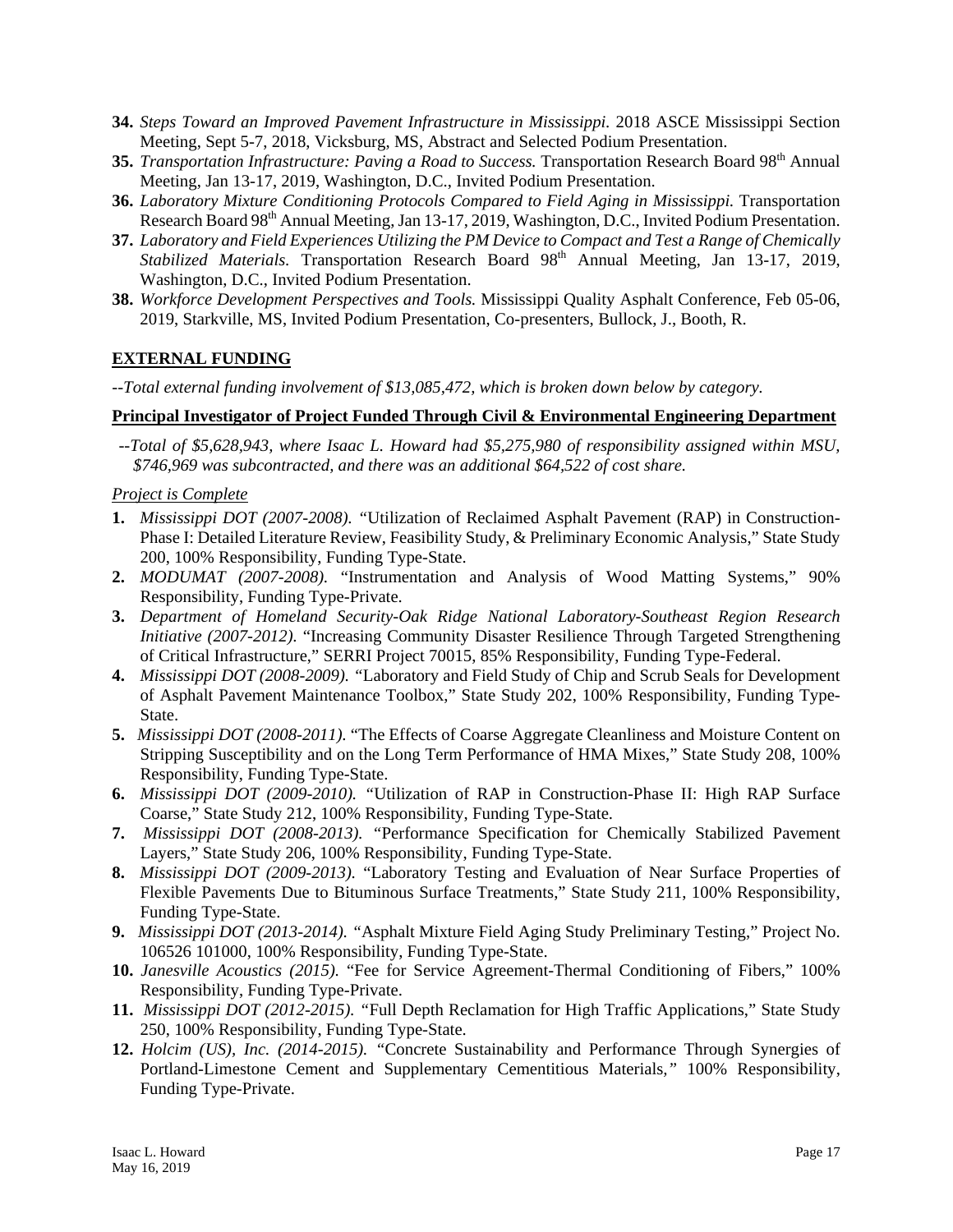- **13.** *National Center for Intermodal Transportation for Economic Competitiveness-NCITEC (2016).* "Beneficial Reuse of Dredged Soil-Transferring Portland-Limestone Cement and Geosynthetics Technology Toward Sustainable Solutions to Dredged Material Management," 100% Responsibility, Funding Type-US Dept. of Transportation UTC.
- **14.** *Holcim (US), Inc. (2014-2016).* "Concrete Sustainability Tools Focusing on Cementitious Systems Containing Portland-Limestone Cement," 100% Responsibility, Funding Type-Private.
- **15.** *U.S. Army Engineer Research and Development Center-ERDC. (2015-2016).* "MOS Requirements for Modern Aircraft," 100% Responsibility, Funding Type-Federal IPA Assignment.
- **16.** *Mississippi DOT (2014-2017).* "Field Aging Effects on Asphalt Mixed at Different Temperatures and Hauled Different Distances," State Study 266, 100% Responsibility, Funding Type-State.
- **17.** *Mississippi DOT (2016-2018).* "Laboratory Conditioning and Field Aging of Asphalt Mixtures," State Study 270, 100% Responsibility, Funding Type-State.
- **18.** *Mississippi Concrete Association (MCA). (2016-2019).* "Improvement of Paste-Aggregate Bond in Concrete Made with Mississippi Gravel," 100% Responsibility, Funding Type-Private.

#### *Project is Ongoing*

- **1.** *Edw C. Levy Company (2017-2019).* "Enhancing Steel Slag Utilization in the Southeast U.S. Construction Market," 100% Responsibility, Funding Type-Private.
- **2.** *Mississippi DOT (2016-2020).* "Soil-Cement Manual of Practice: Interconnected Framework for Pavement Design, Laboratory Mixture Design, and Construction Quality Control/Assurance," State Study 276, 100% Responsibility, Funding Type-State.
- **3.** *Mississippi DOT (2018-2020).* "Conversion Factors and Regression Parameters to Back Cast Strength and Modulus of Cementitious Stabilized Materials," State Study 285, 100% Responsibility, Funding Type-State.
- **4.** *U.S. Army Engineer Research and Development Center-ERDC. (2018-2020).* "Assessment of Polymeric or Composite Materials for Use as Infrastructure Elements Such as Railroad Ties," 100% Responsibility, Funding Type-Federal IPA Assignment.
- **5.** *Paragon Technical Services, Inc. (2014-2021).* "Bituminous Material and Pavement Preservation Research Collaboration," 100% Responsibility, Funding Type-Private.
- **6.** *USDA Forest Products Laboratory (2016-2021).* "Sustainable Construction Materials by way of Resilient Forest Products," 80% Responsibility, Funding Type-Federal.
- **7.** *Mississippi State Board of Contractors (2016-2021).* "Construction Education Fund Construction Craft Training in Mississippi," 100% Responsibility, Funding Type-State.
- **8.** *Mississippi State Board of Contractors (2017-2021).* "Growing Interest and Knowledge Within the Mississippi Construction Industry," 100% Responsibility, Funding Type-State.
- **9.** *Mississippi State Board of Contractors (2018-2021).* "Building a Strong Foundation within the Mississippi Construction Industry by Sparking Curiosity and Reinforcing Fundamentals," 100% Responsibility, Funding Type-State.
- **10.** *Mississippi DOT (2017-2022).* "MDOT Specific Materials, Design, and Construction Procedures for Chip and Scrub Seals," State Study 272, 100% Responsibility, Funding Type-State.
- **11.** *Mississippi DOT (2019-2023).* "Characterization of Combined Environmental Effects on Bituminous Paving Materials," State Study 296, 100% Responsibility, Funding Type-State.
- **12.** *Mississippi State Board of Contractors (2019-2022).* "Investing in Mississippi Current and Potential Construction Workforce Through Safety, Knowledge Transfer, and Promotional Tool Development Initiatives," 60% Responsibility, Funding Type-State.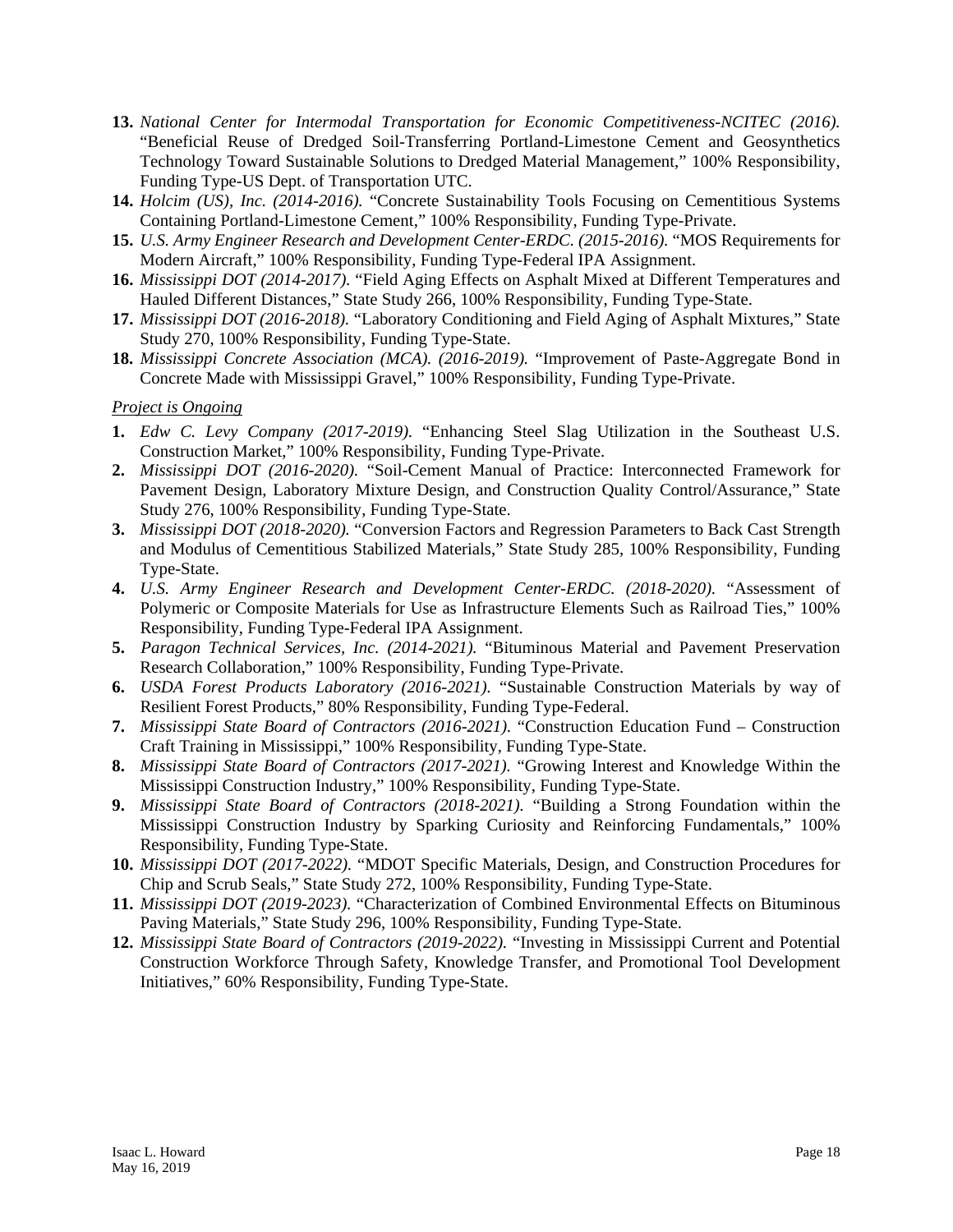#### **Team Member of Project Funded Through Civil & Environmental Engineering Department**

*--Total of \$76,986, where Isaac L. Howard had \$23,096 of responsibility assigned within MSU, and there was an additional \$77,661 of cost share.*

#### *Project Complete*

**1.** *National Center for Intermodal Transportation for Economic Competitiveness-NCITEC (2013-2015).*  "Sustainably Enhancing Intermodal Freight Operation of Ports Using Geotextile Tubes," 30% Responsibility, Funding Type-US DOT UTC, Principal Investigator-Farshid Vahedifard.

### **Research Center Funding**

*--Total of \$6,165,866 within projects or tasks where Isaac L. Howard worked alongside several other investigators; responsibility values within MSU were often not assigned.*

#### *Project Complete*

- **1.** *U.S. Army Corps of Engineers, Engineer Research and Development Center-ERDC (2013-2014).*  "Computational Research for Engineering and Science-Ground Vehicles (CRES-GV)," Multi-Task Program with Principal Investigator Roger L. King (Center for Advanced Vehicular Systems, CAVS). a.Task 1-Highly Scalable Fluid-Solid Interaction Model for Terramechanics, Lead Investigator:
- Bohumir Jelinek, % Responsibility Not Defined-Role Was a Project Team Member. **2.** *Consortium for Energy, Environment & Demilitarization (CEED) with the Department of Defense (DoD) as the Prime Sponsor (2013-2014).* "Military Engineering and Engineered Resilient Systems Software," Multi-Task Program with Principal Investigator Roger L. King (CAVS).
	- a.Overall Program Activities (i.e. Parent Account)-Military Engineering and Engineered Resilient Systems Software, 10% Responsible, Lead Investigator: Roger L. King.
	- b.Task 12-Mobility Modeling for Soils, Lead Investigator: Farshid Vahedifard, % Responsibility Not Defined-Role Was a Project Team Member.
	- c.Task 19-Multiscale Cementitious Materials, Lead Investigator: Mark Horstemeyer, % Responsibility Not Defined-Role Was a Project Team Member.
- **3.** *U.S. Army Corps of Engineers, Engineer Research and Development Center-ERDC (2015-2017).*  "Integrated Virtual Prototyping for Product Engineering and Design (IVPPED)," Multi-Task Program with Principal Investigator Roger L. King (CAVS).
	- a.Task 12-Mobility Modeling for Soils, Lead Investigator: Farshid Vahedifard, % Responsibility Not Defined-Role Was a Project Team Member.
	- b.Task 19-Multiscale Cementitious Materials, Lead Investigator: Mark Horstemeyer, % Responsibility Not Defined-Role Was a Project Team Member.
- **4.** *United States Army Tank Automotive and Armaments Command (2016-2017).* "Simulation Based Reliability and Safety (SimBRS) Research Program," Multi-Directive Program with Principal Investigator Roger L. King (CAVS).
	- a.WD 63-HPC Modeling & Definition of Blast Environment & Loads on Surfaces, Topic 7-Ultra High Performance Concrete, Lead Investigator: Mark Horstemeyer, % Responsibility Not Defined-Role Was a Project Team Member.
	- b.WD 64-Virtual Prototyping of Vehicle Systems, Topic 3-Mobility Modeling, Lead Investigator: Farshid Vahedifard, % Responsibility Not Defined-Role Was a Project Team Member.
- **5.** *United States Department of Army (ARMY) (DoD) TACOM (2016-2018).* "WD67 Modeling and Simulation of Multi-Physics Material Response in Geo-environments," Multi-Topic Program with Principal Investigator Roger L. King (CAVS).
	- a.Topic 1-Advanced Materials and Modeling for Force Projection and Protection, Role-Lead Investigator for Topic 1 and 6% Responsible for WD67 Program.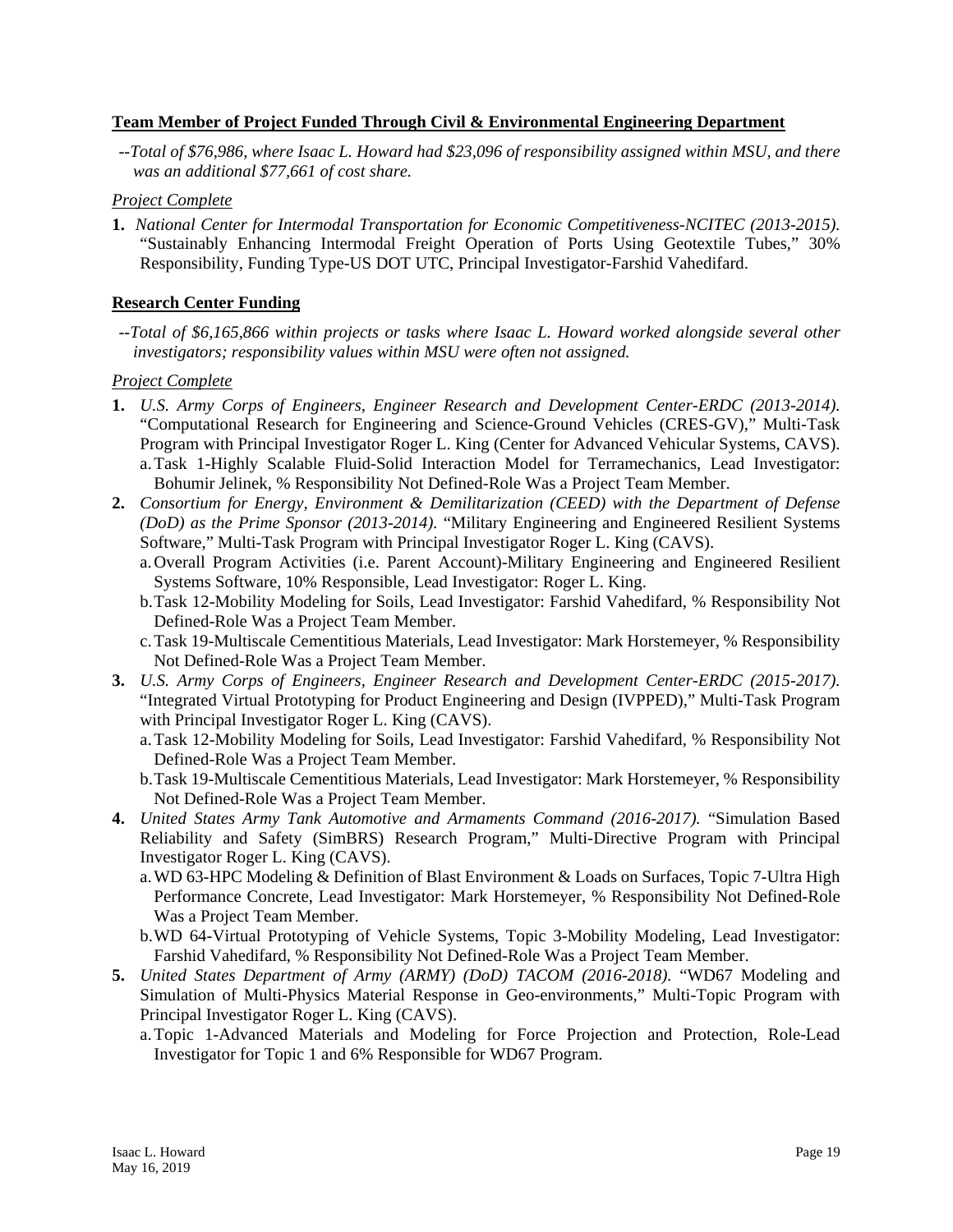### *Project is Ongoing*

- **1.** *U.S. Army Corps of Engineers-DoD (2017-2020).* "Proving Ground and Dismounted Troops," Multi-Task Program with Principal Investigator Clay Walden (CAVS).
	- a.Task 6-Modeling Multi-Physics Processes in Variably Saturated Soils for Off-Road Ground Vehicle Mobility, Lead Investigator: Farshid Vahedifard, % Responsibility Not Defined-Role Was a Project Team Member.
- **2.** *United States Army Tank Automotive & Armaments Command (DoD) (2017-2022).* "SiMBRS II TO 002 - Advanced Modeling and Simulation of Multi-Physics Material Response in Geo-environments," Multi-Topic Program with Principal Investigator Clay Walden (CAVS).
	- a.Topic 1-Thermal Modeling of Geomaterials, Role-Lead Investigator for Topic 1 and 15% Responsible for TO 002 Program.

# **Development**

*--Total of \$1,213,678 raised by Isaac L. Howard alongside MSU Foundation & BCoE Development Office.*

- **1.** *Ergon Asphalt & Emulsions Distinguished Doctoral Fellowship in Construction Materials (2012- 2015).*
- **2.** *Cement and Concrete Industries Excellence Fund (2012-2015).* Donors: Holcim (US) Inc., CEMEX, Argos USA, and One Individual.
- **3.** *Infinite Impact When We All Work Together (2013).* Remarks Given at Kickoff to Public Phase of Six-Hundred Million Dollar Comprehensive Capital Campaign Titled "Infinite Impact: The Mississippi State University Campaign", October 11, Starkville, MS.
- **4.** *Construction Materials Research Center (CMRC) Teaching Assistant Award (2014-2015).* Donors: Mississippi Asphalt Pavement Association, Mississippi Concrete Industries Association, Mississippi Road Builders Association.
- **5.** *Ergon Asphalt & Emulsions Student Support Initiative in Construction Materials (2015-2019*).
- **6.** *CMRC Endowment Campaign (2015-2019).* Donors: APAC Mississippi, B&B Concrete, Blacklidge Emulsions, Burns Cooley Dennis, CTS Cement, Delta Industries, Dickerson & Bowen, Dunn Roadbuilders, Edw. C. Levy Co, Ergon Asphalt & Emulsions, Forterra Pipe & Precast, Hammett Gravel, Headwaters Construction Materials, Huey P. Stockstill, Hunt Refining Company, Key Constructors, LafargeHolcim, Lehman-Roberts, Mississippi Asphalt Pavement Association, Mississippi Concrete Association, MMC Materials, Sunbelt Sealing, TenCate, The Blain Companies, Vulcan Materials Company, Warren Paving, and Multiple Individuals.
- **7.** *Ergon Asphalt & Emulsions Student and Laboratory Support Initiative in Construction Materials (2020-2023).*

# **HONORS AND AWARDS**

- **1.** *Walton Distinguished Doctoral Fellowship*, University of Arkansas, 2003-2006.
- **2.** *MSU StatePride Faculty Award*, MSU, 2010 and 2011.
- **3.** *BCoE Hearin Faculty Excellence Award*, MSU, 2010.
- **4.** *Young Engineer of the Year*, Mississippi Section of ASCE, 2010.
- 5. *Best Poster Award-Asphalt Materials Section*, TRB 90<sup>th</sup> Annual Meeting, Paper 11-3522, Session 551, Poster Title: Use of Hot-Mixed Warm-Compacted Asphalt in Construction, 2011.
- **6.** *W.J. Emmons Annual Award Runner-Up*, Paper Title: Laboratory Evaluation of Asphalt Mixtures Containing Dry Added Ground Tire Rubber and a Processing Aid, Association of Asphalt Paving Technologists (AAPT), 2012.
- **7.** *Faculty Leadership Award-President Buz M. Walker Class*, Participant in Select Entry Administration Program, Sponsored by MSU Office of Research & Economic Development, Aug 2012 to May 2013.
- **8.** *Bagley College of Engineering Academy of Distinguished Teachers*, 2013 Inductee, Student Nominated and Selected by a Panel Including Administration, Faculty, and Students.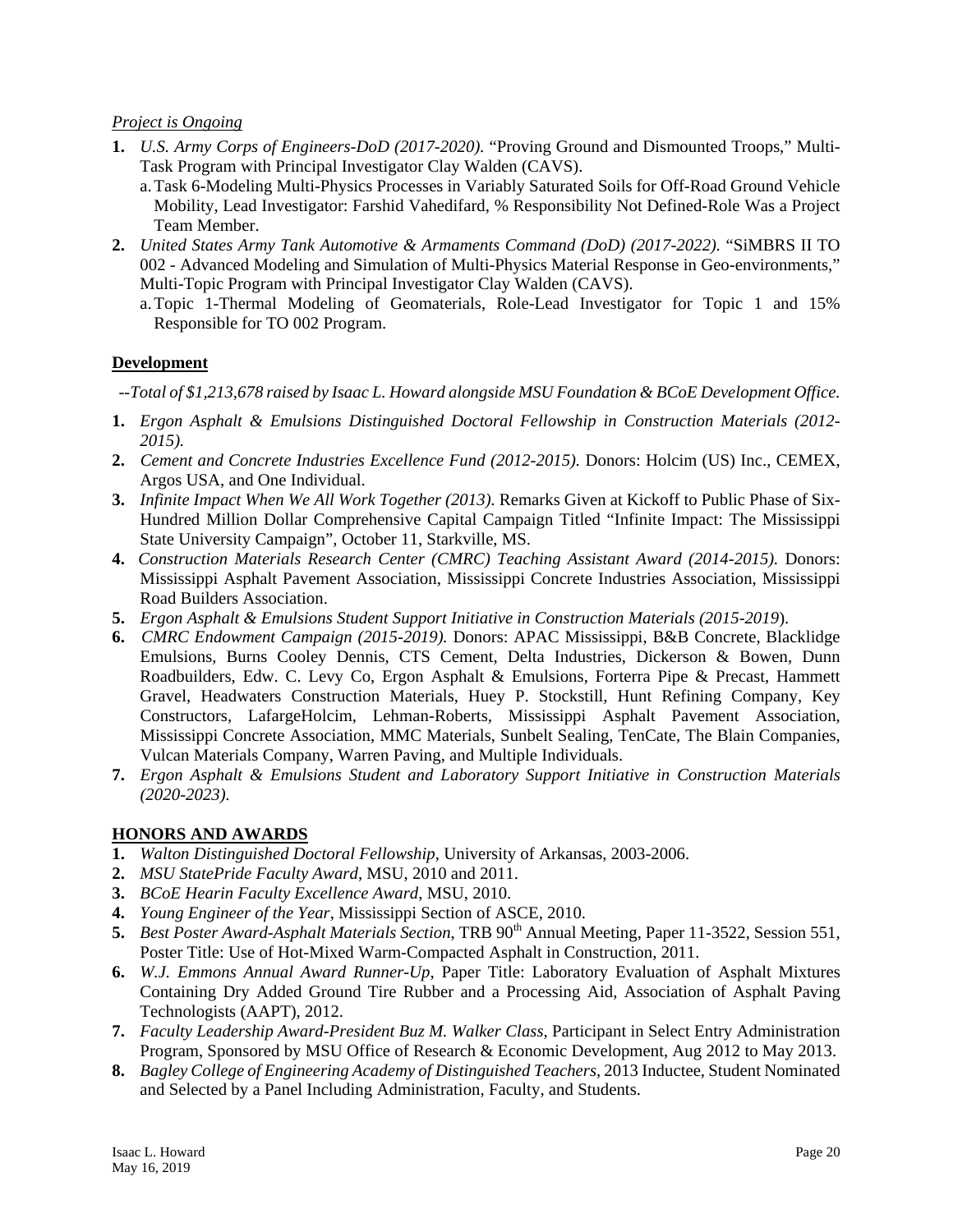- **9.** *2015 Triad Award Runner-Up*, Project Title: Davis Wade Stadium Expansion and Renovation, Award Sponsored by *Concrete Construction, The Concrete Producer,* and *Public Works* Magazines. Role: Participated in Technical Aspects of Portland-Limestone Cement's Project Incorporation, and Served on a Six Member Panel at World of Concrete Event on Feb 05, 2015 in Las Vegas, NV Titled: *Building Successful Public Projects Through Innovation, Sustainability, and Leadership Luncheon & Forum*.
- **10.** *Slag Cement Association 2014 Project of the Year-Sustainability*. Project Title: Davis Wade Stadium Expansion and Renovation. Role: Participated in Technical Aspects of Slag and Portland-Limestone Cement's Project Incorporation, and Represented Project at ACI Convention and Exposition on Apr 15, 2015 in Kansas City, MO. Awards featured in *Concrete International* Article in August of 2015.
- **11.** *2015 Practice-Ready Paper Award*. Presented by the Transportation Research Board's Design and Construction Group at their  $95<sup>th</sup>$  Annual Meeting on Jan 11, 2016 for the paper: Development of Equipment for Compacting Soil-Cement into Plastic Molds for Design and Quality Control Purposes.
- **12.** *Best Paper in the Category of "Maintenance, Materials" from the 11th International Conference on Low Volume Roads*. Findings from the Transportation Research Record Article "Recommendations for Seal Treatment Rejuvenation Specifications Based on Bending Beam Rheometer Testing of Mixture Beams" were re-presented in a Best Papers Session at the TRB 95<sup>th</sup> Annual Meeting on Jan 12, 2016.
- 13. AASHTO Subcommittee on Materials Innovation Award. Presented at the 102<sup>nd</sup> AASHTO Subcommittee on Materials Meeting for Efforts in the Development and National Acceptance of "Design and Construction Control Guidance for Chemically Stabilized Base Layers Using the PM Device", August 01, 2016, Greenville, SC, First Recipient of This Award.
- **14.** *Engineer of the Year*, Mississippi Section of ASCE, 2016.
- **15.** *J. of Terramechanics 2016 Editor's Choice.* "Improved Sinkage Algorithms for Powered and Unpowered Wheeled Vehicles Operating on Sand" was 1 of 3 articles out of 32 selected by the journal's Editor-In-Chief as noteworthy or likely to be of high interest to the terramechanics community.
- **16.** *MDOT State Study 250 was voted by AASHTO's Research Advisory Committee as High-Value Research and a Featured Maintenance Project for 2017.* Summaries appear in AASHTO publications titled "Maintenance Research 2017: Innovations from State DOTs" and "Research Impacts 2017: Better-Faster-Cheaper", and a poster presentation was given at TRB's  $97<sup>th</sup>$  Annual Meeting on Jan 08, 2018 titled "Investigation of MDOT's Full-Depth Reclamation and Cold In-Place Recycling Projects".
- **17.** *Teaching Award for Distance Learning.* Bagley College of Engineering (BCoE), 2018.
- **18.** *Academy of Fellows.* Bagley College of Engineering (BCoE), Inducted April 19, 2018.

# **AFFILIATIONS**

### *Previous*

**1.** Industry Studies Assn., Alfred P. Sloan Foundation Industry Studies Program, *Member,* 2007-2011.

### *Current*

- **1.** American Society of Civil Engineers (ASCE), *Student Member* 2000-2006, *Member* 2006-2018, *Geo-Institute (G-I) Member* 2010-present, *Fellow* 2018-present.
- **2.** Order of the Engineer, University of Arkansas-Link 206, *Member* 2003-present.
- **3.** American Society of Engineering Education (ASEE), *Member* 2006-present.
- **4.** Association of Asphalt Paving Technologists (AAPT), *Member* 2010-present.
- **5.** Transportation Research Board (TRB), *Individual Affiliate* 2010-present.
- **6.** Honor Society of Phi Kappa Phi, Elected by Mississippi State Univ. Chapter, *Member* 2015-present.
- **7.** American Concrete Institute (ACI), *Member 2017*-present*.*

# **TEACHING**

### **Review Courses Taught**

- **1.** PE Exam Materials Review (1 Day) for Mississippi DOT Employees. Taught 4 times 2006 to 2008.
- **2.** FE Exam Soils or Materials Review (2 hr) for CEE Students. Taught 16 times 2006 to 2018.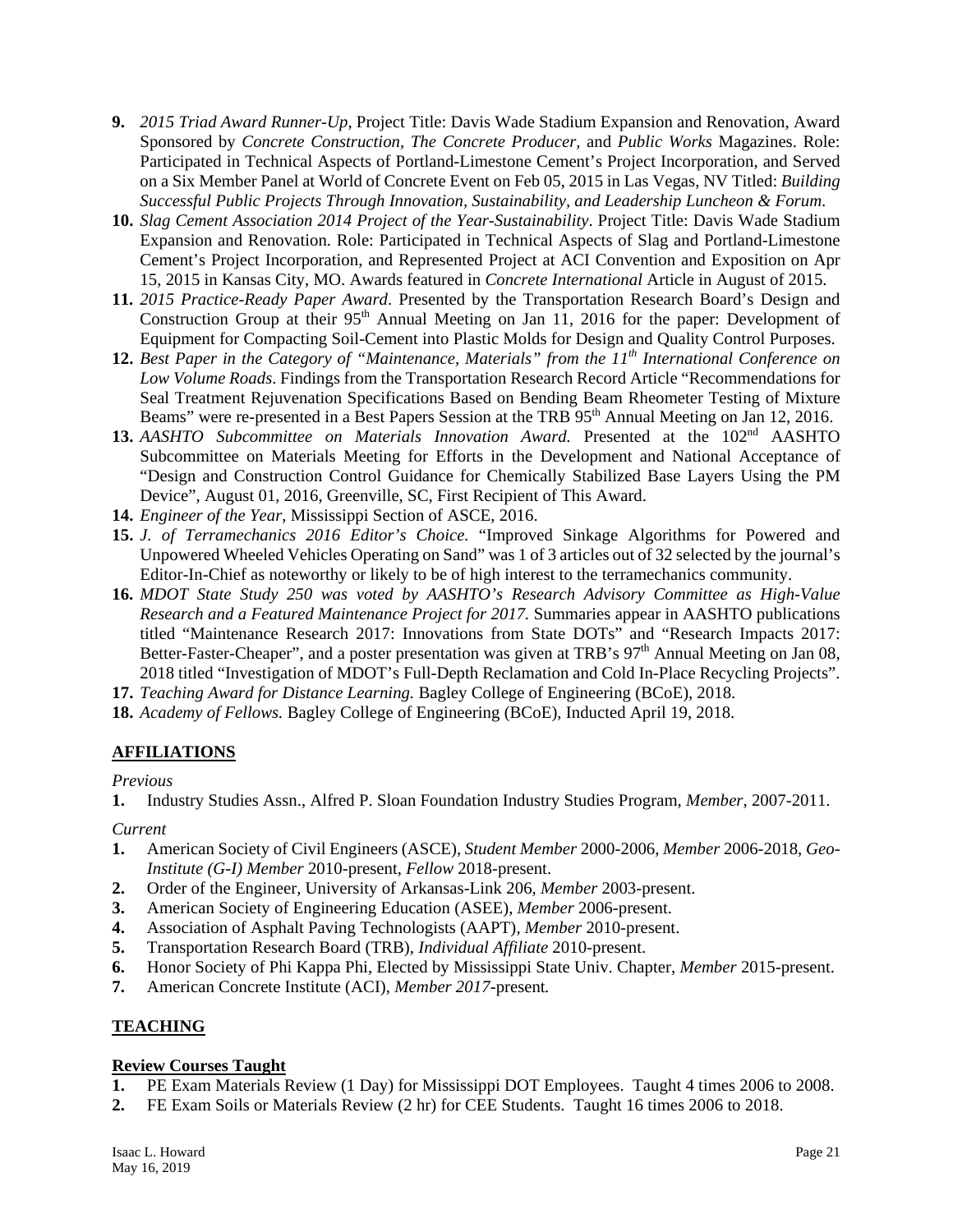### **Select Teaching Workshops and Training Courses Attended**

- **1.** *Professor Training Course in Asphalt Technology,* National Center for Asphalt Technology, Role-Attendee for Select Entry Course, June 19-28, Auburn University, 2007.
- **2.** *ExCEEd Teaching Workshop,* American Society of Civil Engineers (ASCE), Role-Attendee for Select Entry Workshop, July 25-30, West Point, NY, 2007.

### **K-12 Outreach**

- **1.** *Mississippi Summer Transportation Institute.* Two week summer camp sponsored by Mississippi DOT. Audience: Rising high school sophomores and juniors mostly, other grades occasionally. Organized and/or led construction materials discussion and/or laboratory exercises lasting the equivalent of one to two days per year. A total of 135 students have participated in materials activities between 2007 and 2014. Undergraduate and/or graduate students have been involved some years.
- **2.** *QUEST.* Two to three week summer research program sponsored by James Worth Bagley College of Engineering (BCoE)-MSU. Audience: Advanced high school students. Mentored 6 total students between 2007 and 2013 for half days during most of the program duration.

### **University Courses Taught**

*-- 5,900 credit hours taught (4,695 undergraduate, 532 graduate, and 673 thesis/dissertation)*

|                                                            |                 |                          | Credit   | Evaluations on 5         |
|------------------------------------------------------------|-----------------|--------------------------|----------|--------------------------|
| Class Title-Number-University                              | Credit          | <b>Sections Taught</b>   | Hours    | Point Scale <sup>1</sup> |
| Statics-ENGR 2403-ASU                                      | 3 hr            | $2 - Sp(03)$             | 126      | 4.4 to 4.5 $(4.5)$       |
| Fluid Mechanics-ENGR 3473-ASU                              | 3 <sub>hr</sub> | $1 - Sp(03)$             | 93       | 4.3 to 4.3 $(4.3)$       |
| Engineering Economics-ENGR 3433-ASU                        | 3 <sub>hr</sub> | $1 - Sp03$               | 54       | 4.4 to 4.4 $(4.4)$       |
| Construction Materials Lecture-CE 3313-MSU                 | 3 <sub>hr</sub> | 13 - Fa 06 to Sp 19      | 2,694    | 4.0 to 4.7 $(4.4)$       |
| Construction Materials Laboratory-CE 3313-MSU              | 0 <sub>hr</sub> | 7 - Fa 06 to Sp 13       | $\theta$ | 3.8 to 4.1 $(3.9)$       |
| Construction Materials Laboratory-CE 3311-MSU <sup>2</sup> | 1 <sub>hr</sub> | 6 - Sp 14 to Sp 19       | 513      | 4.0 to 4.5 $(4.3)$       |
| Pavement Materials & Design-CE 4103/6103-MSU               | 3 <sub>hr</sub> | 9 - Fa 07 to Fa 16       | 1,230    | 4.2 to 4.7 $(4.5)$       |
| Material Characterization-CE 8303-MSU <sup>3</sup>         | 3 <sup>hr</sup> | 4 - Fa 10 to Fa 17       | 147      | 4.2 to 4.6 $(4.5)$       |
| Payement Rehabilitation-CE 8333-MSU <sup>4</sup>           | 3 <sub>hr</sub> | $3 - Sp 14$ to Sp 19     | 114      | 4.5 to 4.8 $(4.7)$       |
| Advanced Pavement Materials-CE 8343-MSU <sup>5</sup>       | 3 <sup>hr</sup> | 2 - Fa 14 to Sp 18       | 81       | 4.3 to 4.7 $(4.5)$       |
| Special Topics <sup>6</sup> – CE 4990/6990/8990-MSU        | 3 <sup>hr</sup> | 6 - Sp 07 to Su 16       | 87       | 4.9 to $5.0(4.9)$        |
| Directed Individual Study-CE 4000-MSU                      | 3 <sub>hr</sub> | 2 - Su 15 to Sp 18       | 6        | Not Performed            |
| Directed Individual Study-CE 7000-MSU                      | $1-6$ hr        | 27 - Su 08 to Sp 19      | 82       | Not Performed            |
| Thesis Hours-CE 8000-MSU                                   | 1 <sup>hr</sup> | <b>Multiple Sections</b> | 295      | Not Performed            |
| Dissertation Hours-CE 9000-MSU                             | 1 <sub>hr</sub> | <b>Multiple Sections</b> | 378      | Not Performed            |

1: Range of composite student evaluation scores are given, and average of all composite scores is in parenthesis.

2: Teaching assistants were listed as a co-instructor in some semesters.

3: Sole developer of CE 8303, approved in 2008.

4: Co-developer of CE 8333 with Dr. Gary L. Anderton, approved in 2009.

- 5: Co-developer of CE 8343 with Dr. E. Ray Brown, approved in 2010.
- 6: Special Topics: Concrete Applications (Sp 07), Site Improvement (Fa 07), Pavement Performance (Sp 08), Warm Mixed Asphalt (Sp 12), Asphalt Durability (Su 13), The Paving Process (Su 16).

### **SERVICE**

#### **University Service-MSU**

#### *Previous*

- **1.** *CEE Advisory Board Peer Committee.* Member, 2008-2009.
- **2.** *CEE Faculty Search Committee.* Member, Served 3 Times, 2009, 2010, and 2012.
- **3.** *James Worth Bagley College of Engineering (BCoE) Dean Search Committee.* Member, 2013.
- **4.** *BCoE Dean's Faculty Advisory Team on National Stature,* Member, Fall 2013.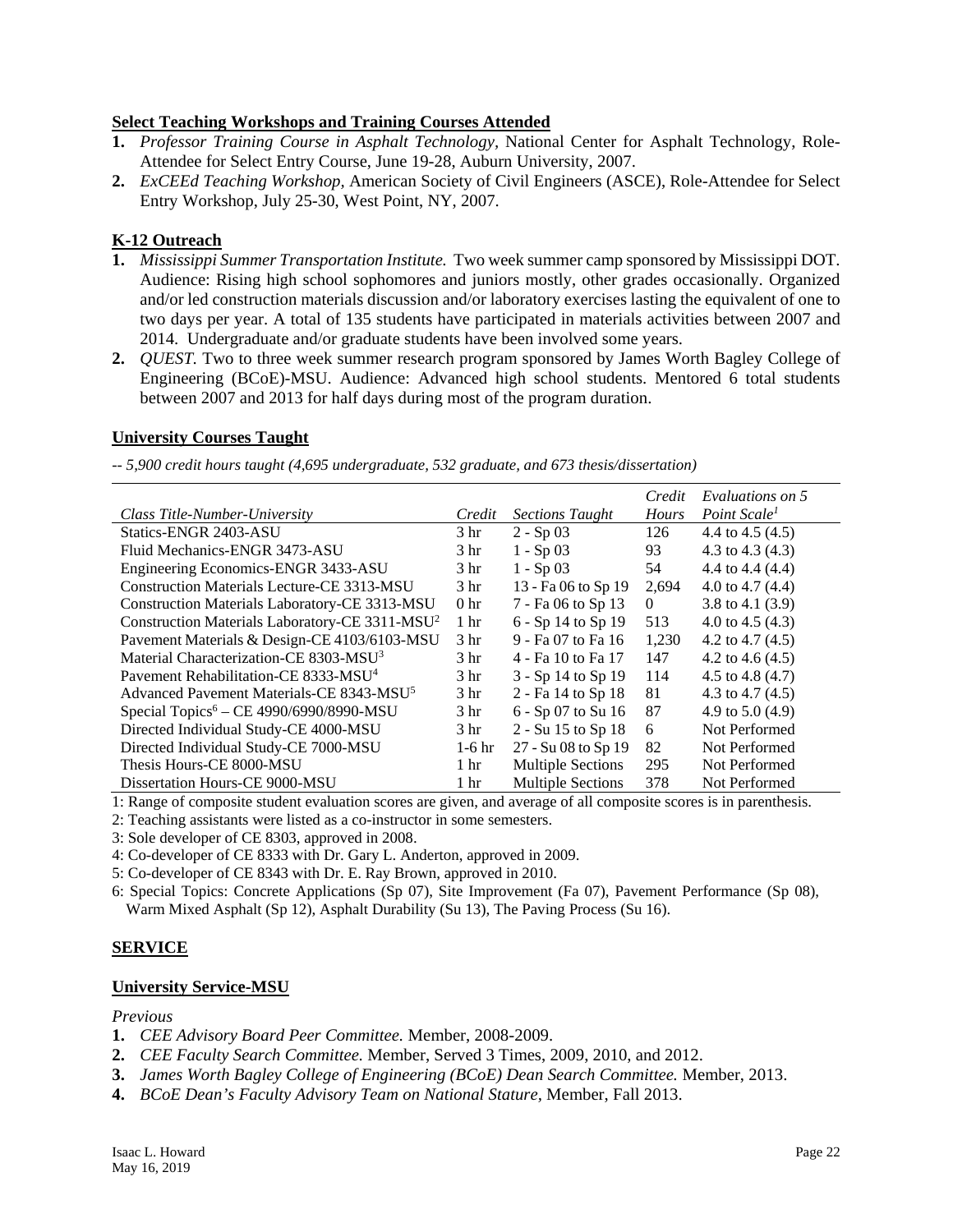- **5.** *Internal Review Committee for Dave C. Swalm School of Chemical Eng.* Chairman, 2014-2015.
- **6.** *University Assigned Mentor to Dr. Farshid Vahedifard,* 2015-2018*.*
- **7.** *BCoE Associate Dean for Research and Graduate Studies Search Committee,* Member, 2016.
- **8.** *Bagley Research Advisory Group.* Member, 2008-2009 and 2016.
- **9.** *CEE Construction Engineering & Management Search Committee.* Chairman, 2017.
- **10.** *CEE Scholarship Committee.* Member, 2007-2017.
- **11.** *Industrial & Systems P&T Committee.* Member, 2018.

### *Current*

- **1.** *CEE Laboratory Committee.* Chairman, 2008-present.
	- a. Developed department wide laboratory policy in 2008.
	- b. Initiated yearly department wide external calibration program in 2009.
	- c. Initiated recurring safety meetings focused on geotechnical and materials labs in 2013.
	- d. Mississippi Board of Licensure for Professional Engineers and Surveyors Educational Grant. --Developed materials and construction equipment needs and justifications that were \$54,966 of a \$195,643 departmental award for equipment purchases, 2015 to 2016.
		- --Developed materials and geotechnical equipment needs and justifications that were \$22,900 of a \$141,690 departmental award for equipment purchases, 2018 and 2019.
	- e. Laboratories have been certified to perform work for MDOT (expires December 2019).
	- f. *Richard A. Rula Engineering and Science Complex*. Assisted design professionals with configuration, design, and layout of laboratory spaces, equipment detailing, and Walker Hall relocation logistics. Documented activities were in 2008 to 2009 and 2017 to present with intermittent activities from 2008 to present.
- **2.** *Materials Working Group.* CEE Program Advisor, BCoE, 2012-present.
- **3.** *Design Review Subcommittee of the Master Plan Development and Advisory Committee.* Member. From initial appointment in August of 2015 through December of 2018, subcommittee has reviewed/provided guidance for new design/construction or renovation/modification of 13 buildings, 3 athletic facilities, 4 signage projects, 1 road, 1 parking garage, 2 parking lots, and 13 special projects.
- **4.** *CEE Hazardous Waste Committee.* Member, 2017-present.
- **5.** *CEE Promotion and Tenure (P&T) Committee.* Member, 2017-present.

### **Service on National Committees, Boards, or Panels**

### *Previous*

- **1.** Transportation Research Board of the National Academies, TRB, *Committee on Flexible Pavement Construction and Rehabilitation-AFH60,* Member, Appointed 2008 to 2017 (9 years).
- **2.** National Cooperative Highway Research Program, NCHRP, *Advisory Panel SP20-07(386)-Update of the 2008 Guide Specifications for Highway Construction,* Member, Appointed 2015 to 2018 (2.7 years).

### *Current*

- **1.** Transportation Research Board of the National Academies, TRB, *Committee on Critical Issues and Emerging Technologies in Asphalt-AFK10*, 1<sup>st</sup> Young Member Ever Appointed to Committee, Appointed 2011 to 2016 (5 years), Member, Appointed 2016 to 2018 (2 years), Chairman, Appointed 4/15/2018 to 4/14/2021.
- **2.** Geo-Institute (G-I) of the American Society of Civil Engineers, *G-I Pavements Committee,* Member, September 2012 to present.
- **3.** Editorial Advisory Panel of the Institution of Civil Engineers (ICE) *Ground Improvement* Journal, Member, Appointed November 2015 to present.
	- a. *Themed Issue on Ground Improvement with Geosynthetics – the Sustainability Triple Bottom Line*. Vol. 171, No. 4, 2018, Role: Championed/organized with J. Han and wrote Editorial.
- **4.** Transportation Research Board of the National Academies, TRB, *Committee on Surface Requirements of Asphalt Mixtures-AFK40*, Member, Appointed 6/22/2017 to 4/14/2020.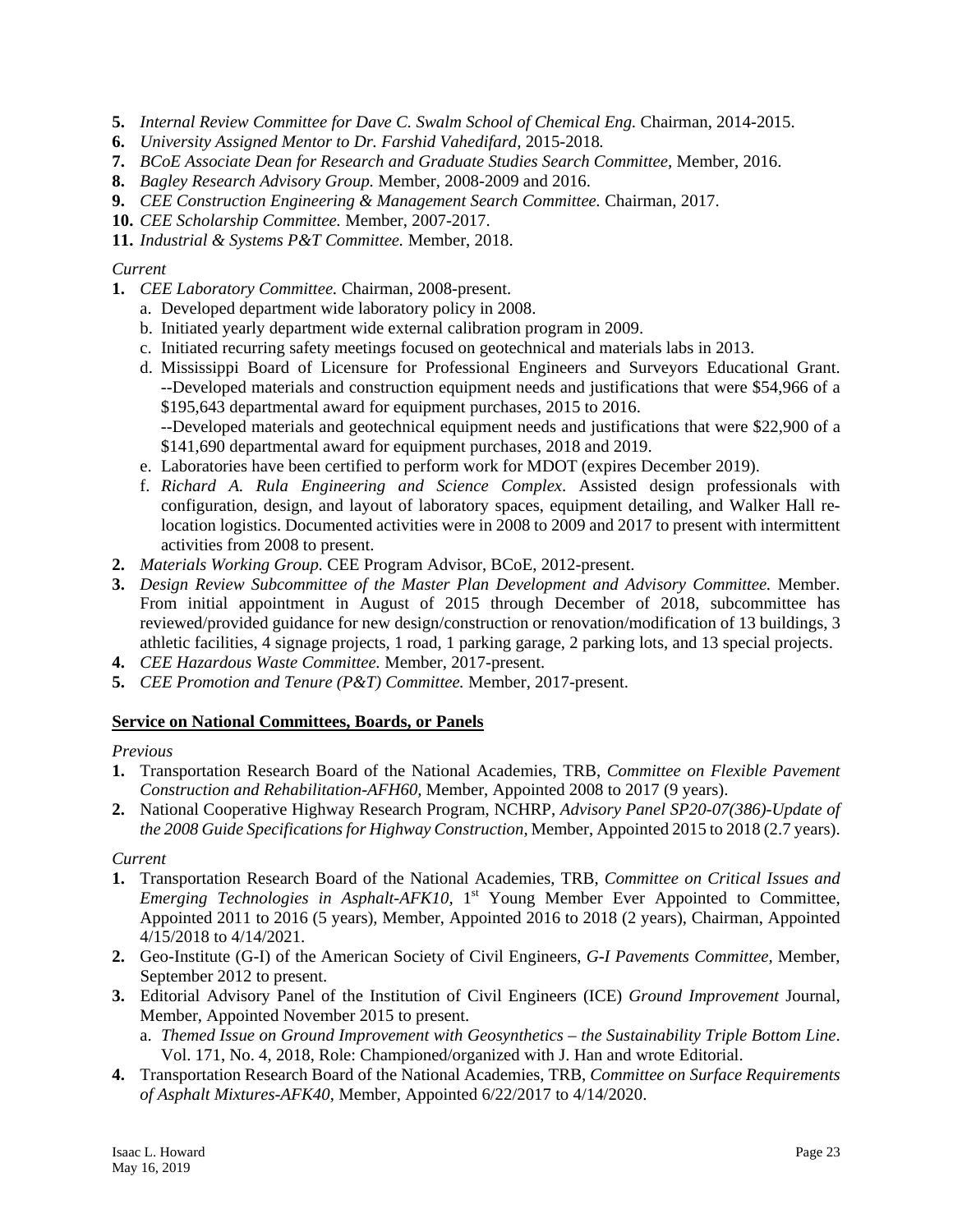**5.** Editorial Board of the *Journal of the Association of Asphalt Paving Technologists (AAPT)*, Associate Editor (Inaugural Member), Appointed December 2017 to Present.

### **Conference, Workshop, and Professional Organization Service**

- **1.** *Moisture Damage to Hot-Mix Asphalt Mixtures.* Transportation Research Board 91<sup>st</sup> Annual Meeting, Session 158, Jan 22, 2012, Washington, D.C., Role-Presiding Officer of Half Day Workshop and Organizer of Subsequent TRB E-Circular 198 Published in June of 2015.
- **2.** *Transportation & Economic Symposium: Transportation for Mississippi's Sustainable Economic Growth.* Feb 21-22, 2012, Starkville, MS, Role-Member of Conference Local Committee.
- **3.** *Construction Materials Research Center (CMRC) Exhibit.* 98th AASHTO Subcommittee on Materials Meeting, Booth 6, Aug 5 to 8, 2012, Biloxi, MS, Role-Co-exhibitor with T.D. White.
- 4. *Asphalt Mixtures for Orthotropic Steel Decks*. Transportation Research Board 92<sup>nd</sup> Annual Meeting, Session 651, Jan 15, 2013, Washington, D.C., Role-Presiding Officer of Poster Session.
- **5.** *Workshop on Portland-Limestone Cement (PLC)*. 3 PDH's Awarded, Event Number CMRC WS 13-1, Jan 23, 2013, Starkville, MS, Role-Co-Organizer and Presenter with T. Cost and H.L. James.
- **6.** *Cold Planing, Compaction, and Pay Adjustments in Hot-Mix Asphalt Pavements.* Transportation Research Board 93rd Annual Meeting, Session 678, Jan 14, 2014, Washington, D.C., Role-Presiding Officer of Poster Session.
- **7.** *Materials Division Technical Session I.* 2015 ASEE Annual Conference and Exposition, Session T536, June 16, 2015, Seattle, WA, Role-Co-Moderator of Lectern Session with S. Gupta.
- **8.** *Fifth Technical Session Field Performance of RAP.* 91<sup>st</sup> Annual Meeting of the Association of Asphalt Paving Technologists (AAPT), Mar 13-16, 2016, Indianapolis, IN, Role-Moderator.
- **9.** *2016 Road Conference: Pavement Management Best Practices, Lowest Cost.* 4 PDH's Awarded, Event Number CMRC WS 16-1, March 23, 2016, Starkville, MS, Role-Hosted, Co-Organized with 11 Others.
- **10.** *Technology Transfer Event Titled: Beneficial Reuse of Dredged Soil-Transferring Portland-Limestone Cement and Geosynthetics Technology Toward Sustainable Solutions to Dredged Material Management.* 3.5 PDH's Awarded, Event Number CMRC WS 16-2, May 24, 2016, Starkville, MS, Role-Organizer and Co-Presenter with T. Cost and C. Timpson.
- **11.** *Professional Development Presentation.* 1 PDH Awarded, CMRC Spring 2016 Meeting, May 11, 2016, Role-Co-Presenter/Facilitator with B.C. Cox and V.T. Cost of the following topics - Portland-Limestone Cement (PLC): Implementation into Mississippi and Surrounding States; and Asphalt Density: Field Compaction Relationships and Laboratory Measurement for a Wide Range of Air Voids.
- **12.** *Improved Specimen Preparation for Soil-Cement Design and Construction Monitoring.* TRB Webinar on September 12, 2016. Co-Presented with W.G. Sullivan.
- **13.** *Asphalt Mixture Volumetrics: Applying Reasonableness and Avoiding Pitfalls.* Transportation Research Board 96<sup>th</sup> Annual Meeting, Session 174, Jan 8, 2017, Washington, D.C., Role-Presiding Officer of Half Day Workshop and Presenter.
- **14.** *New Test Procedures for Cementitious or Chemically Stabilized Soils.* Transportation Research Board 96<sup>th</sup> Annual Meeting, Session 526, Jan 10, 2017, Washington, D.C., Role-Presiding Officer of Lectern Session.
- **15.** *ASCE Mississippi Section Meeting.* American Society of Civil Engineers, October 11 to 13, 2017, Starkville, MS, Role-Transportation Infrastructure Program Co-Organizer that included an introductory presentation titled "Civil Engineers and Infrastructure: A Path to Success", a crack sealing demonstration, and two panel events with industry and the Mississippi Department of Transportation.
- **16.** *Southeastern Asphalt User/Producer Group (SEAUPG) Annual Meeting & Exhibits.* November 14 to 16, 2017, Jacksonville, FL, Role-Gave Introductory Remarks and Facilitated a Panel Discussion titled "University, Agency & Industry Partnerships: Workforce Development and Implementable Solutions" where A. Bhasin, W.G. Sullivan, R. Lee, H. Mullen, and B. Smith also participated.
- **17.** *Steel Slag as a Paving Aggregate: Properties, Applications, and Comparison to Alternatives.* 4 PDH's Awarded, Event Number CMRC WS 19-1, Feb 27, 2019, Starkville, MS, Workshop Role-Co-Developed, Organized, and Conducted alongside T. Zimber, K. Cook, J. Yzenas, T. Cagle, & L. Ayers.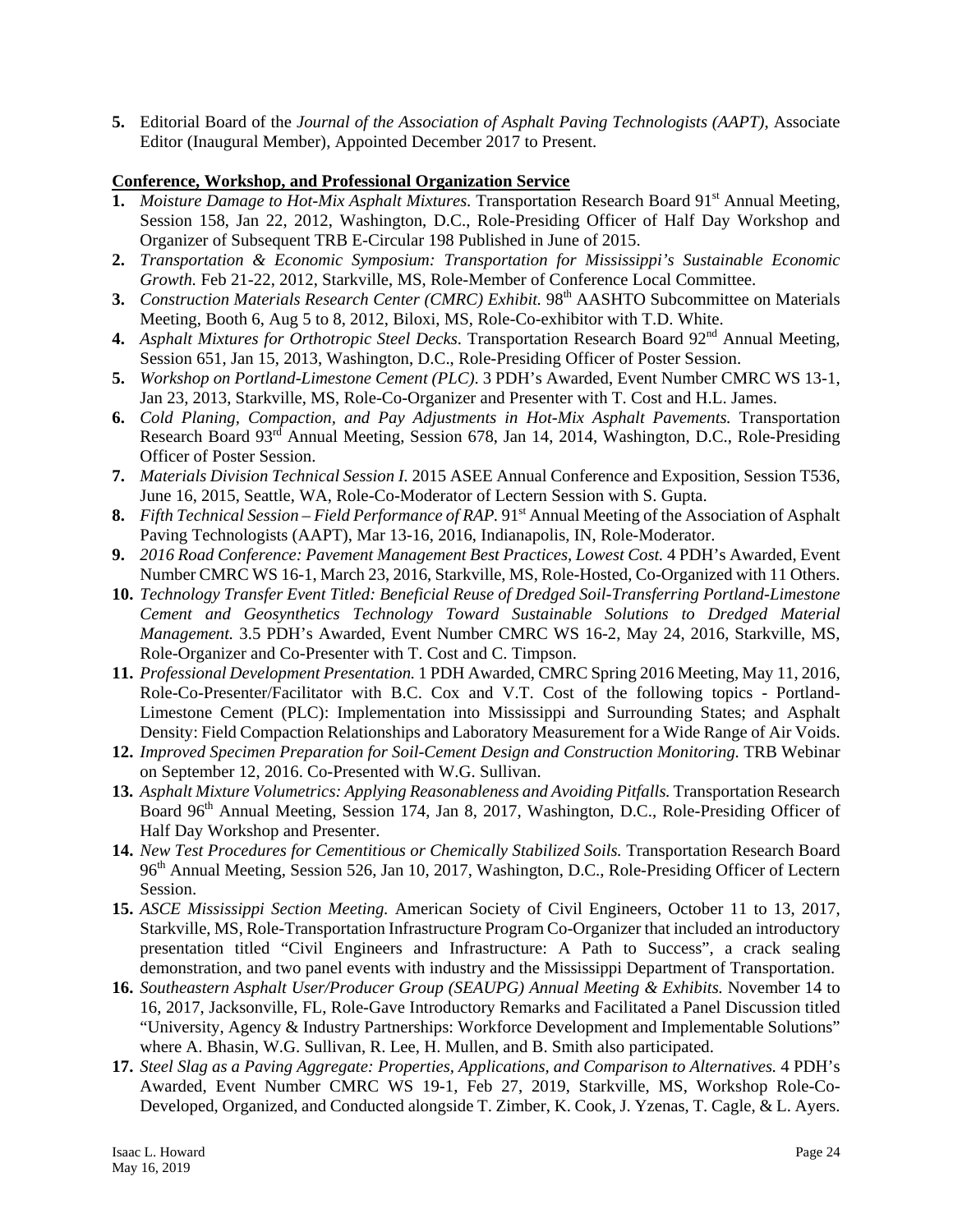### **Review of Technical Papers (Total Reviewed of 131)**

| 1. | Conferences                                           |                        |                       |
|----|-------------------------------------------------------|------------------------|-----------------------|
|    | Venue                                                 | <b>Papers Reviewed</b> | Years Reviewed        |
|    | Geo Americas 2008                                     |                        | 2007                  |
|    | <b>ASCE Geo-Congress 2012</b>                         | $\overline{2}$         | 2011                  |
|    | <b>ASCE Geo-Congress 2013</b>                         | $\overline{2}$         | 2012                  |
|    | 2013 Airfield Highway and Pavement Conference         | $\overline{2}$         | 2013                  |
|    | 12 <sup>th</sup> ISAP Conference on Asphalt Pavements | 1                      | 2014                  |
|    | <b>IFCEE 2015</b>                                     | 1                      | 2014                  |
|    | <b>ASCE Geo-Chicago 2016</b>                          | $\overline{c}$         | 2015                  |
|    | ASEE 123 <sup>rd</sup> Annual Conference & Exposition | $\overline{c}$         | 2016                  |
|    | <b>ASCE Geo-Frontiers 2017</b>                        | 4                      | 2016                  |
|    | <b>ASCE Geo-Congress 2019</b>                         | $\overline{c}$         | 2018                  |
|    | ASEE 126 <sup>th</sup> Annual Conference & Exposition | $\overline{2}$         | 2019                  |
| 2. | Journals                                              |                        |                       |
|    | Venue                                                 | <b>Papers Reviewed</b> | Years Reviewed        |
|    | Int. J. of Pavement Engineering                       | 5                      | 2008 to 2018          |
|    | Int. J. of Pavement Research and Technology           | $\overline{2}$         | 2010 to 2011          |
|    | J. of Materials in Civil Engineering                  | 10                     | 2010 to 2019          |
|    | J. of Transportation Engineering                      | $\overline{2}$         | 2012 to 2013          |
|    | J. of Transportation Engineering: Part B              | $\overline{2}$         | 2017                  |
|    | <b>Geotechnical Testing Journal</b>                   | $\mathbf{1}$           | 2013                  |
|    | <b>Construction and Building Materials</b>            | 3                      | 2013 to 2016          |
|    | J. of Terramechanics                                  | $\mathbf{1}$           | 2016                  |
|    | J. of Testing and Evaluation                          | 3                      | 2017 to 2018          |
|    | Road Materials and Pavement Design                    | $\mathbf{1}$           | 2017                  |
|    | <b>Environmental Geotechnics</b>                      | 1                      | 2019                  |
| 3. | Annual Meetings With Corresponding Journals           |                        |                       |
|    | Venue                                                 | <b>Papers Reviewed</b> | <b>Years Reviewed</b> |
|    | Transportation Research Board (TRB) Committees        |                        |                       |
|    | AFD60, AFH60, AFK10, AFK20, AFK30, AFK40<br>AFS80     | 68                     | 2008 to 2018          |
|    | Association of Asphalt Paving Technologists (AAPT)    | 11                     | 2011 to 2017          |

#### **Accreditation Board for Engineering and Technology (ABET) Service**

- **1.** *Course Materials and Student Work Notebooks*
	- a. Pavement Materials & Design-CE 4103 (Fa 10, Fa 16)
	- b. Construction Materials Lecture-CE 3313 (Sp 17)
	- c. Construction Materials Laboratory-CE 3311 (Sp 17)
- **2.** *Course Assessments for Student Outcomes (a through k)*
	- a. Demonstrate fundamental knowledge of mathematics, science, and engineering (a) CE 4103-Fa 10
	- b. Demonstrate an ability to design and conduct experiments and to analyze and interpret experimental data (b) CE 3311-Sp 14
	- c. Demonstrate an ability to design civil engineering systems (c) CE 4103-Fa 10
	- d. Contribute to and effectively function in team undertakings, in leadership as well as non-leadership positions (d) CE 3311-Sp 14
	- e. Demonstrate an ability to analyze and solve civil engineering problems (e) CE 4103-Fa 16
	- f. Demonstrate proficiency in oral and written communications (g) CE 3311-Sp 14
	- g. Demonstrate the independent study skills required for lifelong learning (i) CE 4103-Fa 16
	- h. Demonstrate techniques and tools relevant to civil engineering practice (k) CE 4103-Fa 10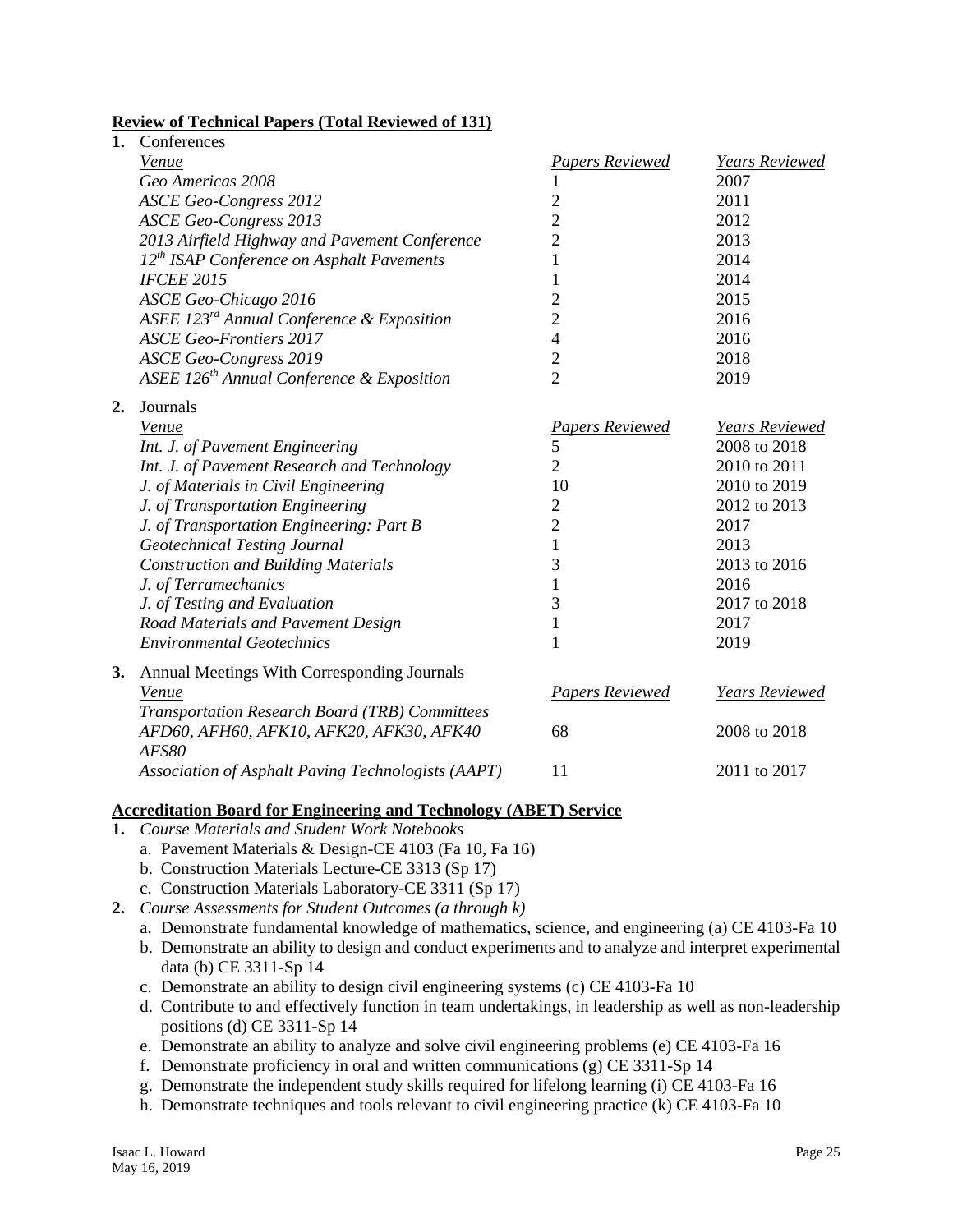### **Student Service**

- *-- Isaac L. Howard was major professor or work supervisor to enrolled students for all activities listed.*
- **1.** *ASCE Student Chapter,* Faculty Advisor, MSU, Jan 2008 to May 2011.
	- a. *The New Hire Experience-What to Expect the First Five Years.* Panel discussion organized in coordination with Career Center, 72 students attended, April 2010.
	- b. *Joint Meeting with ASCE North Mississippi Branch.* Panel discussion focusing on infrastructure of north Mississippi, over 80 students attended, September 2010.
- **2.** Undergraduate Student Advisements on Curriculum and Registration-Fall 2006 to Spring 2019 (667).
- **3.** Students Giving Presentations at Regional and National Conferences or Meetings.

| <b>Number of Students</b> | Presentations | Description                                        |
|---------------------------|---------------|----------------------------------------------------|
|                           | 21            | Lectern Presenters of Peer Reviewed Papers         |
|                           | 15            | Lectern Presenters Without an Associated Paper     |
|                           | ۱0            | Poster Presenters of Peer Reviewed Papers          |
|                           | Ω'            | Student Forums-No Associated Paper (Notes 1 and 2) |

 *G. Sullivan, B. Anderson, B. Payne won 4th Ann. Transportation Workshop Student Poster Competition, 2012 J. Shannon won STRIDE Student Research Poster Competition, 2013*

- **4.** *MSU National Television Spot 2011.* Arranged 2 graduate students to be included.
- **5.** *Short Term Training for Engineer Research and Development Center (ERDC).* Worked with ERDC and MSU faculty to set up a program for a PhD student to be on campus for the spring 2012 semester.
- **6.** Undergraduate Research Proposal Awarded for \$2,000 by Office of Research and Economic Development, Student Experiences in Summer of 2016.
- **7.** *Student Mentor Dinner (2018).* Evening event sponsored by APAC-Mississippi, Dunn Roadbuilders, and the Mississippi Asphalt Pavement Association for students to interact with industry/agency employees and learn about infrastructure and construction. 79 attendees (54 students, 25 non-students).
- **8.** *Inaugural CRH Americas Materials National Collegiate Asphalt Mixture Design Competition,* Faculty Advisor, MSU Was One of Ten Selected Universities, Fall 2018 to Spring 2019.

# **MEDIA, MAGAZINE, AND INDUSTRY COVERAGE**

- **1.** Making the Black Top Green*.* Story by S.E. Lassetter in *Dimensions Annual Research Report for James Worth Bagley College of Engineering*, 2007-2008 edition, pp. 20-21.
- **2.** Postcards Developed by James Worth Bagley Publications & Communications Office*.* a.*Civil Engineering With No Limits* (2008). I.L. Howard and C.L. Saucier Featured, 2500 printed,
	- developed by S.E. Lassetter. b.*Creating Future Destinations by Paving a Way With Recycling* (2009)*.* I.L. Howard and J.D. Doyle Featured, 2500 printed, developed by D. Godwin.
- **3.** Research at MSU to Create Environmentally Friendly Ways to Pave the Nation's Highways*.* I.L. Howard Interviewed by L. Childrey, Feb 23, 2011, Mississippi Public Broadcasting.
- **4.** Magazine Coverage of Research or Other Activities*.* a.*Better Roads*, August 2012, pp. 18-25. b.*Asphalt Pavement-National Asphalt Pavement Association*, Vol 18(2), 2013, pp. 17. c.*Concrete Products*, Vol 116(3), 2013, pp. 32-33. d.*The Concrete Producer,* July-Aug, 2014. e.*Concrete Products,* Vol 118(3), 2015, pp. 38.
- **5.** Industry Newsletter (or Equivalent) Coverage of Research or Other Activities a.*Oldcastle® Connections*, Vol 5(1), 2012, pp. 9. b.*MCIA Today*, Special Edition-MDOT PLC Spec 2014.
- **6.** Stadium Expansion Project Goes Green*.* Story by L. Barbour in *Mississippi State Alumnus*, Spring 2013 Edition, pp. 28-29.
- **7.** Cementing Success: Sustainable Concrete at MSU Wins Recognitions. Story by L. Barbour, A. Matthews Posted on MSU, BCoE, and CEE Websites and Sent to Regional Media Outlets, May 2015.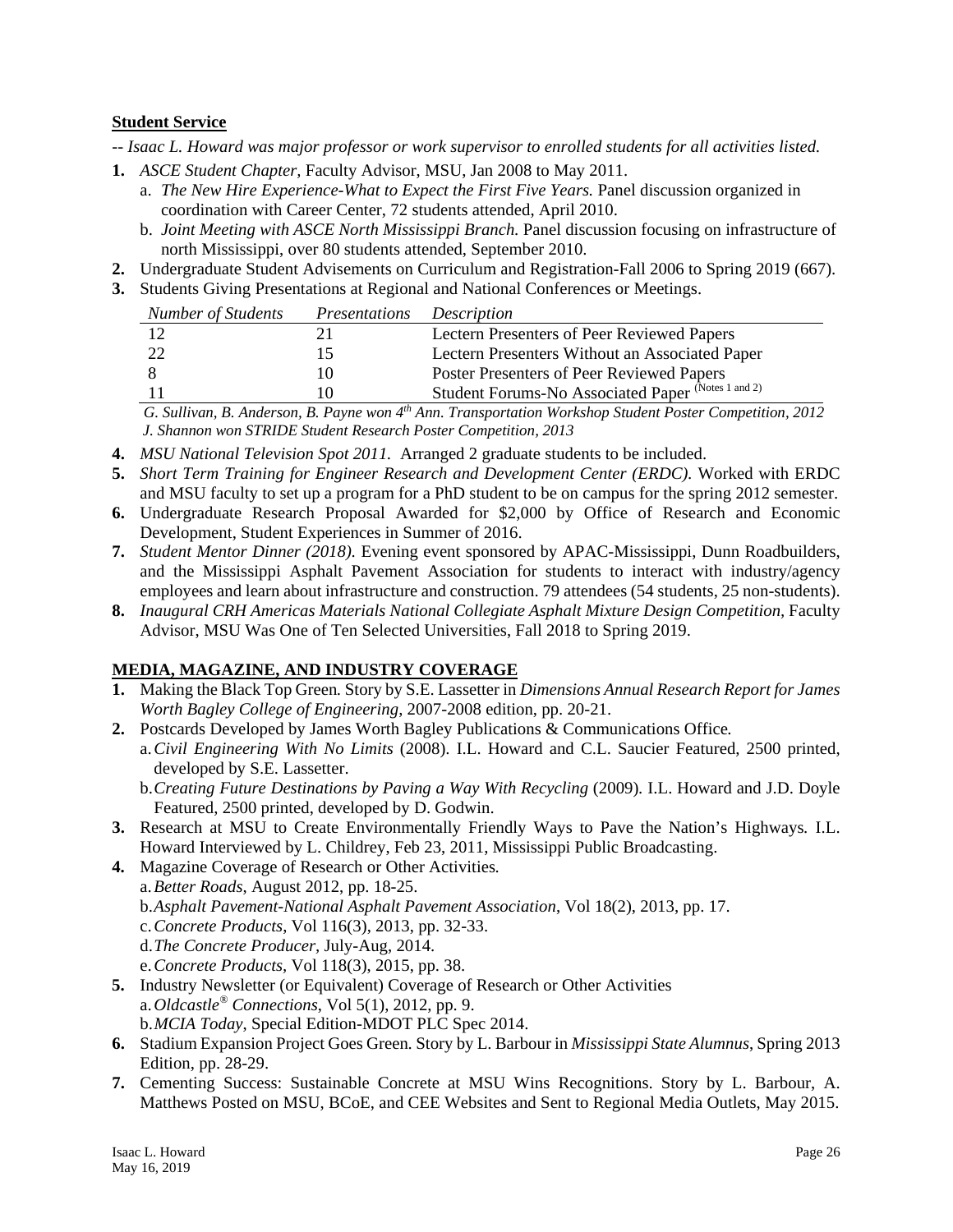- **8.** MDOT Employee Wins Award for Highway Design and Construction Approach. Story by M. Miller of MDOT Public Affairs Office Posted by Multiple Outlets Regarding Soil-Cement Paper Authored by W. Griffin Sullivan, Isaac L. Howard, and Brennan K. Anderson, December 2015.
- **9.** The Science Behind Icy Bridges And Why They're So Dangerous. I.L. Howard Interviewed by S. Schaffer, Original Airing on Jan 06, 2017, WCBI-TV: A CBS Affiliate.
- **10.** Legacy of Leadership Celebration. Fall 2018 Video by C. Misun Featuring Several Endowed Faculty.

# **VIDEO MEDIA CREATION**

- **1.** *Interstate 269 and the People Who Made it Possible* (2018). Video CMRC V 18-1, Released February. Key Collaborators: R. Booth, T. Robinson, C. Pendleton.
- **2.** *Construction Matters 2 Video Series* (2019). Multiple video series; CMRC V 19-01 (Safety)-Released February; CMRC V 19-02 (Recycling)-Released April. Key Collaborators: J. Bullock, A. Krohn, W. Thomas.

### **TEST METHOD DEVELOPMENT**

**1.** *Provisional Standard Practice for Preparation of Test Specimens Using the Plastic Mold Compaction Device* (2018)*.* AASHTO Designation: PP 92-18, Key Collaborators: W. G. Sullivan and J. Ivy.

### **CONSULTING**

Details available on a case by case basis upon request.

### **MANAGEMENT OF NON-STUDENT RESEARCHERS**

- **1.** Miriam E. Smith, PhD (2008 to 2009). Title: Assistant Research Professor; Role: Supervised approximately 52% full-time equivalent research efforts over an 11 month period.
- **2.** Walaa H. Badran, MS (2011). Title: Intermittent Employee; Role: Supervised approximately 45% fulltime equivalent research efforts over a 4 month period.
- **3.** Nima Latifi, PhD (2018). Title: Postdoctoral Associate; Role: Supervised approximately 82% full-time equivalent research efforts over a 5.5 month period.
- **4.** Taylor S. Cagle, BSCE (2019). Title: Intermittent Employee; Role: Active supervision as of May 2019.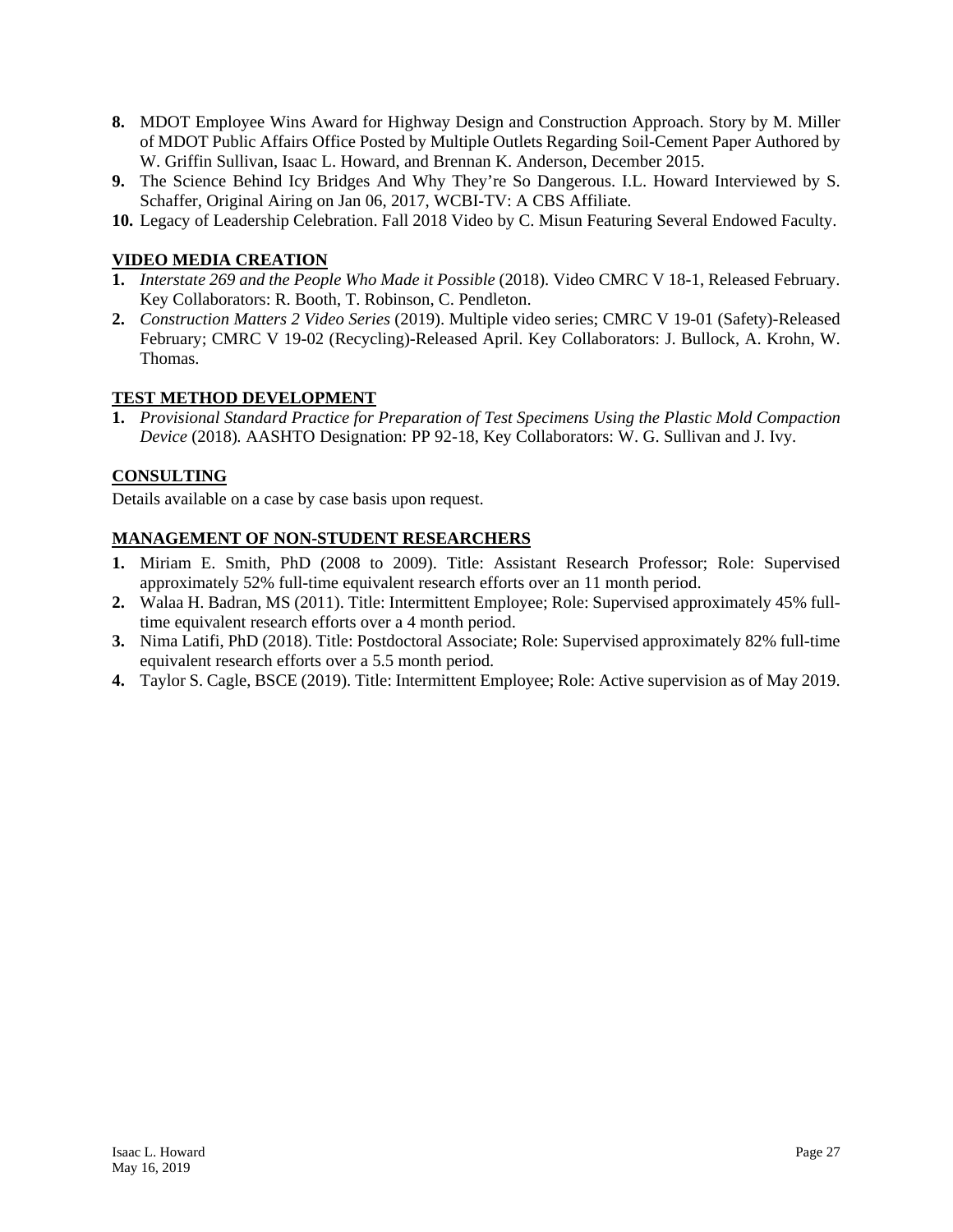# **UNDERGRADUATE STUDENTS**

*The following list of students are Undergraduate Research Assistants (URAs) that have performed funded work that was supervised by Isaac L. Howard. Students are identified with the semester they began working. As of the date of this curriculum vitae, the 101 URA's listed below have logged approximately 63,000 paid hours divided as follows: <100 hours (12 students), 100 to 500 hours (44 students), 501 to 1,000 hours (32 students), 1,001 to 2,000 hours (7 students), and >2,000 hours (6 students).* 

| Year | <b>URAs</b>                                                                                        |
|------|----------------------------------------------------------------------------------------------------|
| 2006 | Randy Lord                                                                                         |
| 2007 | Kyle Crosby, Jacob Dykes, Hayley Martin, Adam McDaniel                                             |
| 2008 | Derek Bullock, Sara Cox (Vargas), Heather Craft (Clark), Lance Curtrer, Keith Ferguson, Mary Goff  |
|      | (McGowan), Maggie Fournier, Jennifer Johnson (Allen), Brian Jordan, Trey Jordan, Jessica Richards, |
|      | Clay Sanders, Justin Shaw, Josh Stubbs, Joe Tom                                                    |
| 2009 | Brennan Anderson, Richey Bailey, Amanda Bilberry, Nate Clifton, Stephen Dix, Paul Foley, Brittany  |
|      | Gunkel (McFall), Alex Middleton, Brent Payne, Vince Sisk, Drew Smith, Katie Strickland, Griffin    |
|      | Sullivan, Taylor Wilson, Michael Wilt, Tim Woolman                                                 |
| 2010 | Josh McCuiston, Michael Randle, Sarah Smith, Gray Spahn, Nick Zabrodiec                            |
| 2011 | Andy Anderton, Ethan Broadus, Austin Byrd, Derek Cameron, Ben Cox, Web Floyd, Chase Hurst, Katie   |
|      | Sloan (Odenthal), Will Smith, Hugh Windham                                                         |
| 2012 | Kyle Cody, Graham Coffelt, Josh Davis, Alyssa Leard (Barksdale), Jon Love                          |
| 2013 | Justin Cooper, Will Crawley, Patrick Kuykendall, Garrison Lipscomb, Rae Ann Otts (Lawrence), Drew  |
|      | Sensing                                                                                            |
| 2014 | Bradley Hansen, Chase Hopkins, Bradley Robinson, Matt Roddy                                        |
| 2015 | Thomas Allard, Ashley Carey, Drew Moore                                                            |
| 2016 | Anna Baglan, Corbin Coker, Westin Graves, Carl Pittman, Abby Sparks                                |
| 2017 | Rachel Booth, Tyler Bowling, Amanda Bryan, Crystal Byrd, Brittni Cooper, Nicki Haines, Amanda      |
|      | Hufft, Logan Long, Summer May, Quentin Munn, Tom Paduch, Tanner Rhodes, Adrian Sanchez, Cody       |
|      | Smith, Jim Steele, Michael Walsleben                                                               |
| 2018 | Kushal Acharya, Jessica Bullock, Megan Finney, Zach Griffing, Alexis Krohn, Phong Ly, Garner       |
|      | Nance, Abhinash Subedi, Willie Thomas                                                              |
| 2019 | Taylor Cagle, Kathleen McMackin                                                                    |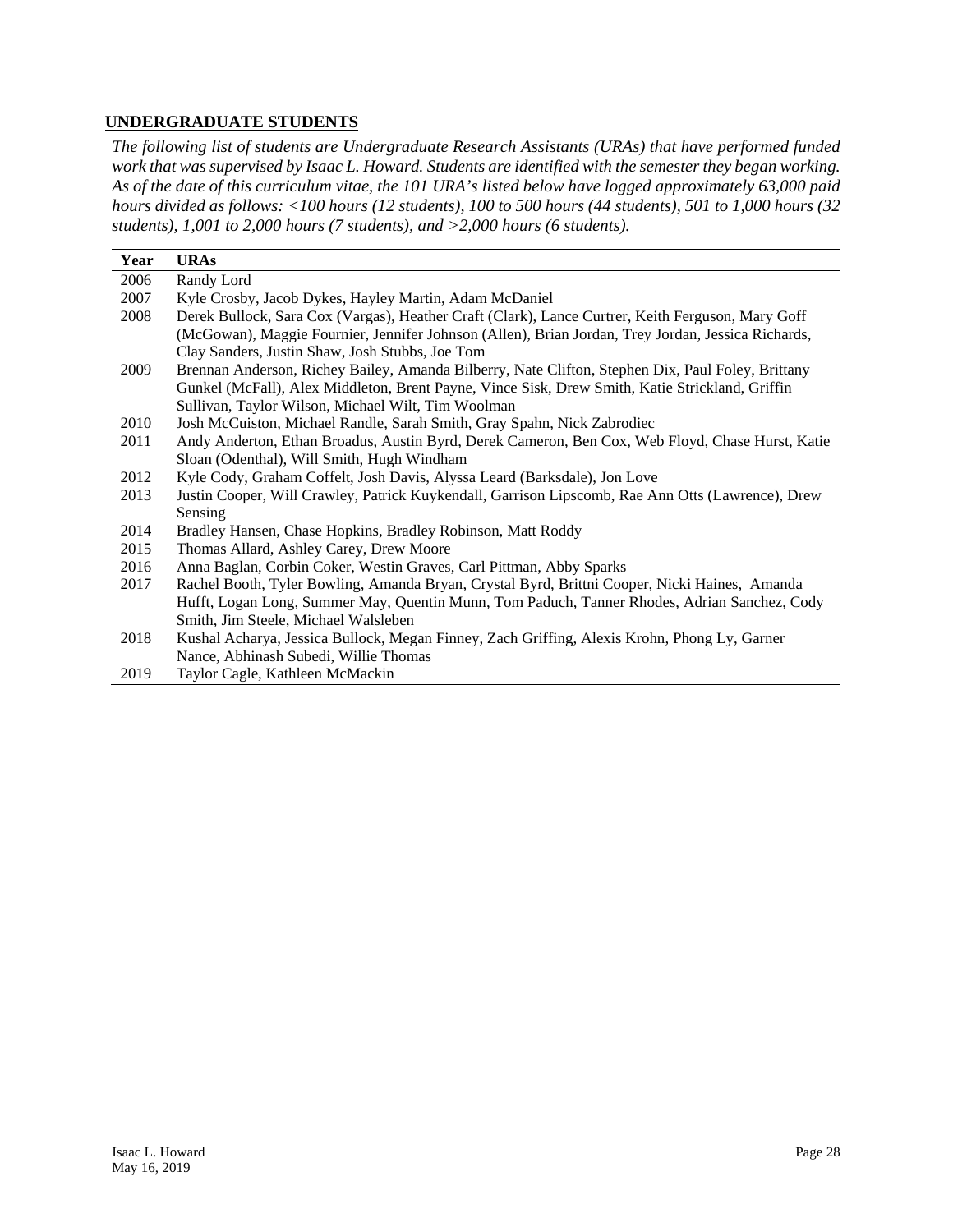## **GRADUATE STUDENTS**

*Master of Engineering with Non-Thesis Option = MEng-NT Master of Science in Civil Engineering with Non-Thesis Option = MSCE-NT Master of Science in Civil Engineering with Thesis Option = MSCE-Thesis Master of Science in Mechanical Engineering with Thesis Option = MSME-Thesis Doctor of Philosophy = PhD*

### **Completed PhD Students: Major Professor, or Co-Major Professor if Denoted [\*]**

- **1.** Doyle, Jesse D. (2011). *Characterization of Reclaimed Asphalt and Performance Based Evaluation of its Use in Recycled Mixtures.*
- **2.** James, Robert S. (2014). *Performance Oriented Guidance for Airfield Asphalt Pavements Within the Superpave Context.*
- **3.** Shannon, Jameson D. (2015). *Performance and Sustainability Benefits of Concrete Containing Portland-Limestone Cement.*
- **4.** Cox, Benjamin C. (2015). *Cold In-Place Recycling Characterization Framework for Single or Multiple Component Binder Systems.*
- **5.** Baumgardner, Gaylon L. (2015). *Characterization and Implementation of Ground Tire Rubber as Post-Consumer Polymers for Asphalt Concrete.*
- **6.** Rushing, Timothy W. (2016). *Performance Prediction Relationships for AM2 Airfield Matting Developed From Full-Scale Accelerated Testing and Laboratory Experimentation.*
- **7.** Bazne, Mohammed O.A. [\*] (2016). *Geotechnical Properties of Very High Moisture Content Dredged Soil Lightly Cemented with Ordinary or Portland*‐*limestone Cement.*
- **8.** Smith, Braden T. (2017). *Characterizing Short and Long Term Mixture Aging of a Full-Scale and Non-Trafficked Asphalt Test Section.*
- **9.** Whitlow, R. Danielle (2019). *Infrastructure Monitoring Through Frequency Change Detection Using Infrasound.*
- **10.** Bazuhair, Rabeea W. (2019). *Capturing Individual or Combined Environmental Effects from Longer Term Field Aging of Asphalt Mixtures.*

### **Completed Thesis Option Master's Students: Major Professor, or Co-Major Professor if Denoted [\*]**

- **1.** Stroble, Martin F. (2009). *Analysis and Design of Wood Construction Platforms Using Instrumentation*. MSCE-Thesis.
- **2.** Bell, Haley P. (2009). *Fatigue Evaluation Criteria for Aged Hot-Mixed Asphalt Surfaces.* MSCE-Thesis.
- **3.** Jordan, Walter S. (2010). *Laboratory Evaluation of Surface Treatments to Asphaltic Pavements in Mississippi.* MSCE-Thesis.
- **4.** Shaw, Justin M. (2010). *Shear Stress Analysis of Levees Subjected to Combined Surge and Wave Overtopping.* MSCE-Thesis.
- **5.** Rushing, Timothy W. (2010). *Full-Scale Evaluation of Matting Systems for Temporary Roads*. MSCE-Thesis.
- **6.** Carruth, William D. (2011). *Laboratory Evaluation of Specialty Portland Cements and Polymer Fibers in Stabilization of Fine Grained Soils.* MSCE-Thesis.
- **7.** Barham, Jason M. (2011). *Effect of Asphalt Emulsion on Surface Treated Flexible Pavements Using the Bending Beam Rheometer.* MSCE-Thesis.
- **8.** Alvarado, Alejandro J. (2012). *Investigation of Chip Seal Aggregate Retention Using Sweep and Long Term Performance Testing.* MSCE-Thesis.
- **9.** Williams, Kevin L. (2012). *The Effects of Coarse Aggregate Cleanliness on Asphalt Concrete Compactability and Moisture Susceptibility.* MSCE-Thesis.
- **10.** Bilberry, Amanda C. (2012). *Rapidly Deployable Armoring System for Temporary Protection of Earthen Levees During Overtopping.* MSCE-Thesis.